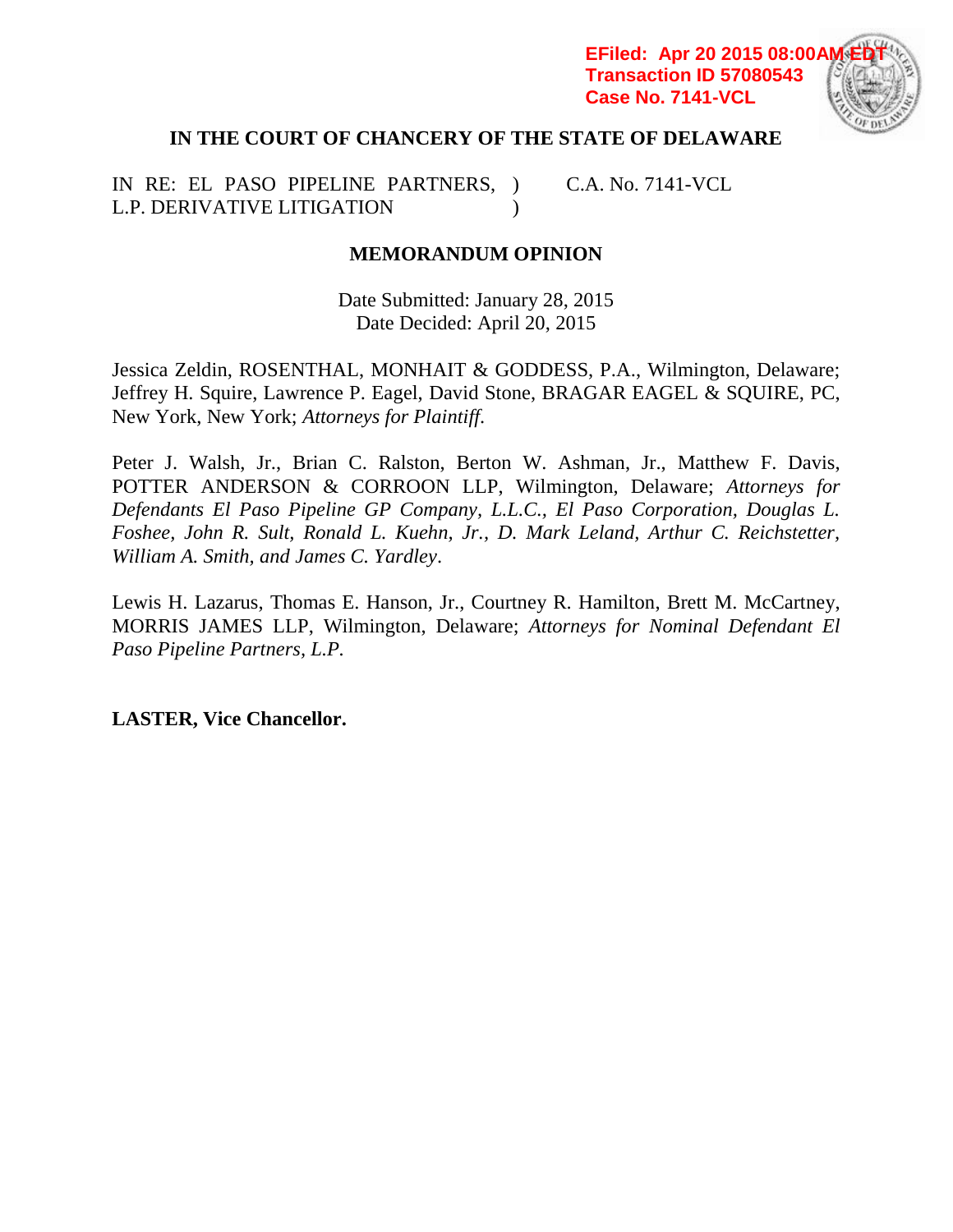In 2010, El Paso Corporation ("Parent") sold two of its subsidiaries to El Paso Pipeline Partners, L.P. (the "Partnership" or "El Paso MLP"). At the time, Parent controlled El Paso MLP through its ownership of El Paso Pipeline GP Company, L.L.C., which served as the sole general partner of El Paso MLP (the "General Partner").

The first subsidiary was Southern LNG Company, L.L.C., which owned a liquefied natural gas ("LNG") terminal on Elba Island, Georgia. The second subsidiary was Elba Express, L.L.C., which owned a 190-mile natural gas pipeline that connected the Elba Island terminal to four major interstate natural gas pipelines. Parent treated the two entities as a single unit, so this decision refers to them jointly as "Elba."

In March 2010, Parent sold El Paso MLP a 51% interest in Elba. In November, Parent sold El Paso MLP the remaining 49% interest, plus a 15% interest in another Parent subsidiary. The other subsidiary was Southern Natural Gas, L.L.C. ("Southern"), which operated a 7,600-mile natural gas pipeline. In 2011, Parent sold El Paso MLP an additional 25% interest in Southern in a transaction that was the subject of separate litigation. *See Allen v. El Paso GP Co., LLC (El Paso I)*, 2014 WL 2819005 (Del. Ch. June 20, 2014) (granting summary judgment in favor of the defendants), *aff'd*, 2015 WL 803053 (Del. Feb. 26, 2015) (ORDER).

In both the March and November transactions, ownership interests "dropped down" from Parent to El Paso MLP. Similar related-party transactions proliferate in the oil and gas industry, where professionals call them dropdowns. This decision refers to the March transaction as the "Spring Dropdown" and the November transaction as the "Fall Dropdown."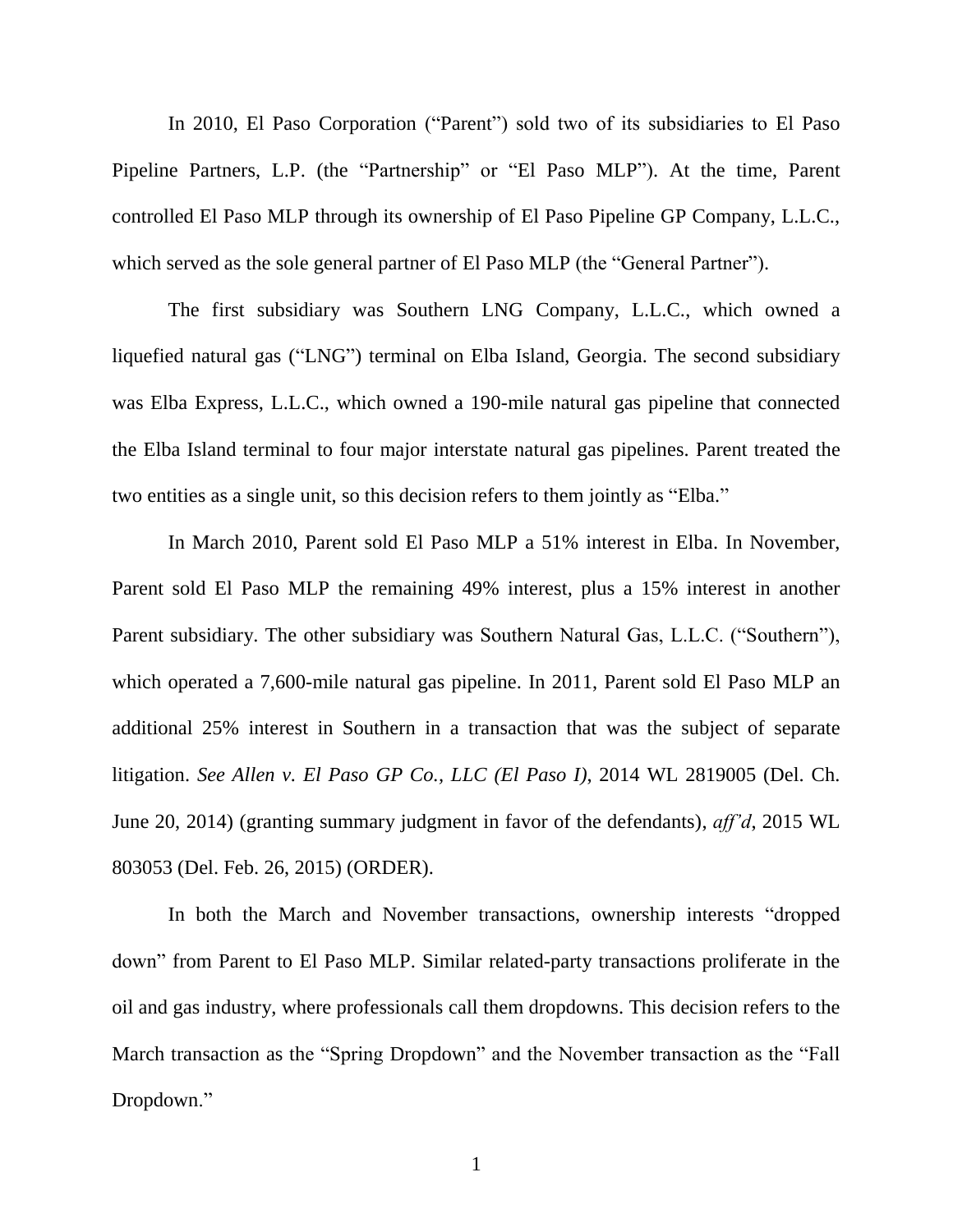The plaintiff challenged both dropdowns. The limited partnership agreement governing El Paso MLP (the "LP Agreement" or "LPA") permitted the General Partner to cause El Paso MLP to engage in a transaction involving a conflict of interest, like the dropdowns, if the transaction received Special Approval, defined in the LP Agreement as approval from a Conflicts Committee (the "Committee") comprising qualified members of the board of directors of the General Partner (the "GP Board"). The only contractual requirement for Special Approval was that the Committee members believe in good faith that the transaction was in the best interests of El Paso MLP.

Applying this standard, the court granted the defendants' motion for summary judgment as to the Spring Dropdown. *See In re El Paso Pipeline P'rs, L.P. Deriv. Litig. (El Paso II)*, 2014 WL 2768782 (Del. Ch. June 12, 2014). The court partially denied the defendants' motion for summary judgment as to the Fall Dropdown, finding that ―[q]uestions of fact exist[ed] requiring a trial as to the state of mind of the members of the Conflicts Committee" when approving the later transaction. *In re El Paso Pipeline P'rs L.P. Deriv. Litig.*, 2014 WL 2641304 (Del. Ch. June 12, 2014) (ORDER).

I expected that at trial, the Committee members and their financial advisor would provide a credible account of how they evaluated the Fall Dropdown, negotiated with Parent, and ultimately determined that the transaction was in the best interests of El Paso MLP. It turned out that in most instances, the Committee members and their financial advisor had no explanation for what they did. The few explanations they had were conclusory or contradicted by contemporaneous documents. Rather than evaluating what was in the best interest of El Paso MLP, the Committee members regarded as dispositive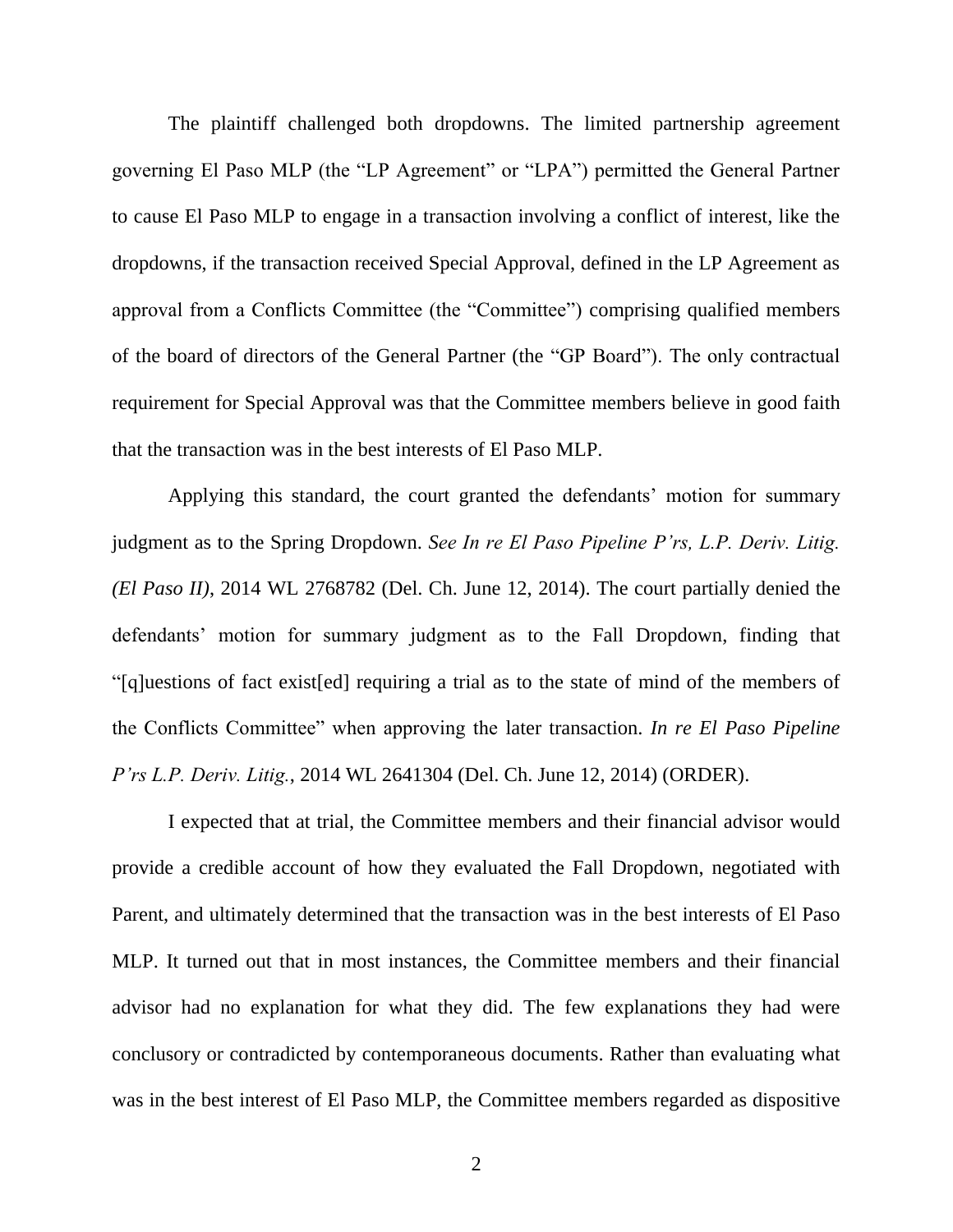whether the Fall Dropdown was accretive, in the sense of enabling El Paso MLP to increase distributions to holders of its common units. Accretion to common unitholders is a separate inquiry from whether a transaction is in the best interests of El Paso MLP. The evidence at trial ultimately convinced me that when approving the Fall Dropdown, the Committee members went against their better judgment and did what Parent wanted, assisted by a financial advisor that presented each dropdown in the best possible light, regardless of whether the depictions conflicted with the advisor's work on similar transactions or made sense as a matter of valuation theory.

This post-trial decision finds that the Committee members failed to form a subjective belief that the Fall Dropdown was in the best interests of El Paso MLP. The General Partner therefore breached the LP Agreement by causing El Paso MLP to engage in the Fall Dropdown. None of the other defendants were parties to the LP Agreement, and this court previously entered summary judgment in their favor on the claim of breach. In post-trial briefing, the plaintiff did not present its theories of secondary liability in any meaningful way, and they are deemed waived. The finding of breach therefore does not result in liability for any defendant other than the General Partner

The plaintiff's expert demonstrated at trial that El Paso MLP paid \$171 million more for a 49% interest Elba than it would have if the General Partner had not breached the LP Agreement. The General Partner is liable for that amount, plus pre- and postjudgment interest at the legal rate, compounded quarterly, from the date the Fall Dropdown closed.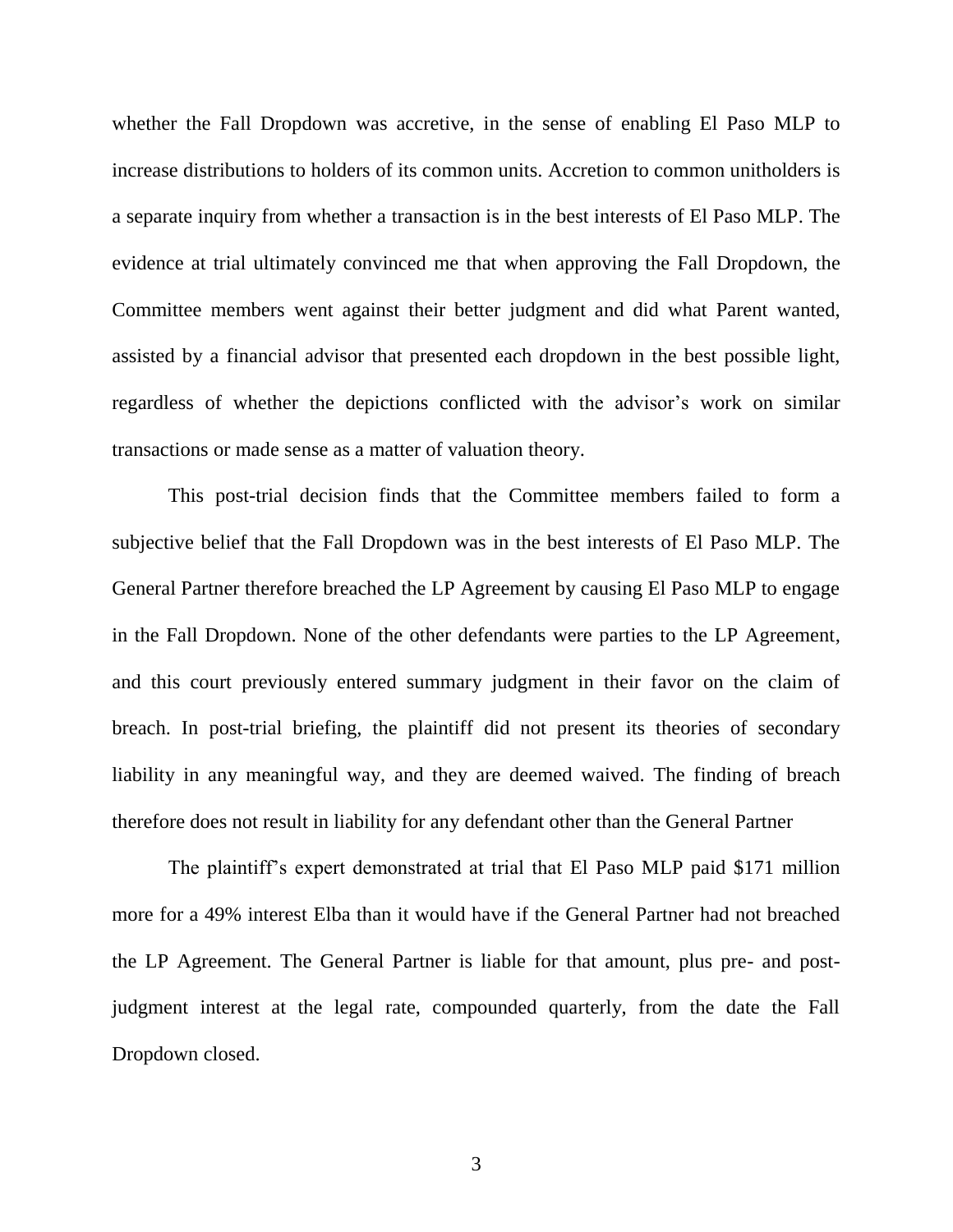## **I. FACTUAL BACKGROUND**

The case was tried over three days. The burden of proof rested on the plaintiff. The following facts were proven by a preponderance of the evidence.

# **A. The Parties**

Parent was a Delaware corporation whose shares of common stock traded on the New York Stock Exchange under the symbol "EPC." Headquartered in Houston, Parent focused on the exploration, production, and transmission of natural gas. Parent's existence as a public company ceased when Kinder Morgan, Inc. acquired it in 2012.

El Paso MLP was a Delaware limited partnership controlled by Parent. El Paso MLP's limited partner interest was divided into common units that traded on the New York Stock Exchange under the symbol "EPB." After Kinder Morgan acquired Parent, the common units continued to trade until 2014, when El Paso MLP became a wholly owned subsidiary of Kinder Morgan.

In 2010, through the General Partner, Parent owned all of El Paso MLP's general partner interest, representing a 2% economic interest in El Paso MLP. Parent also owned approximately 52% of El Paso MLP's common units and all of its incentive distribution rights ("IDRs"). The IDRs were a class of non-voting units authorized by the LP Agreement that gave Parent a preferential claim to El Paso MLP's cash flows.

Parent exercised *de jure* control over El Paso MLP through the General Partner. Parent exercised *de facto* control over El Paso MLP because the Partnership had no employees of its own. Employees of Parent managed and operated its business.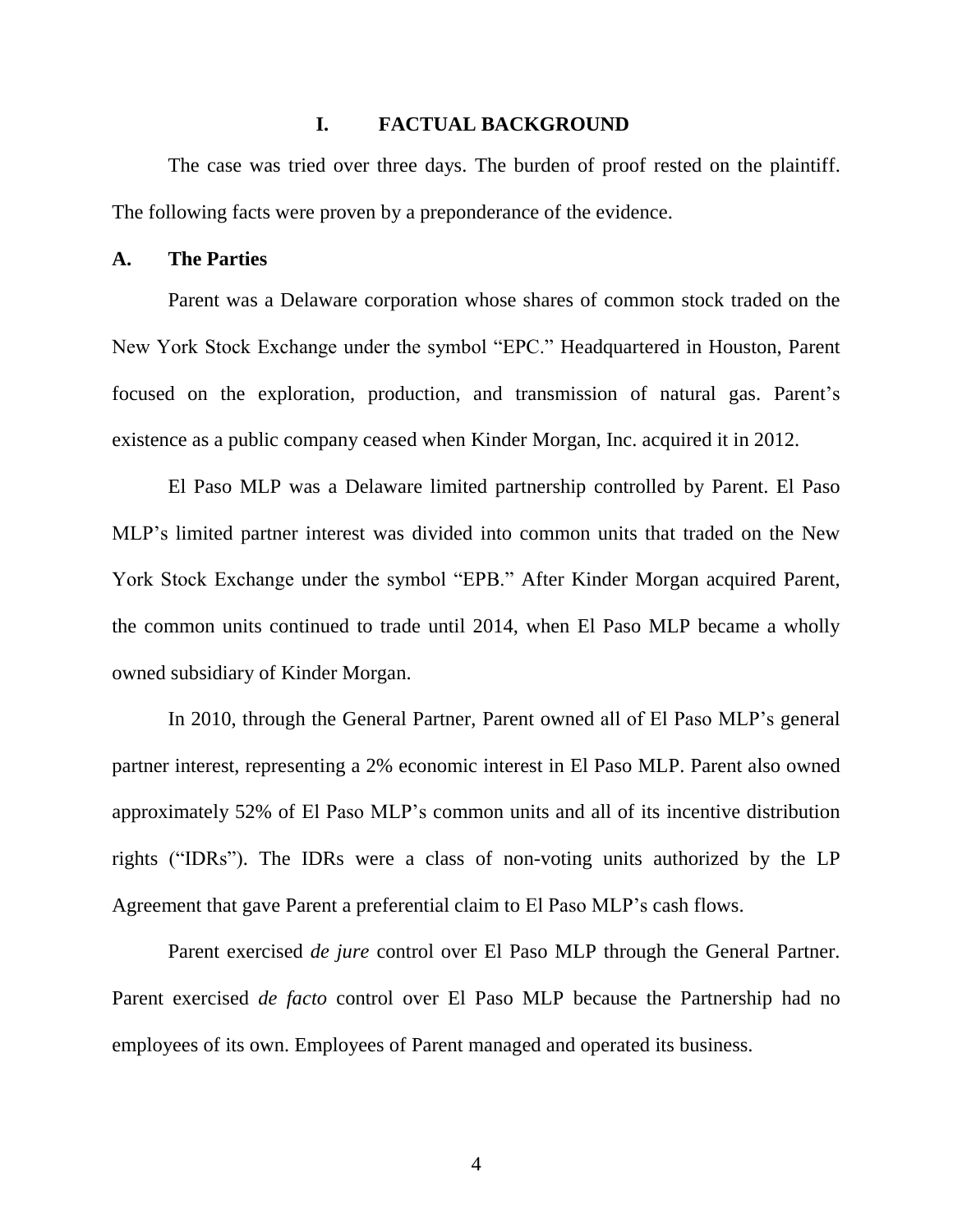The composition of the GP Board reflected Parent's control. In 2010, the members of the GP Board were defendants Douglas L. Foshee, D. Mark Leland, James C. Yardley, John R. Sult, Ronald L. Kuehn, William A. Smith, and Arthur C. Reichstetter. Foshee, Leland, Yardley, and Sult held senior management positions with Parent. Foshee was President and CEO of Parent. Leland was an Executive Vice President of Parent and President of its midstream group. Yardley was an Executive Vice President of Parent and President of its pipeline group. Sult was an Executive Vice President and the Chief Financial Officer of Parent. Each of the management directors beneficially owned equity stakes in Parent that dwarfed their equity stakes in El Paso MLP.

Additional positions held by Yardley and Sult reflected Parent's *de facto* control. Yardley was President and CEO of the General Partner. Sult was its CFO.

Three of the members of the GP Board—Kuehn, Smith, and Reichstetter—were outside directors. They met the independence standards for service on the audit committee of a NYSE-listed corporation, but they also had ties to Parent.

Kuehn spent his entire career with Parent or Sonat, Inc., a Fortune 500 energy company that Parent acquired in 1999. Kuehn served as Sonat's CEO from 1984 until the acquisition. Afterwards, Kuehn became the chairman of Parent's board of directors (the "Parent Board"). He served in that capacity from 1999 to 2001 and from 2002 until 2009. He served as Parent's interim CEO in 2003. Kuehn joined the GP Board in 2009, one year before the challenged dropdowns and the same year that he retired from the Parent Board. He owned roughly twice as much equity in Parent as in El Paso MLP.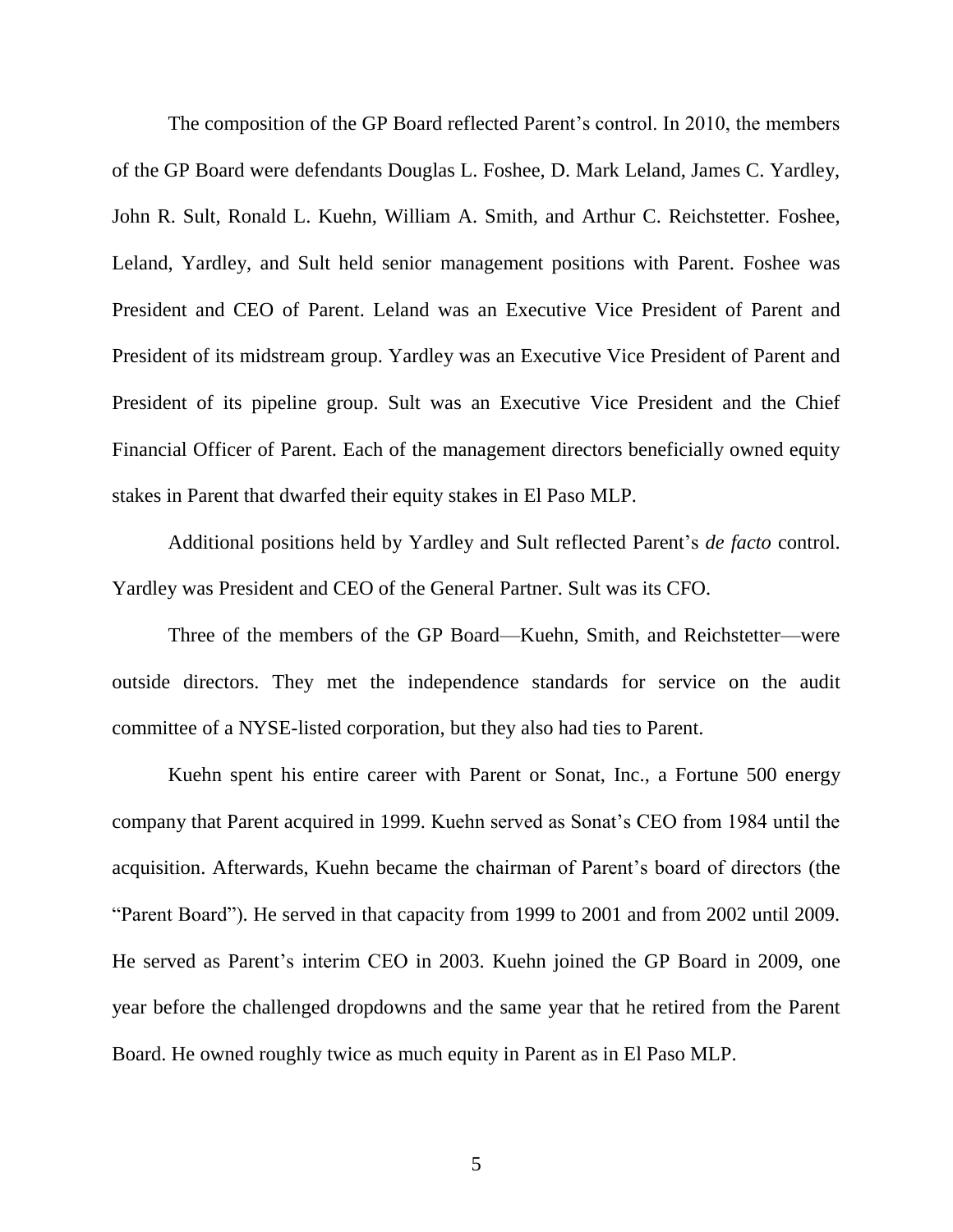Smith also had close ties to Parent. Like Kuehn, he spent the bulk of his career with Sonat, having worked there from 1970 until 1999. During that time, he spent eight years as an Executive Vice President and two years as General Counsel, both capacities in which he reported directly to Kuehn. After the acquisition, Smith continued with Parent until 2002. From 2003 until his retirement in 2011, Smith was a partner at a financial advisory boutique in Houston that specialized in the LNG space. He joined the GP Board in 2008, two years before the challenged dropdowns. Smith and his wife owned roughly equal amounts of equity in Parent and El Paso MLP.

Only Reichstetter had limited ties to Parent. He joined the GP Board in November 2007 after spending over thirty years in investment banking, primarily in the energy industry. He worked as a Managing Director at The First Boston Corporation, Dresdner Kleinwort Wasserstein, Merrill Lynch, and Lazard Frères. Approximately ten years before the dropdowns, he advised Parent about responding to a hostile proxy contest and helped Parent raise capital, neither of which gave me pause. Reichstetter held 107,347 El Paso MLP common units, which constituted a substantial part of his net worth. He did not own any Parent shares. At the time of the Fall Dropdown, Reichstetter's service on the GP Board was his only public company directorship.

## **B. A Pattern Of Dropdowns**

Parent created El Paso MLP to maximize the market value of its mid-stream assets and the amount of capital it could raise based on that valuation. Parent's mid-stream assets were governed by long-term capacity agreements that generated stable cash flows. Because it was a pass-through entity for tax purposes, El Paso MLP could distribute the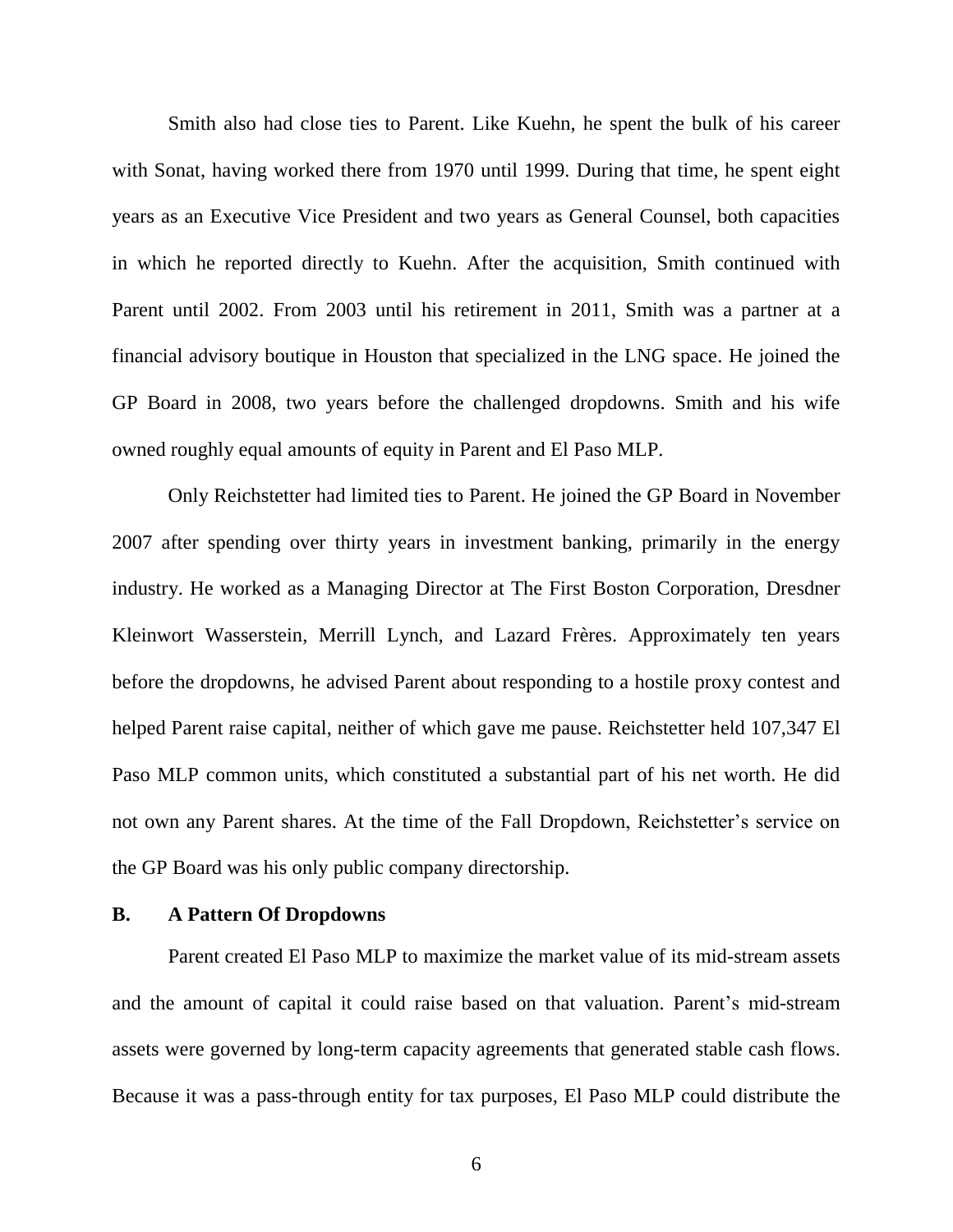cash to investors in a tax-efficient manner. This built-in advantage meant that investors valued the same cash flows more highly at the MLP level than at the parent level, which enabled El Paso MLP to issue equity at a lower cost of capital than Parent could achieve. Through dropdowns, Parent took advantage of El Paso MLP's ability to raise taxadvantaged capital. By selling assets to El Paso MLP in return for cash it raised, Parent captured the tax benefit and obtained capital at the lowest possible cost.

When Parent created El Paso MLP, it contributed to El Paso MLP an initial set of mid-stream assets. Although the prospectus for the initial public offering stated that El Paso MLP could acquire assets from third parties and cautioned that Parent would not have any obligation to drop down additional assets, Parent was creating a sponsored entity, implying that Parent would sell assets to El Paso MLP over time. In fact, El Paso MLP only acquired assets from Parent. It never acquired assets from third parties.

The Fall Dropdown was the fifth post-IPO dropdown and the third in 2010. In order, the five dropdowns were:

| Date       | Assets                                 | Consideration    |
|------------|----------------------------------------|------------------|
| 9/17/2008  | 30% of Colorado Interstate Gas Company | \$967 million    |
|            | ("Colorado Gas") and 15% of Southern   |                  |
| 7/25/2009  | 8% of Colorado Gas                     | \$278 million    |
| 3/25/2010  | 51% of Elba                            | \$963 million    |
| 6/17/2010  | 16% of Southern                        | \$540 million    |
| 11/15/2010 | 49% of Elba and 15% of Southern        | $$1,412$ million |

By 2012, when Kinder Morgan acquired Parent, El Paso MLP had completed nine dropdowns.

For each dropdown, Parent proposed to have El Paso MLP purchase specific assets. El Paso MLP never initiated a dropdown or specified the assets it wanted to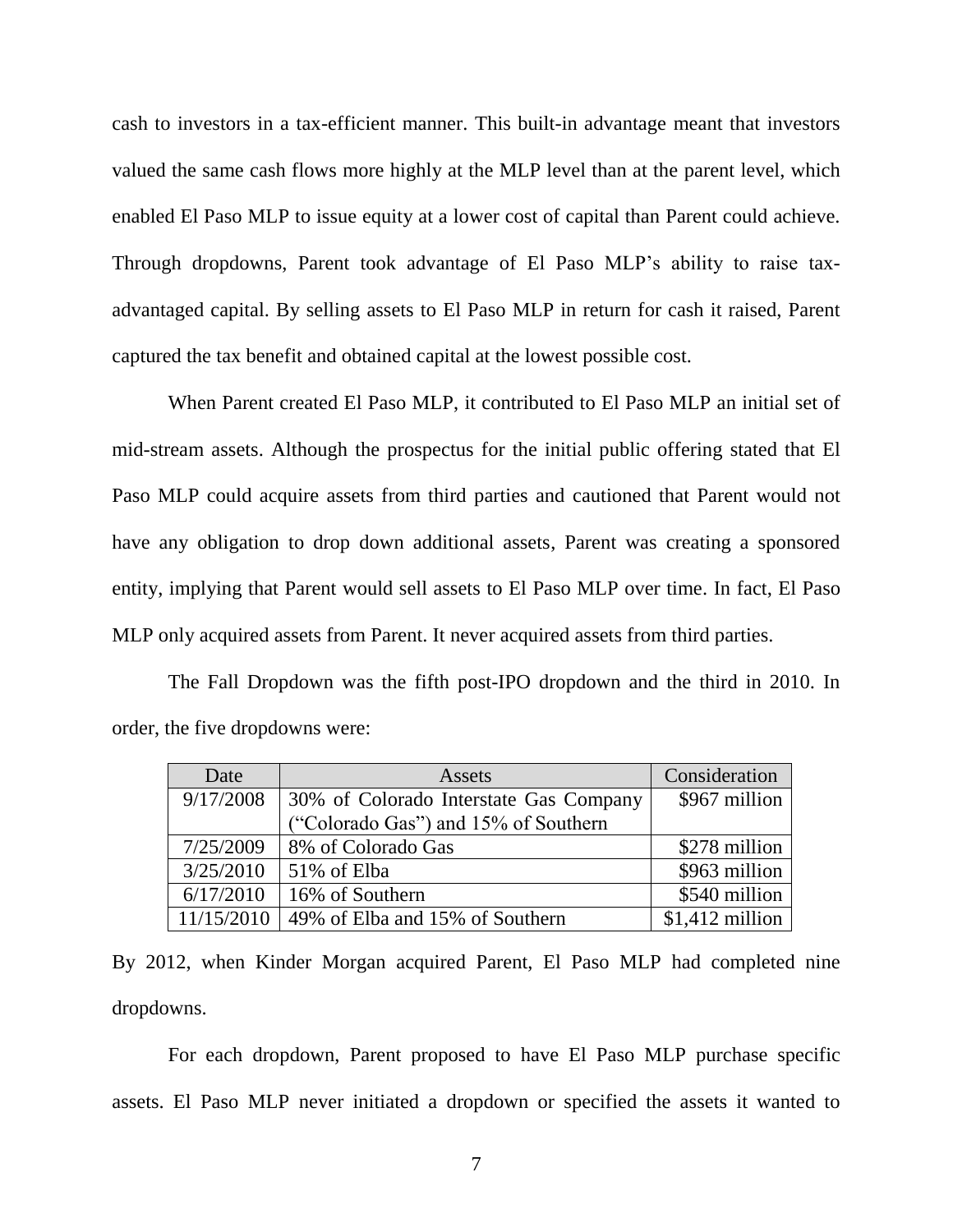purchase. Each time, the assets consisted of a percentage interest in one or more Parent businesses. The consideration from El Paso MLP consisted of cash plus the assumption of a share of the entity's debt proportionate to the percentage of ownership being purchased. Sometimes El Paso MLP issued equity to Parent.

Each time, the GP Board proceeded by way of Special Approval. The LP Agreement authorized three other contractual routes: approval by the holders of common units unaffiliated with the General Partner, terms no less favorable to El Paso MLP than those generally provided by or available from unrelated third parties, or terms that were fair and reasonable to El Paso MLP. The GP Board never chose to proceed by an alternative contractual route, only by Special Approval.

At El Paso MLP, the Committee was not a standing committee of the GP Board, but rather an *ad hoc* committee constituted to consider specific transactions. For every dropdown, the Committee members were Kuehn, Smith, and Reichstetter. On each occasion, Reichstetter served as Chair and did all of the bargaining with Parent. Each time, the Committee obtained a marginal improvement in Parent's opening offer, then granted Special Approval.

On each occasion, the Committee hired Akin Gump Strauss Hauer & Feld LLP ("Akin Gump") as its legal advisor and Tudor, Pickering, Holt & Co. ("Tudor") as its financial advisor. Tudor is a Houston-based boutique that specialized in the oil and gas industry. For the first dropdown, the Committee interviewed several legal and financial advisors before choosing Akin Gump and Tudor. After the first dropdown, the Committee hired Akin Gump and Tudor as a matter of course.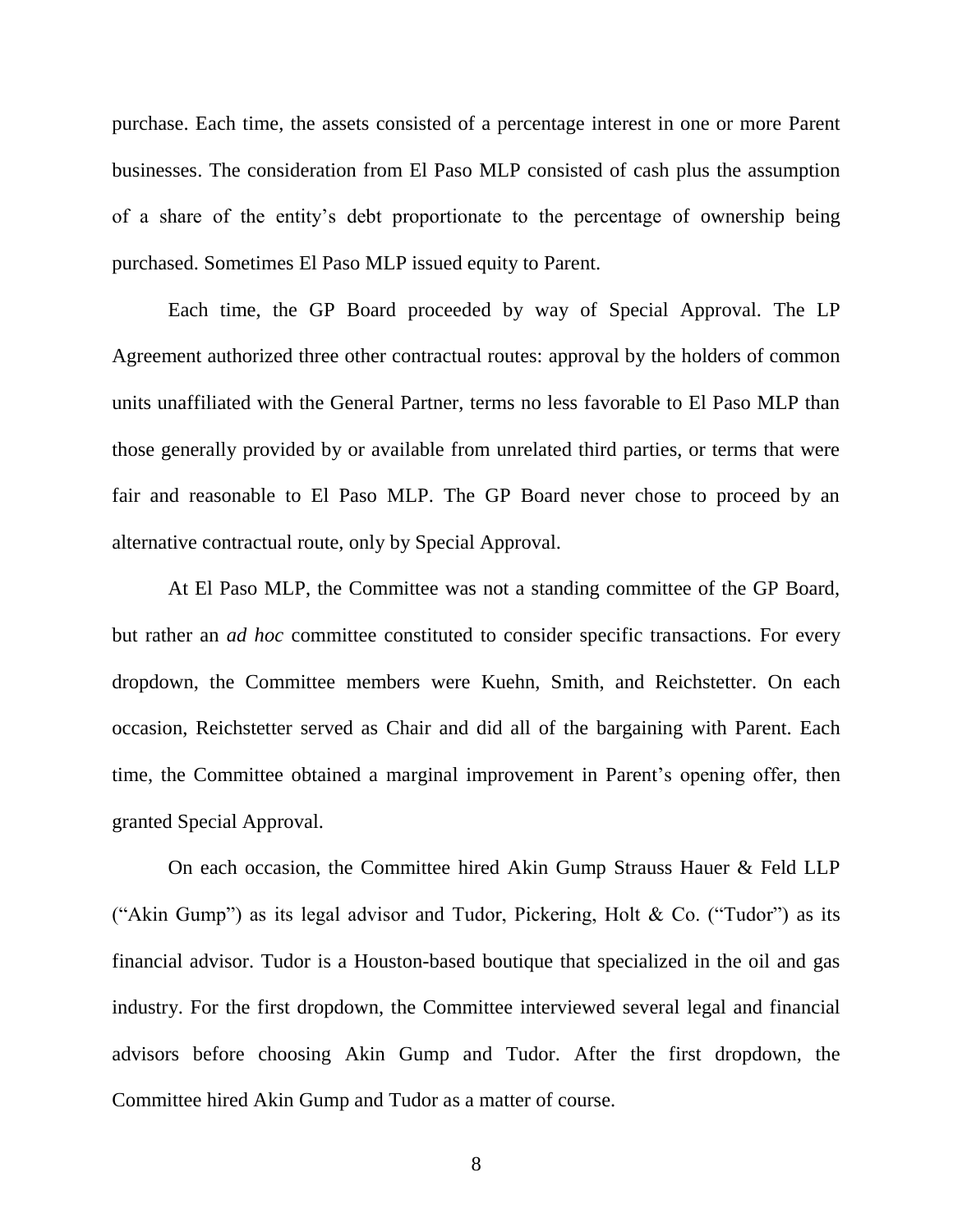When the Committee hired Tudor for the first dropdown, the firm was just getting started in the advisory business. Since then, Tudor has built up its MLP practice to the point where it advises on approximately ten dropdowns per year. In 2010, Tudor's standard engagement letter called for a fee of \$500,000 plus expenses, with the entire fee contingent on the issuance of a fairness opinion. For every one of the El Paso MLP dropdowns, the Committee hired Tudor on a fully contingent basis. Each time, Tudor opined that the resulting deal was fair and collected its \$500,000 fee.

### **C. The Spring Dropdown Proposal**

In February 2010, Parent proposed what would become the Spring Dropdown. Although *El Paso II* granted summary judgment in favor of the defendants on the Spring Dropdown, many of the plaintiff's attacks on the Fall Dropdown focus on inconsistencies in the Committee's treatment of the two transactions.

The idea for the Spring Dropdown originated with Yardley and Sult. In an internal presentation to the Parent Board, Parent management outlined the terms of the deal and its rationale. They proposed to have Parent sell 51% of Elba to El Paso MLP in return for \$900 million in cash plus assumption of debt for total consideration of \$1,053 million. The presentation explained that the transaction had been developed based on (i) the "[n]eed for capital at El Paso Corp.," (ii) a desire to show "support for El Paso Corp's pipeline business," and (iii) the goal of maintaining "a high performing MLP currency." JX 19 at 2. The presentation noted that the proposal was "considerably larger" than what had been contemplated by Parent's business plan, but that a larger transaction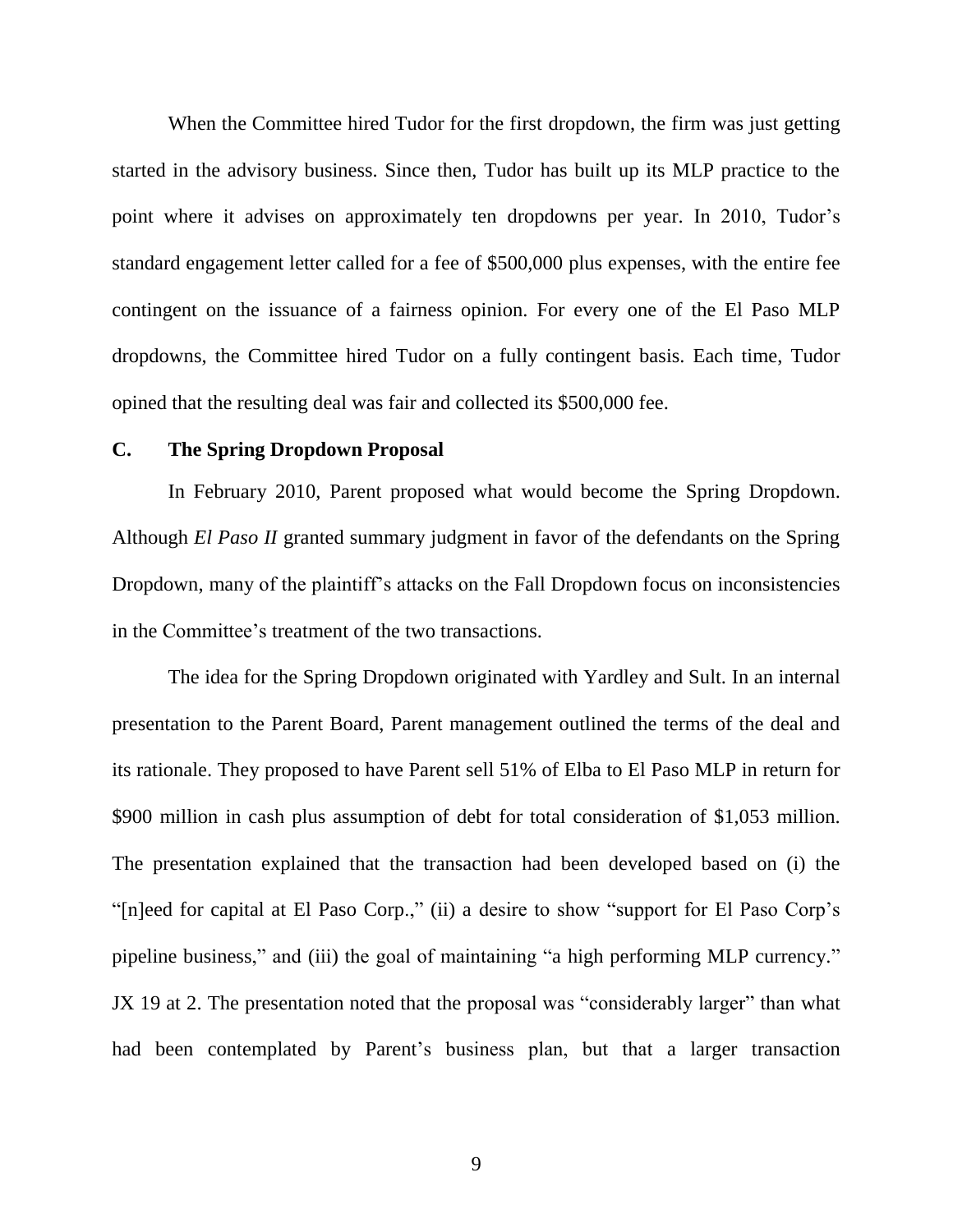"[m]aximizes cash proceeds to El Paso [Parent]." *Id.* at 3. The presentation stated that raising equity through El Paso MLP was Parent's "cheapest source of funds." *Id.* at 6.

Sult testified that when pricing the dropdowns, Parent always built in "some" degree of cushion . . . that would give us the ability to negotiate with the [C]onflicts [C]ommittee." Sult  $547$ .<sup>1</sup> The Parent management presentation noted that the purchase price implied a multiple of  $11.0x$  Elba's EBITDA over the last twelve months ("LTM"). This was higher than recent market transactions, which implied "EBITDA multiples" ranging from  $8x - 10x$ ," and a transaction by a peer company at "an  $8.3x$  LTM EBITDA multiple." JX 19 at 5. The presentation also noted that because of Parent's ownership stake in El Paso MLP, Parent would receive back a majority of the cash flows that the assets would generate. Adjusted for the cash flows that Parent would receive, El Paso MLP would pay an effective multiple of 12.2x LTM EBITDA. *Id.* The "[p]remium over implied value" from the flow-back of cash was \$236 million. JX 20 at 1.

Before making the proposal, Sult reached out to Akin Gump and Tudor. He let them know the proposal was coming, previewed its terms, and engaged them for the project. Sult contacted the advisors on other occasions as well. The Committee members did not know that Sult spoke privately with their advisors. *See* Reichstetter 42 ("I would be really surprised if [Sult] would have contacted the bankers unless we asked them to.").

<sup>&</sup>lt;sup>1</sup> Citations in this form are to pages of the trial transcript. The name reflects the witness who was testifying.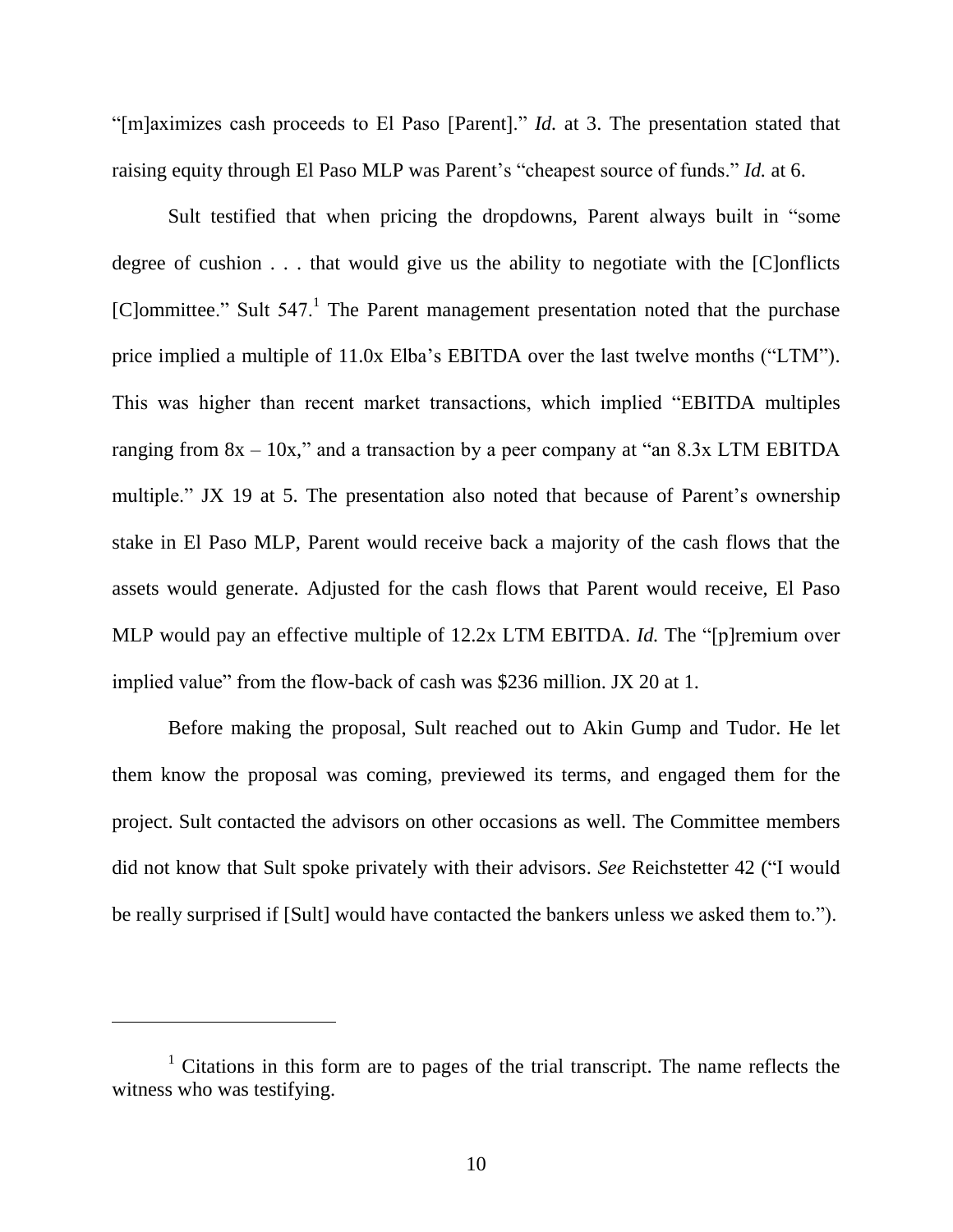After prepping the advisors, Sult had an informal call with Kuehn, Smith, and Reichstetter. During the call, Kuehn expressed concern about having El Paso MLP acquire a majority stake. Afterwards, Sult reduced the size of the proposal from 51% to 49%, and he lowered the proposed purchase price proportionately. On February 9, 2010, Parent formally proposed El Paso MLP acquire 49% of Elba for \$865 million in cash plus assumption of debt.

# **D. The Gulf LNG Transaction**

At the same time that Parent was proposing to sell LNG assets to El Paso MLP, the same management team was turning down an opportunity to buy LNG assets for Parent. Parent served as manager for Gulf LNG Clean Energy ("Gulf LNG"), which owned a LNG terminal in Mississippi. Like Elba, Gulf LNG's capacity had been pre-sold under a 20-year firm contract.

Parent held a 50% interest in Gulf LNG. The other 50% was split between Crest Financial Limited ("Crest"), with 30%, and Sonogol USA, a subsidiary of the stateowned oil company of Angola, with 20%. Parent had a right of first refusal on the minority interests.

In early February 2010, Parent learned that Crest was selling its interest to GE Energy Financial Services ("GE"). On February 9, the same day that Parent proposed the Spring Dropdown, a Parent employee sent Sult and Yardley an analysis of the Gulf LNG deal. It showed an implied multiple of 9.1x 2010 EBITDA. The indication of what a sophisticated arm's length purchaser would pay for LNG assets contrasted with Parent's higher proposal of 11x 2010 EBITDA.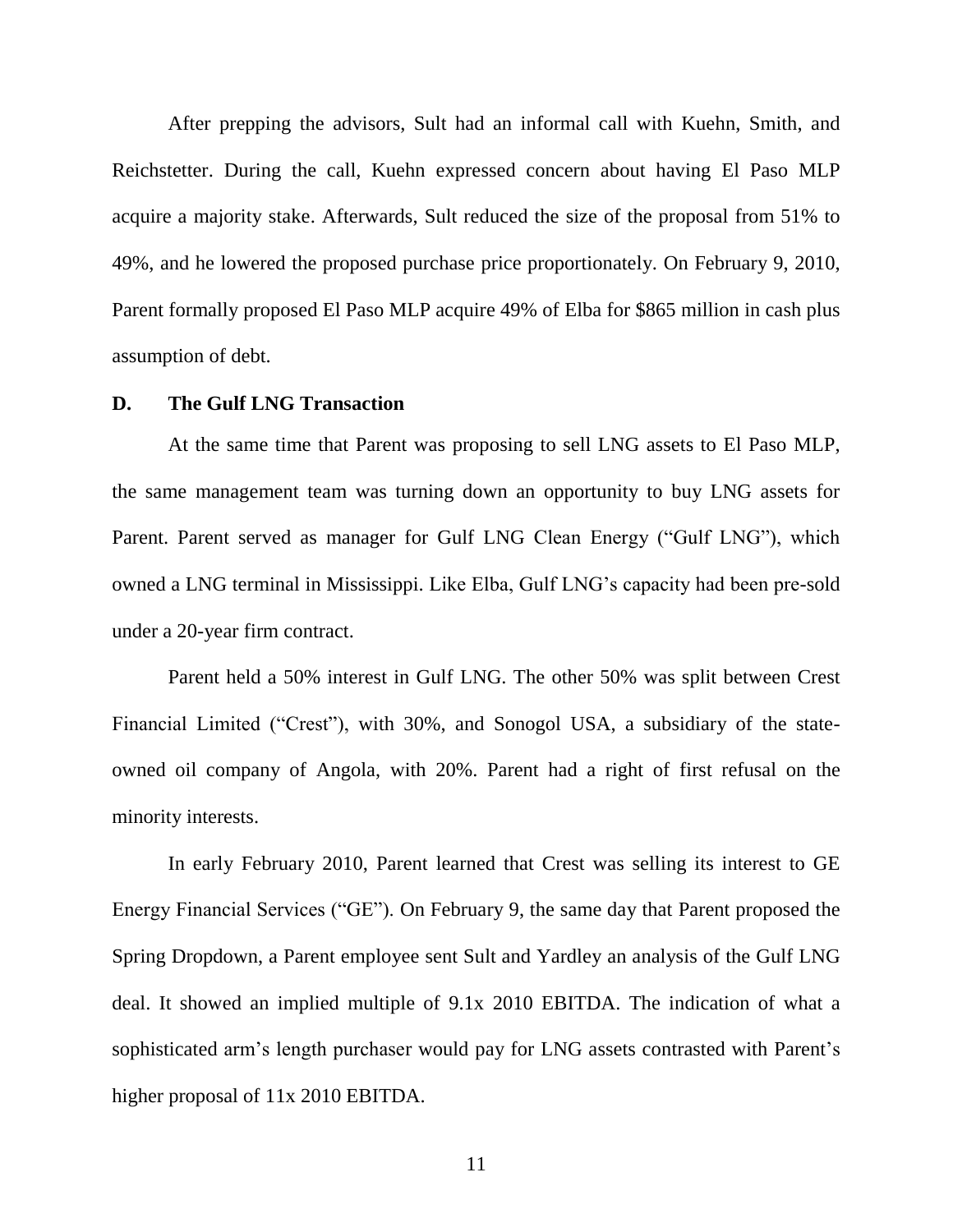After reviewing the analysis, Sult sent an email to Leland offering his blunt assessment of the Gulf LNG opportunity: "Not a pretty picture." Parent declined to exercise its right of first refusal. The sale to GE Energy closed on March 31, 2010.

## **E. The Committee's Work On The Spring Dropdown**

By unanimous written consent dated February 12, 2010, the GP Board reconstituted the Committee with Reichstetter, Kuehn, and Smith as its members. Tudor's engagement letter was dated the same day, before the Committee ever met.

On February 12, 2010, Sult reached out to Tudor again, this time to revisit whether the deal could involve 51% of Elba. Tudor agreed to support Sult's preference and told Reichstetter that there were "no accounting negatives as to consolidating 51%" and "a slight positive from a [u]nit holder's view point given the optics if [sic] control." JX 34. Reichstetter passed along this advice to Kuehn and Smith. On February 15, Sult revised the proposal to contemplate the terms that Parent originally wanted.

Before its first meeting with the Committee, Tudor met on February 19, 2010, with Sult and other representatives of Parent management. During the meeting, Parent management gave Tudor background information on Elba. The materials stressed that Elba's principal sources of revenue were long-term, fixed-fee contracts with subsidiaries of Royal Dutch Shell, plc ("Shell") and BG Group plc ("British Gas"). Under these contracts (the "Service Agreements"), the subsidiaries had reserved approximately 100% of Elba's capacity, guaranteeing that Shell and British Gas could transport or store gas at any time for a set charge. Because the Service Agreements were firm contracts, Elba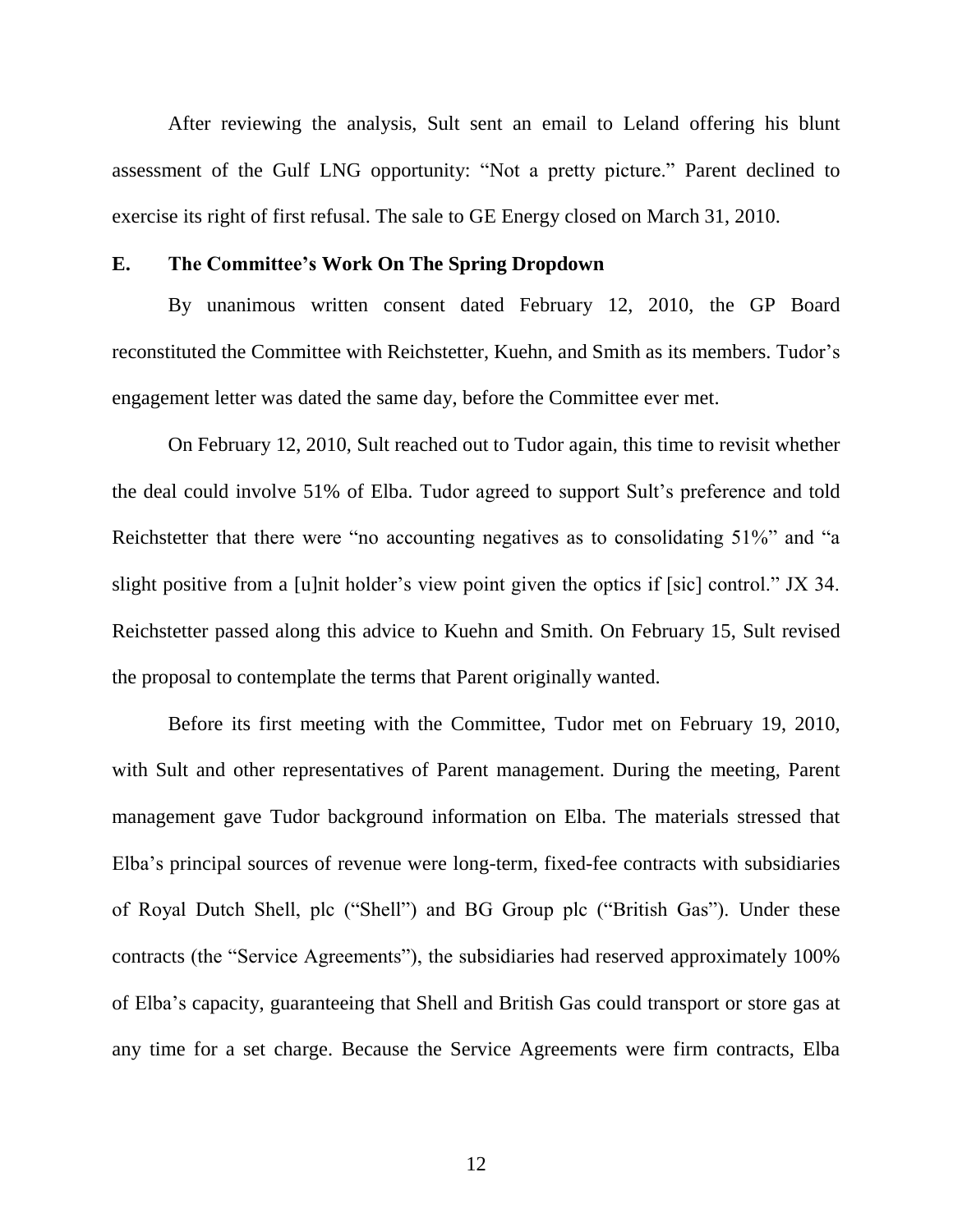would charge fees to Shell and British Gas regardless of whether they actually stored or transported gas. The Service Agreements had terms of 25 to 30 years.

Less prominently, the materials noted that the counterparties were not Shell and British Gas themselves, but special purpose subsidiaries without assets of their own. The materials noted that the counterparties' obligations were covered by multi-year guarantees from other subsidiaries of Shell and British Gas that had Aa2/AA+ and A2/A credit ratings, respectively. The presentation also provided a chart that set forth the revenue that Elba would receive over the life of the Service Agreements and the amount guaranteed by the Shell and British Gas subsidiaries. The bottom line was that the guarantees covered less than 20% of the total.

The Committee members never understood until this litigation that the guarantees only covered less than 20% of the revenue from the Service Agreements. Until plaintiff's counsel demonstrated otherwise, the Committee members erroneously believed that the guarantees covered all or virtually all (more than 90%) of the revenue.

### **1. The February Meetings**

The Committee met twice in February to consider the Spring Dropdown. Immediately after Tudor's due diligence session with Parent management, the Committee held its first meeting. Tudor described "the long term, demand-charge contracts backed by substantial guarantees from Shell and British Gas," and the Committee discussed "the firm, long-term, demand charge contracts, as well as the related credit analysis, including the substantial sponsor support from Shell and British Gas." JX 43.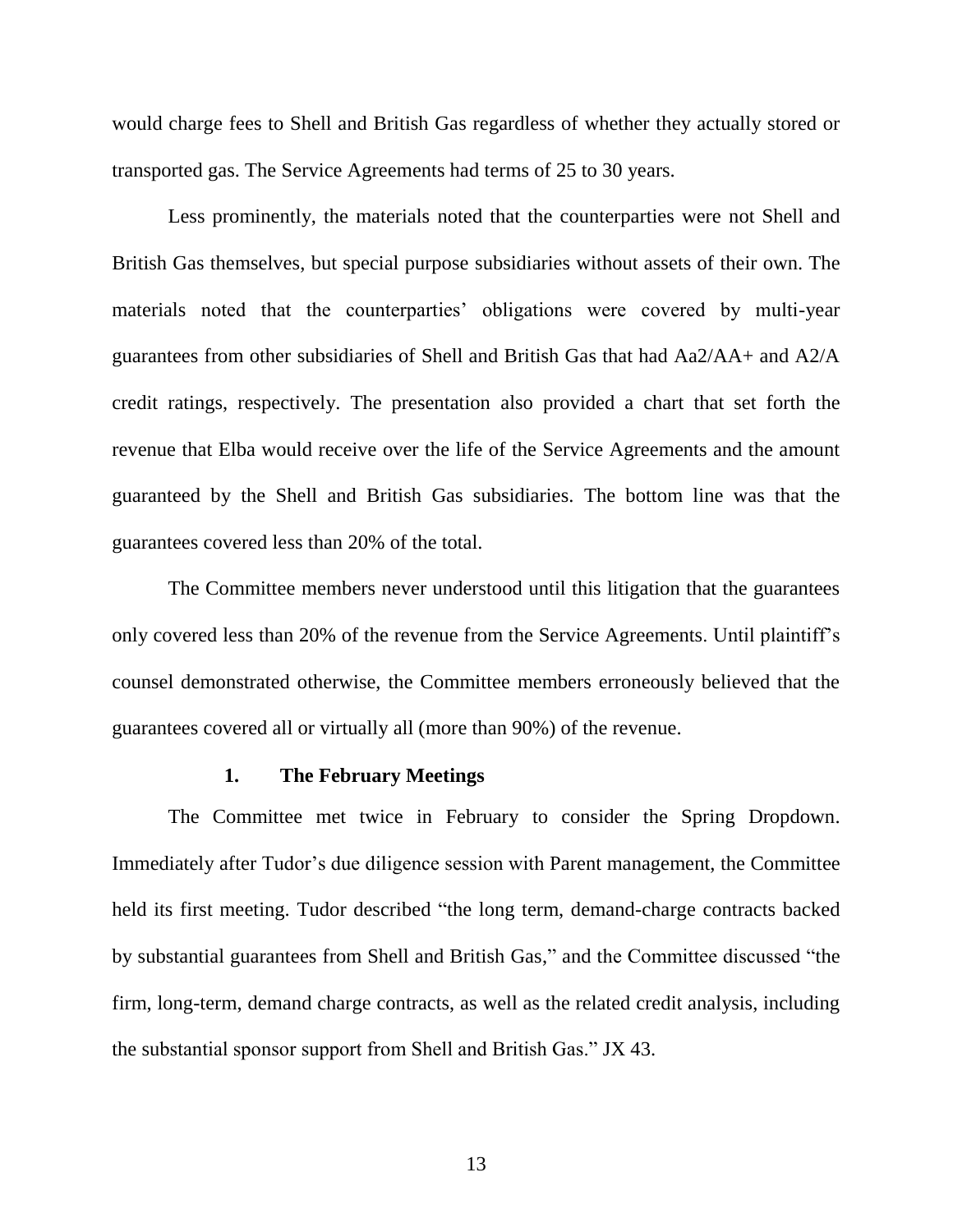The Committee met a second time on February 24, 2010. Tudor distributed a presentation that included a discounted cash flow ("DCF") analysis of Elba. It used a five-year projection period, exit multiples of 8x, 10x, and 12x, and discount rates of 8% to 13.9%. Parent's asking price fell just above the midpoint of the range, calculated as \$812 million to \$1,217 million.

Tudor also looked at selected transactions, which it divided into "Acquisition of Minority Interest (<50%)" and "Acquisition of Control ( $\geq$ 50%)." JX 47 at 37. The minority subset supported a range of 8.1x to 8.8x 2010 EBITDA, or \$700 million to \$757 million. The control subset supported a range of 6.8x to 13x 2010 EBITDA, or \$589 million to \$1,128 million. Tudor used the high multiple of 13x even though it was an outlier. Among the fifteen precedent control transactions, the next highest multiple was 10.3x, the median was 9.3x, and the mean was 9.2x.

Tudor's decision to split the precedent transactions into two groups was curious, because it did not match how Parent treated the transaction. Parent originally proposed to sell 51%—an "Acquisition of Control" in Tudor's parlance. After Sult's pre-proposal call with the Committee members, Sult backed the proposal down to 49%. He did not change the pricing significantly to reflect the lack of control. After Sult made a second private call to Tudor, when Tudor agreed to support a sale of 51%, Tudor did not tell Reichstetter that the change had pricing implications. Tudor told Reichstetter that it made no difference. Later, when analyzing the Fall Dropdown, Tudor would not draw any controlbased distinction. Tudor split up the precedent transactions because it made Parent's asking price look better.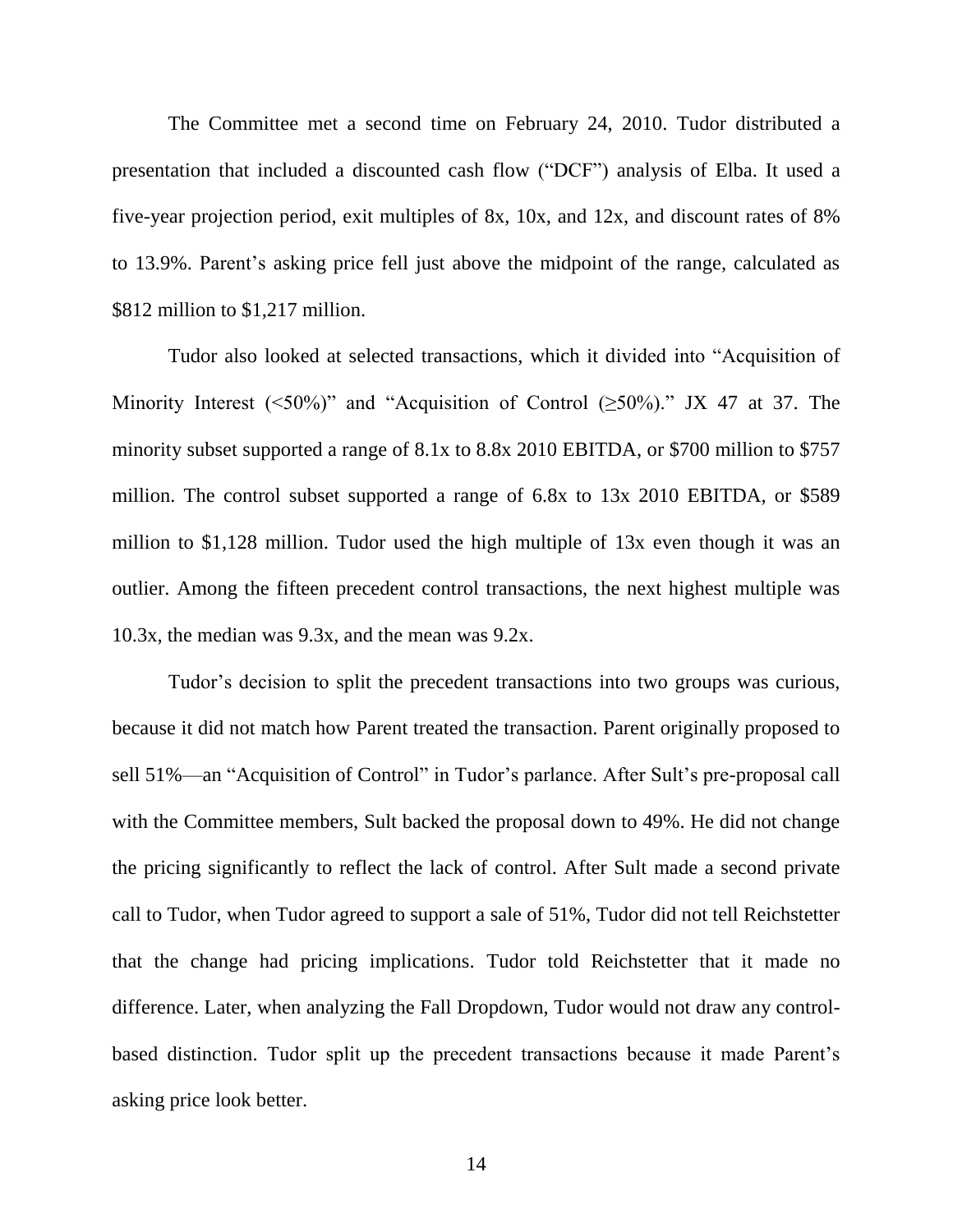Tudor also looked at comparable companies. The peer company trading multiples implied a range of 11x to 14.6x 2010 EBITDA, or \$994 million to \$1,263 million. The same peer companies implied a multiple range of 11.2x to 14.2x 2011 EBITDA, or \$1,023 million to \$1,390 million. The asking price fell within both ranges.

Most importantly from the Committee's standpoint, Tudor's materials analyzed the potential accretion to the distributions that El Paso MLP would make on its common units. Tudor concluded that depending on the discount rate, El Paso MLP could increase distributions by 4.6% to 6.3%.

After reviewing Tudor's materials, Kuehn sent an email to his colleagues describing what he thought would be fair:

Having gone over the Tudor Pickering material, where I come out is that given the obvious benefit to the sponsor in the form of increased distributions, the growth rate of the asset in question and the future benefit to both the sponsor and the public unit holders in terms of potential appreciation in distributions and market value, I come out that somewhere in the range if [sic] 8½ and 9 times EBITDA with no discount on the sponsor's units is in the ball park of fair value to all concerned parties. The info in paragraph 1 of Scott's 2/24 e-mail [which noted that Parent would receive an additional benefit from an increase in IDR payments as a result of the Spring Dropdown] may produce a different result, but lets [sic] see.

JX 57. Kuehn's range equated to a price of \$725 million to \$780 million, well below Parent's ask of \$1,053 million. Moreover, Kuehn contemplated that the flow-back of cash to Parent, particularly if the transaction moved the IDRs into the high splits, should warrant a lower multiple.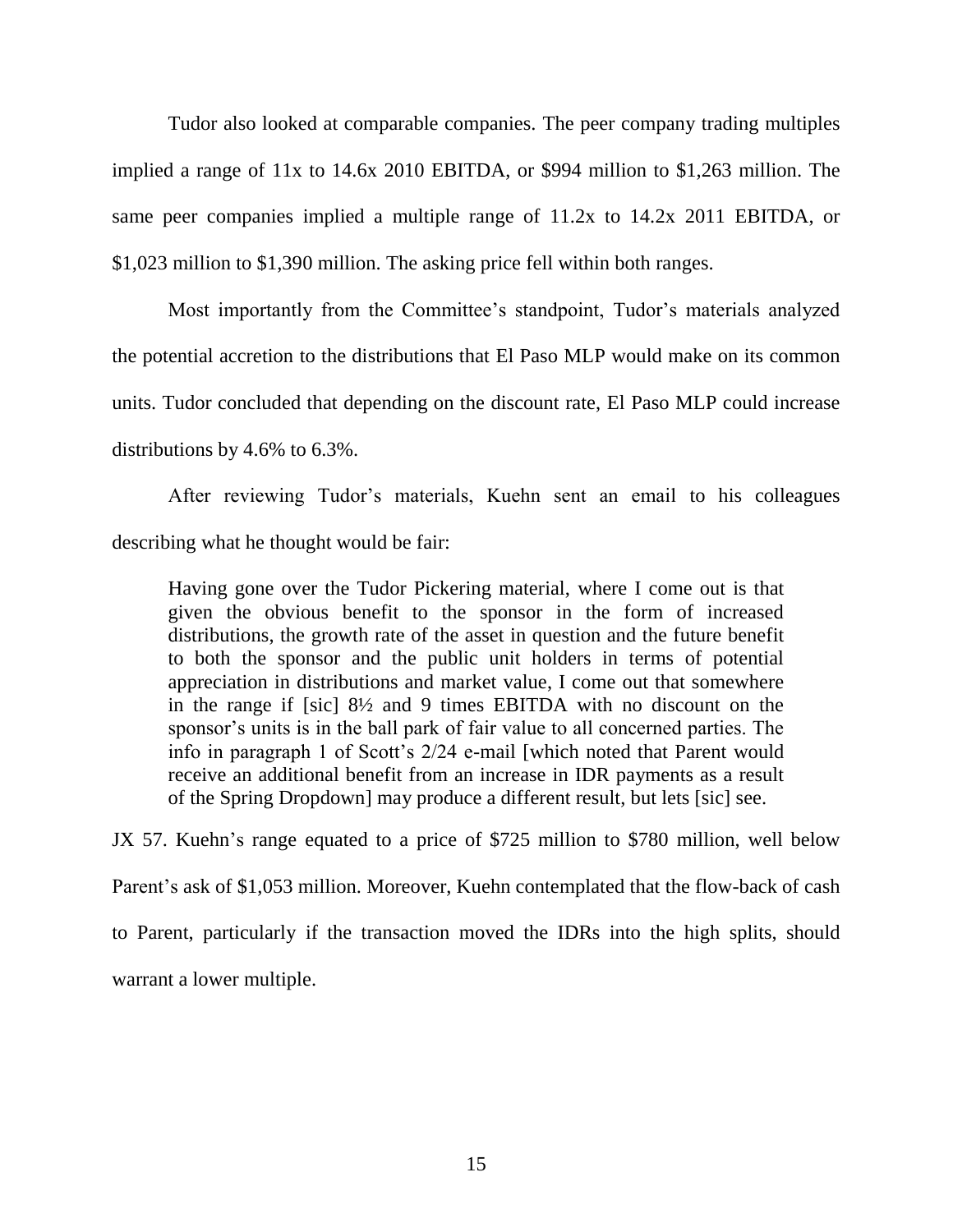## **2. The March 2 Meeting**

During the Committee's third meeting, which took place on March 2, 2010, Tudor distributed a presentation that tracked the format of the previous book but added some pages to address questions raised by the Committee. One of the pages examined the flowback of cash by calculating the transaction multiple from the point of view of Parent. From this standpoint, Tudor calculated that El Paso MLP would pay an effective multiple of 16.2x 2010 EBITDA and 14.3x 2011 EBITDA.

In the remaining pages, Tudor did not change any of its underlying analyses. Tudor did revise how it depicted the valuation information for the Committee on the summary page. For its precedent transaction analysis, Tudor continued to divide the transactions into a minority-interest subset and a control subset. Starting with the March 2 presentation, Tudor chose not to show the range for minority acquisitions.

After the meeting on March 2, 2010, Reichstetter consulted some analyst reports that anticipated Parent dropping down assets at a multiple of 9x 2010 EBITDA. He emailed the information to the Committee, observing that "[t]his gives us some comfort in our position that 9x or thereabouts is the right number and is consistent with investors' expectations." JX 61. The 9x multiple implied a value for Elba of \$780 million.

### **3. Reichstetter Bargains With Sult.**

Reichstetter next met with Sult. After discussing appropriate EBITDA multiples, Reichstetter suggested a price of \$860-870 million. This figure departed sharply upward from what the Committee had discussed. It was \$80 million higher than what Reichstetter envisioned in his email, and \$90-\$145 million higher than what Kuehn recommended. It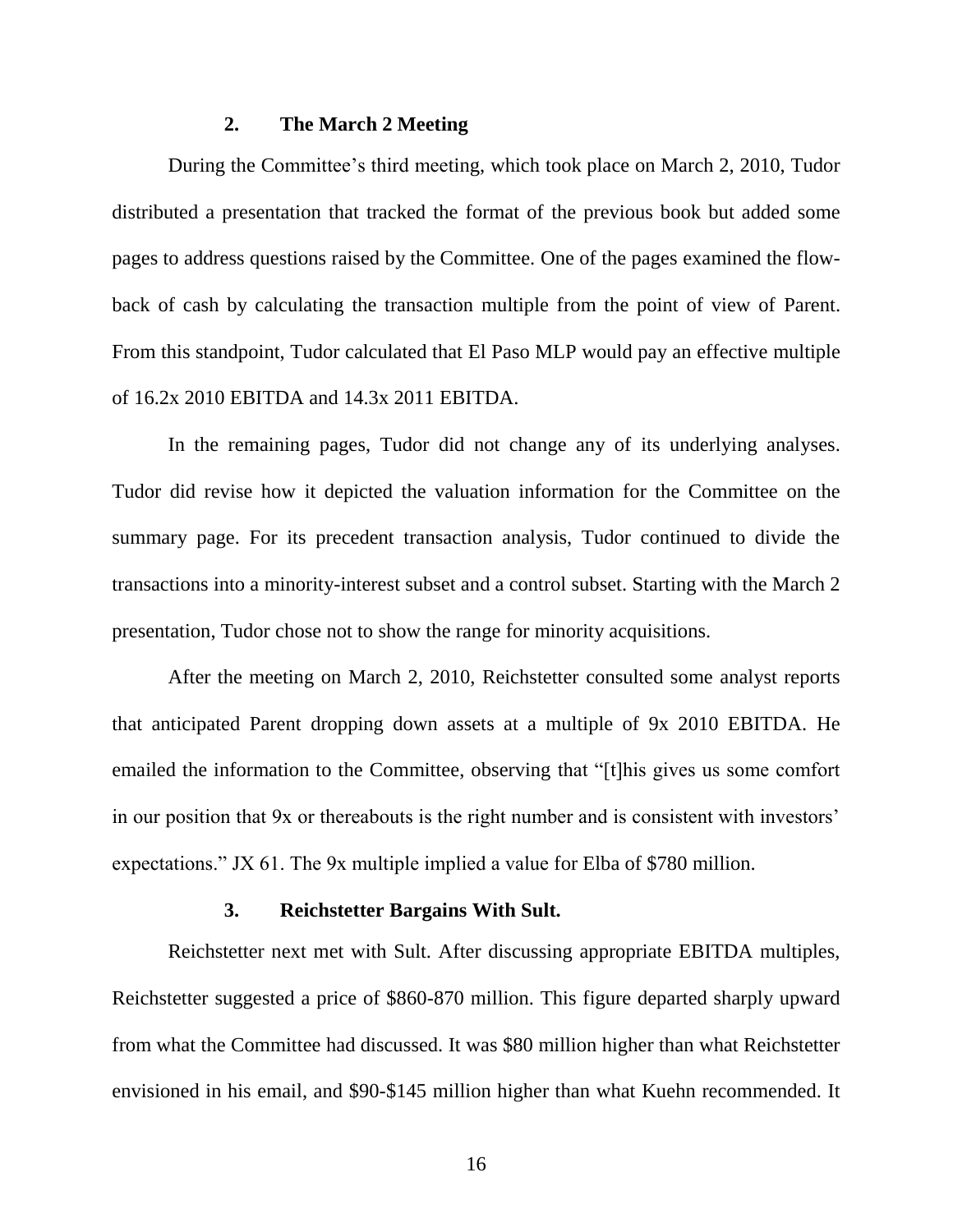implied a multiple of 10.5x 2010 EBITDA, compared to the 9x that Reichstetter had

identified and the range of 8.5x to 9x that Kuehn endorsed.

After his meeting with Reichstetter, Sult called Tudor to challenge the use of a 10x

multiple. Tudor called Reichstetter, who responded to Sult with a conciliatory email:

JR

In order to put your mind at ease regarding any "multiples" discussed in our Tuesday meeting, you should understand that references to such were just that and only that . . . . they were certainly not determinants of value.

Our determination of value itself was, as it should be and has been in prior drops, based upon fundamental business analysis, that which the prospective acquisition does or does not do businesswise or financially for [El Paso MLP], etc.; our concluding reference to enterprise value in the \$860-\$870 million range was so based.

Best regards,

Art

JX 63. Reichstetter had no explanation for this exchange at trial.

The next day, Sult countered at total consideration of \$978 million. After some

limited back and forth, Reichstetter and Sult agreed on \$963 million. The price implied a

multiple of 11.2x 2010 EBITDA.

# **4. The Committee Approves The Spring Dropdown.**

After Reichstetter and Sult reached agreement, the Committee met twice more. On March 17, 2010, there was a brief meeting for an update on the deal's status. On March 24, the Committee held its final meeting. Tudor presented a substantively identical version of its book and opined that the Spring Dropdown was fair, from a financial point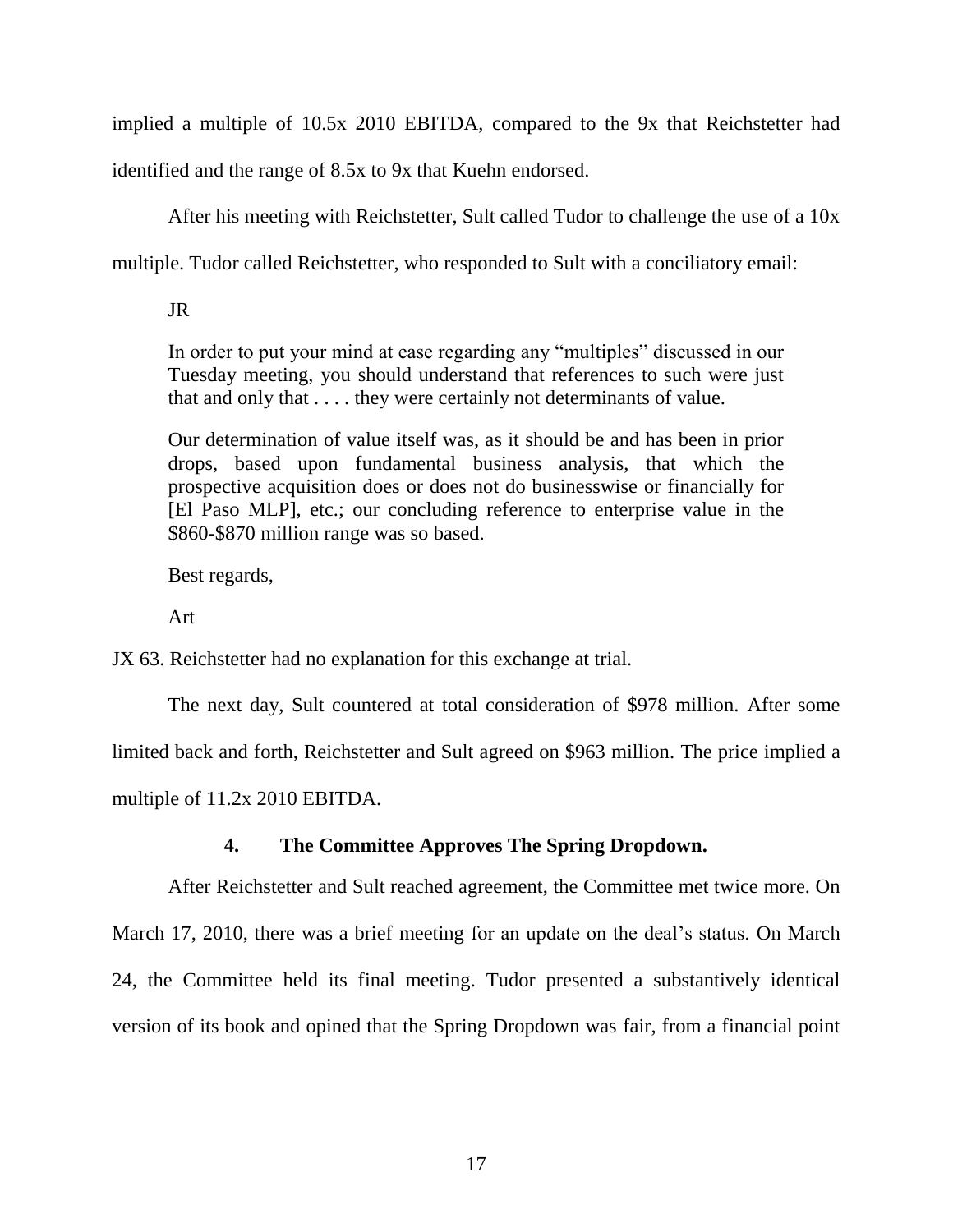of view, to the holders of common units other than the General Partner and its affiliates. The Committee gave its approval, and the Spring Dropdown closed shortly thereafter.

# **F. Developments After The Spring Dropdown**

The market responded negatively to the Spring Dropdown. El Paso MLP's common units traded down 3.6% on the news, compared to a drop in the peer index of  $0.7\%$  and a decline in the S&P 500 of 0.2%. Kuehn wrote to his colleagues, "I thought we did a very good deal yesterday but apparently the market's expectations exceeded the realities. The next time we will have to negotiate harder." JX 76.

Shortly after the Spring Dropdown closed, Cheniere Energy, Inc. sold its 30% interest in Freeport LNG Development L.P. ("Freeport LNG") to Zachary American Infrastructure, LLC for \$104 million. Freeport LNG owned an LNG terminal in Louisiana. Unlike Elba, the Freeport LNG terminal was under construction. Like Elba, its capacity had been pre-sold under a long-term contract.

### **G. The Summer Dropdown**

In May 2010, Parent proposed another dropdown, this time involving a 16% interest in Southern. The transaction closed in June 2010, so this decision refers to it as the "Summer Dropdown." The plaintiff did not challenge the Summer Dropdown, but used it for comparison with the Fall Dropdown.

In the summer, Parent proposed to sell a 16% interest in Southern to El Paso MLP for \$413 million in cash plus assumption of debt, representing total consideration of \$559 million. The GP Board reconstituted the Committee with Reichstetter, Kuehn, and Smith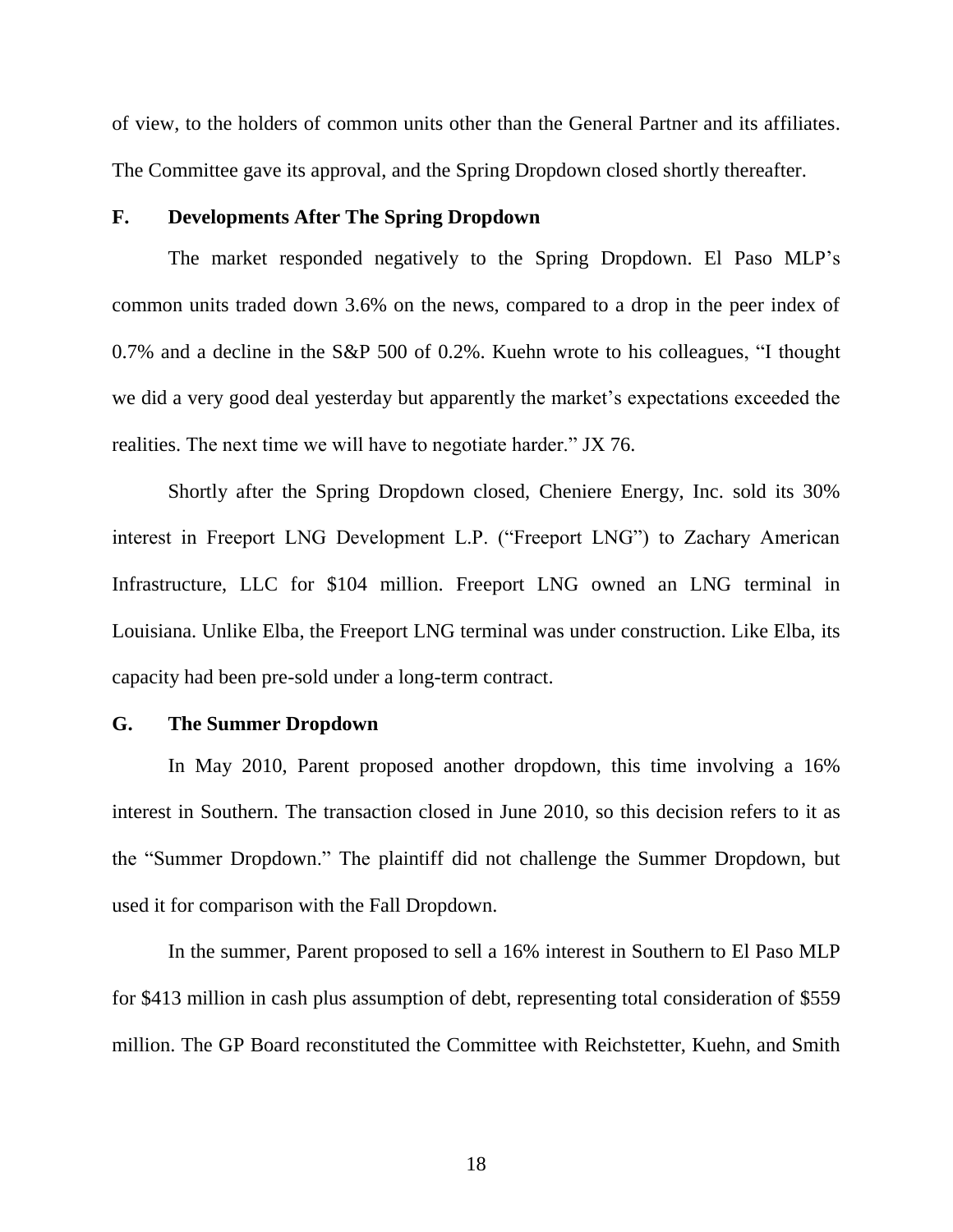as its members. Reichstetter served as Chair. Akin Gump acted as counsel. Tudor acted as the financial advisor.

On June 4, 2010, the Committee held its first meeting. Tudor gave a presentation that closely resembled its presentations in the spring. The assumptions and inputs for the DCF methodology were the same. The precedent transaction analysis similarly looked the same, in that Tudor again broke the transactions into two groups: "Acquisition of Minority Interest  $(\leq 50\%)$ " and "Acquisition of Control  $(>50\%)$ ." JX 86 at 23. *But this time Tudor flipped the group to which it assigned 50% acquisitions.* In the spring, Tudor defined control as a 50%-or-greater interest. In the summer, Tudor defined control as a greater-than-50% interest. Tudor made this change because in March 2010, Regency Energy Partners acquired a 50% interest in Midcontinental Express at a multiple of 11.6x 2010 EBITDA. Without re-defining what constituted a non-control transaction, the range for that group would have been 8.1x to 8.8x. At a multiple of 9.5x 2010 EBITDA, the Summer Dropdown was above that range. With this subtle shift, Tudor moved the Midcontinental transaction to the non-control side, increased the non-control range to 8.1x to 11.6x, and brought the Summer Dropdown within it.

The list of control transactions remained the same as in the spring, except that Tudor added the Spring Dropdown. This group of precedent transactions supported transaction multiples of 6.8x to 13x. The high multiple of 13x remained an outlier.

With the sets re-defined, the consideration fell within both ranges. As Tudor presented it, the Summer Dropdown was a non-control transaction. To be consistent with its approach to the Spring Dropdown, Tudor should have omitted the range for control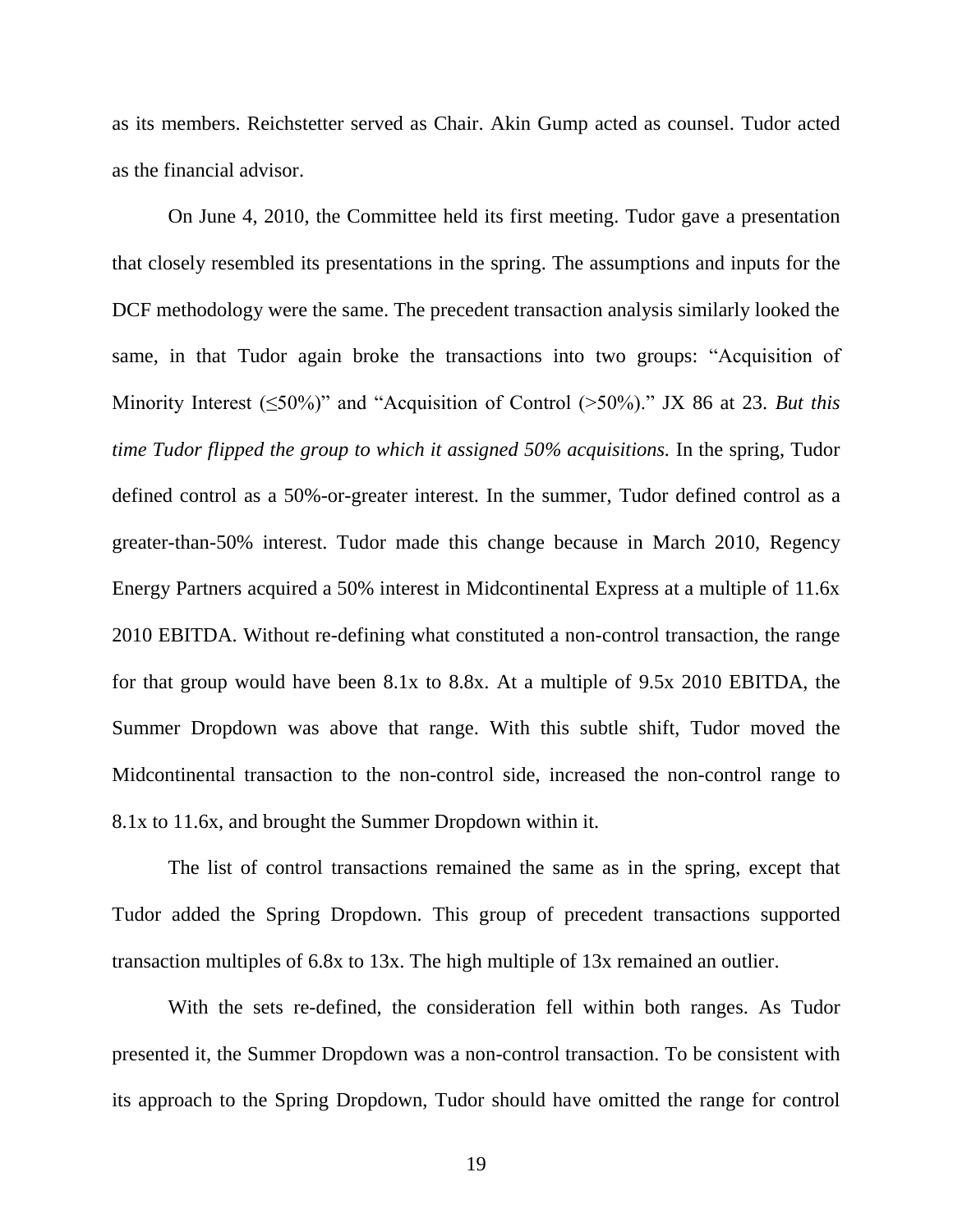transactions. But Tudor was not interested in being consistent. For the Spring Dropdown, the price fell above the omitted range, so omitting that range made the deal look better. The Summer Dropdown did not present that problem, and Tudor showed both ranges. Later, in its final book for the Spring Dropdown, Tudor combined the two sets. With the deal falling within both ranges, there was no cosmetic advantage to breaking them out.

As in the spring, Tudor analyzed whether the Summer Dropdown would be accretive to distributions on the common units. Depending on the discount rate, Tudor calculated that El Paso MLP could increase distributions by 0.3% to 2.7%.

The Committee approved the Summer Dropdown on the terms proposed by Parent. Afterwards, Kuehn began anticipating the next dropdown. On September 2, 2010, he emailed Reichstetter and suggested that the next deal not involve more of Elba.

Following up on our conversation of yesterday regarding the assets that might possibly be involved in the next drop down, I don't know whether you are planning to talk to JR [Sult] soon but it seems to me after thinking about it some that it is really not in the best interests of [El Paso MLP] to have too much of its assets tied up in the LNG trade. Given that [El Paso MLP] now owns a majority stake in [Colorado Gas] as well as Elba, it might make sense just to take on more of an interest in [Southern] so that the three principal assets are all majority owned by [El Paso MLP]. Just food for thought.

JX 90. Reichstetter responded, "It is as though you are reading my mind." *Id.* Despite not wanting more of Elba, just one month later, the Committee would approve the Fall Dropdown, in which El Paso MLP acquired the rest of that asset.

# **H. The Fall Dropdown Proposal**

In October 2010, Parent proposed what would become the Fall Dropdown.

Contrary to Reichstetter and Kuhn's preference for non-LNG assets, Sult decided that El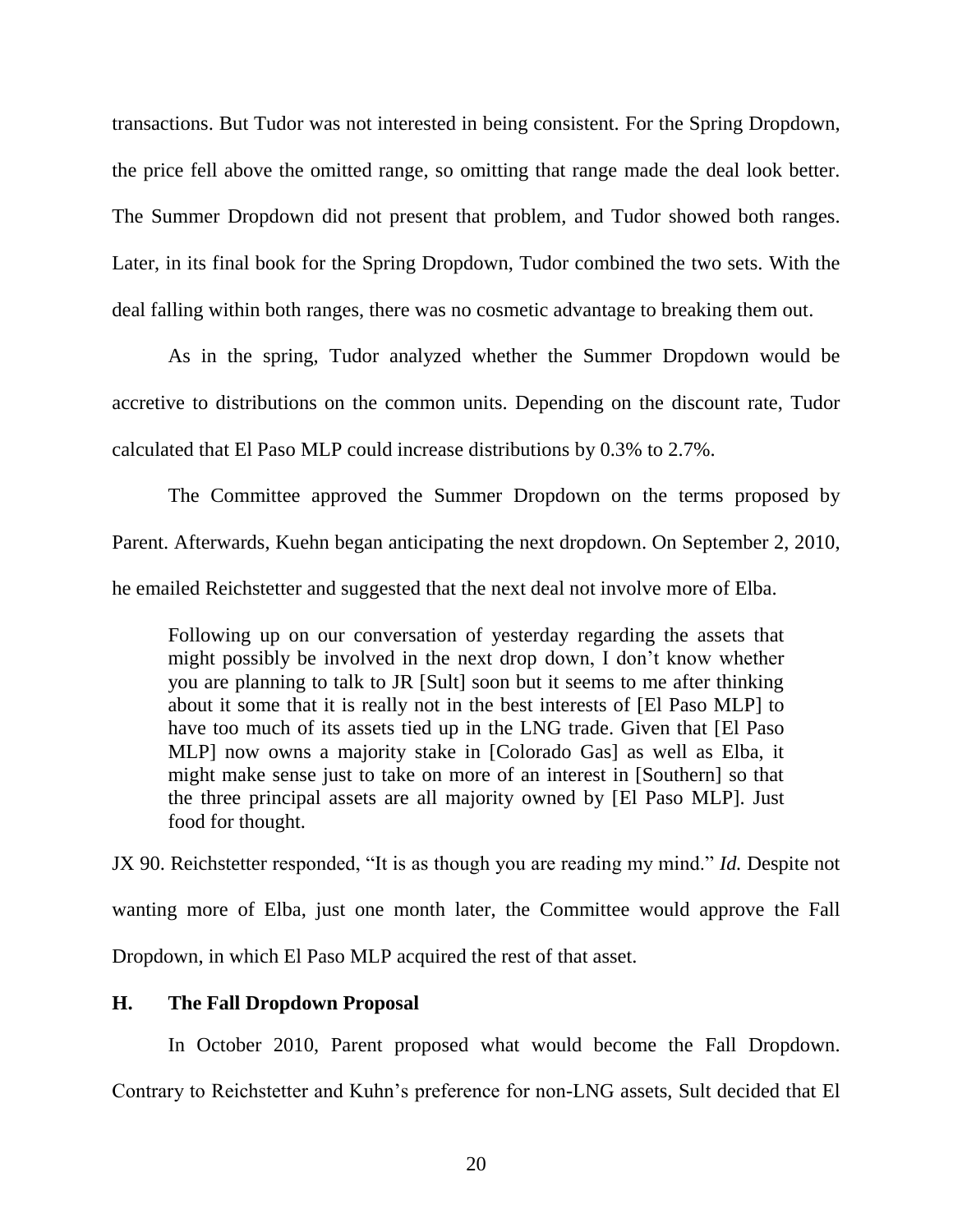Paso MLP should acquire the rest of Elba. Parent proposed that El Paso MLP pay \$806 million in cash plus assumption of debt for total consideration of \$948 million. Sult included in the proposal an option for El Paso MLP to purchase an additional 13% of Southern for \$325 million in cash plus assumption of debt, but only if El Paso MLP could raise the purchase price with equity. Sult included a second option to acquire an additional 2% of Southern for another \$50 million in cash plus assumption of debt, but again only if El Paso MLP could raise the additional funds with equity. The inclusion of the options showed that Parent's principal interest was obtaining low-cost capital. Parent only wanted to sell more of Southern if El Paso MLP could raise the funds with taxadvantaged equity.

In a presentation to the Parent Board, Parent management described a key "sizing" consideration" as "[m]aximiz[ing] cash proceeds to [Parent]." JX 94 at EP144214. The presentation noted that the Fall Dropdown "raise[d] equity [for Parent] at the lowest [cost] source of funds." JX 94 at EP144217. It also helped the General Partner move closer to the highest range of preferential distributions on the IDRs, which management projected could happen as early as the first quarter of 2011 if the Fall Dropdown closed.

In addressing valuation, Parent management calculated an implied multiple for Elba of 10x 2010 EBITDA. The presentation recognized that because of Parent's ownership stake in El Paso MLP and the resulting flow-back of cash, the effective multiple that El Paso MLP would pay was 11.2x 2010 EBITDA. The presentation provided the following context: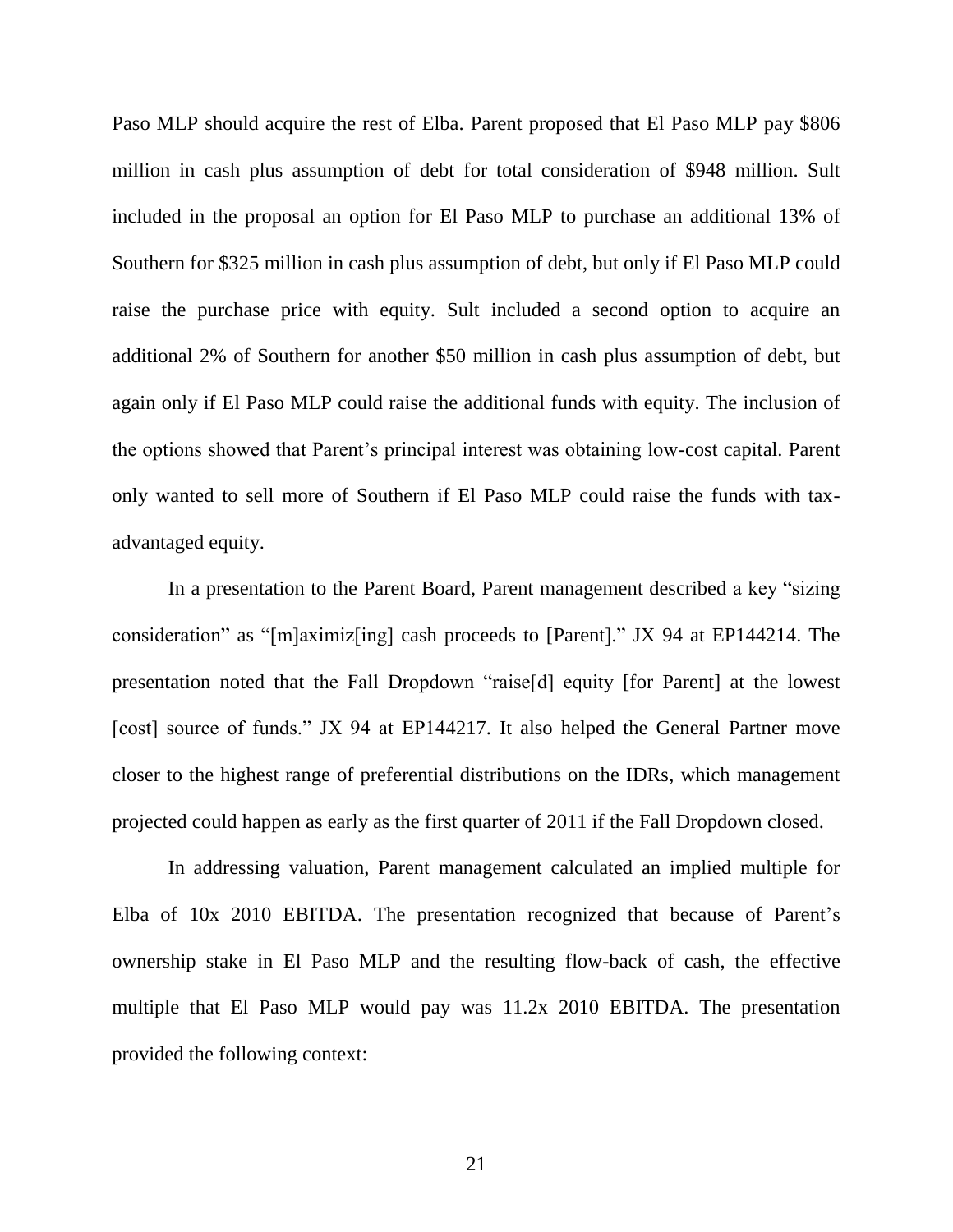- Recent market transactions imply EBITDA multiples ranging from 8x-10x
	- [Elba] recommended at 10x EBITDA due to contract length, lower leverage, fixed cash flow stream and low maintenance capex profile
	- Williams transaction equated to a low 8x LTM EBITDA multiple
	- Midcontinent Express pipeline sale at 10x EBITDA multiple

*Id.* at EP144215. In a supporting memorandum, Parent management noted that the pricing was "consistent with" the Spring Dropdown. JX 95 at 1. The asking price was actually higher on a percentage basis and as a multiple of EBITDA, even though the LNG market had deteriorated in the interim.

The presentation for the Parent Board addressed Southern separately from Elba. This was logical, since Parent was selling two different assets. This fact becomes important later because it contrasts with the Committee's decision to evaluate Parent's final offer as a unitary transaction, without examining the components separately.

# **I. The Committee's Work On The Fall Dropdown**

Parent formally extended its offer to El Paso MLP by letter dated October 8, 2010. On October 11, Reichstetter told Tudor to anticipate Committee meetings on October 15, on either October 18 or 21, and again on October 26, with a mid-November meeting for approval. The transaction unfolded almost exactly on that schedule.

Reichstetter asked Tudor to consider whether the weakening LNG market had undermined Elba's attractiveness and to examine recent LNG transactions, such as the Gulf LNG and Freeport LNG transactions. He followed up with an email: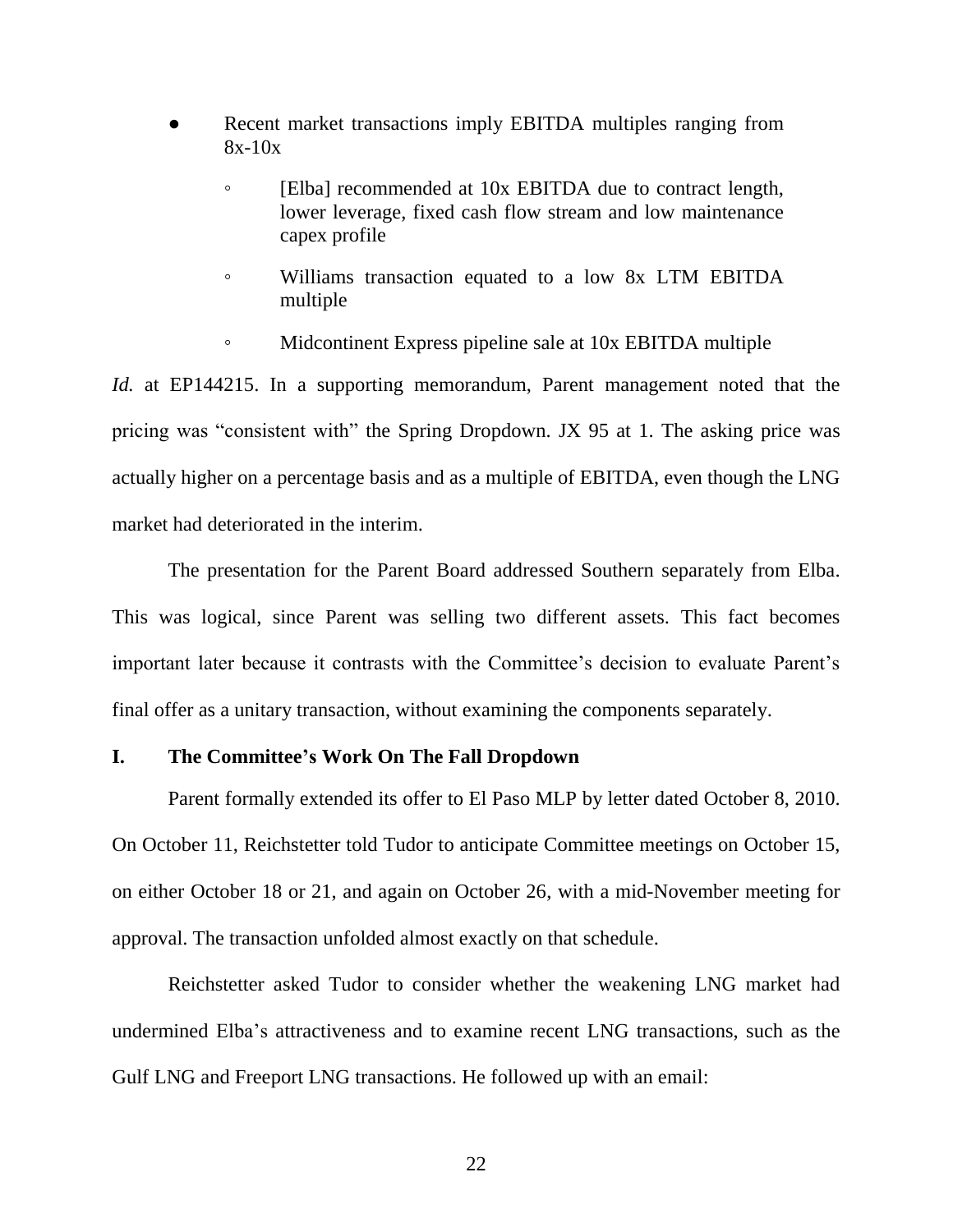Please perform analyses on EACH of the assets INDIVIDUALLY as well as combined.

Also consider presenting a new Comparable Acquisition category consisting of just the 3 recent LNG asset deals….very small sample but likely worth the look. Also, worth looking at the public market performance since our March deal for any publicly traded LNG businesses.

JX 102.

Internally, Tudor viewed the Fall Dropdown as little more than an update of its work on the Spring Dropdown. Tudor chose the code name "Encore," which one of its partners remarked was "more tactful than 'Again?" JX 114.

On October 14, 2010, the GP Board acted by written consent to reconstitute the

Committee. On October 15, Tudor met with Parent's management team about the transaction. Tudor's notes from the meeting reflect the following questions:

- Risks to [Elba] forecasts; risks to [Southern] forecast.
- Current view of LNG market; changes to competitive landscape
- Changes to relationship w[ith] BG or Shell; changes to guarantees; rates

JX 103. Parent management told Tudor that there were no changes and no risks.

# **1. The First Two Meetings**

By custom, the Committee held its first meeting immediately after Tudor's session with Parent management. Tudor relayed what Parent management had said. After the meeting, two of Tudor's analysts searched for information about the Freeport LNG and Gulf LNG deals. One analyst found the press release for the Freeport LNG sale. Another analyst discovered and informed the leader of the Tudor team that "[Parent] was Crest's partner in the Gulf LNG project." JX 109. Kuehn and Smith knew this already.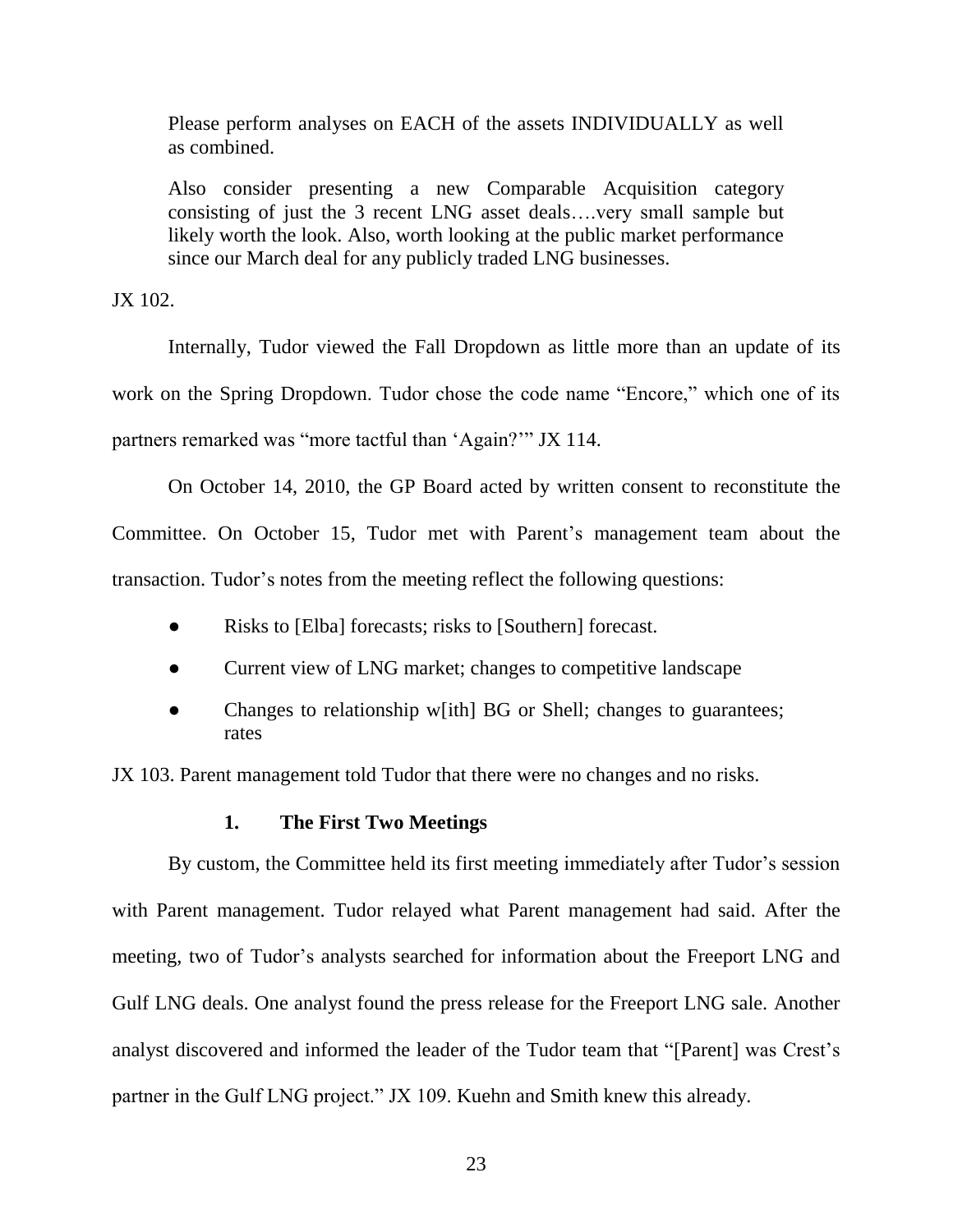The Committee next met on October 21, 2010. Tudor distributed a presentation that looked like the books from the Spring Dropdown, but there were differences.

First, during the previous meeting, the Committee tasked Tudor with re-examining the Service Agreements and the guarantees. Tudor included a slide prepared for the Spring Dropdown, but modified it to provide *less information* to the Committee:

#### Figure 1

#### March 24, 2010 TPH "Banker's Book"

#### Elba Island

- The Service Agreements are between SLNG and each of BG LNG Services, LLC ("BG LNG") and Shell North America LNG, LLC ("SNALNG")
- The obligations of BG LNG and SNALNG under the Service Agreements are covered by multi-year guarantees from BG Energy Holdings Limited (A2/A) and Shell Oil Company (Aa2/AA-), respectively
- The aggregate guarantees for Phases I, II and IBA provide significant coverage of projected annual demand revenue

| Year      | Total Demand<br>Revenue | Total<br>Guaranteed<br>Amount | Guaranteed %<br>of Total<br>Remaining<br>Contract |
|-----------|-------------------------|-------------------------------|---------------------------------------------------|
| 2010      | 5139                    | 5647                          | 16%                                               |
| 2011-2012 | 170                     | 626                           | 17%                                               |
| 2013      | 170                     | 532                           | 15%                                               |
| 2014-2016 | 165                     | 522                           | 16%                                               |
| 2017-2026 | 166                     | 432                           | 168.                                              |
| 2027      | 142                     | 432                           | 39%                                               |
| 2028-2034 | 130                     | 153                           | 17%                                               |
| 2035      | 55                      | 88                            | 150%                                              |
| 2036      | 3                       | 73                            | <b>Niss</b>                                       |

JX 74 at 16.

Figure 2 October 21, 2010 TPH "Banker's Book"

#### Elba Island

- The Service Agreements are between SLNG and each of BG<br>LNG Services, LLC ("BG LNG") and Shell North America LNG, LLC ("SNALNG")
- The obligations of BG LNG and SNALNG under the Service Agreements are covered by multi-year guarantees from BG Energy Holdings Limited (A2/A) and Shell Oil Company  $\langle \Delta a 2/\Delta A+\rangle$ , respectively
- The assregate was antees for Phases I. II and IIIA provide significant coverage of projected annual demand revenue

|           |                     | Total      |  |
|-----------|---------------------|------------|--|
|           | <b>Total Demand</b> | Guaranteed |  |
| Year      | Revenue             | Amount     |  |
| 2010      | \$139               | \$642      |  |
| 2011-2012 | 170                 | 626        |  |
| 2013      | 170                 | 532        |  |
| 2014-2016 | 166                 | 522        |  |
| 2017-2026 | 166                 | 432        |  |
| 2027      | 142                 | 432        |  |
| 2028-2034 | 130                 | 163        |  |
| 2035      | 55                  | 88         |  |
| 2036      | ٦                   | 73         |  |

JX 111at 14.

In both charts, "Total Demand Revenue" was misleading. It was not the total revenue over the remaining life of the Service Agreements. It was the "total" projected revenue for a given identified contract year, *e.g.*, for 2010 or for each year from 2014 to 2016. The "Total Guaranteed Amount," by contrast, was the total coverage for all future years. By using different measuring periods and describing both as "totals," the charts made it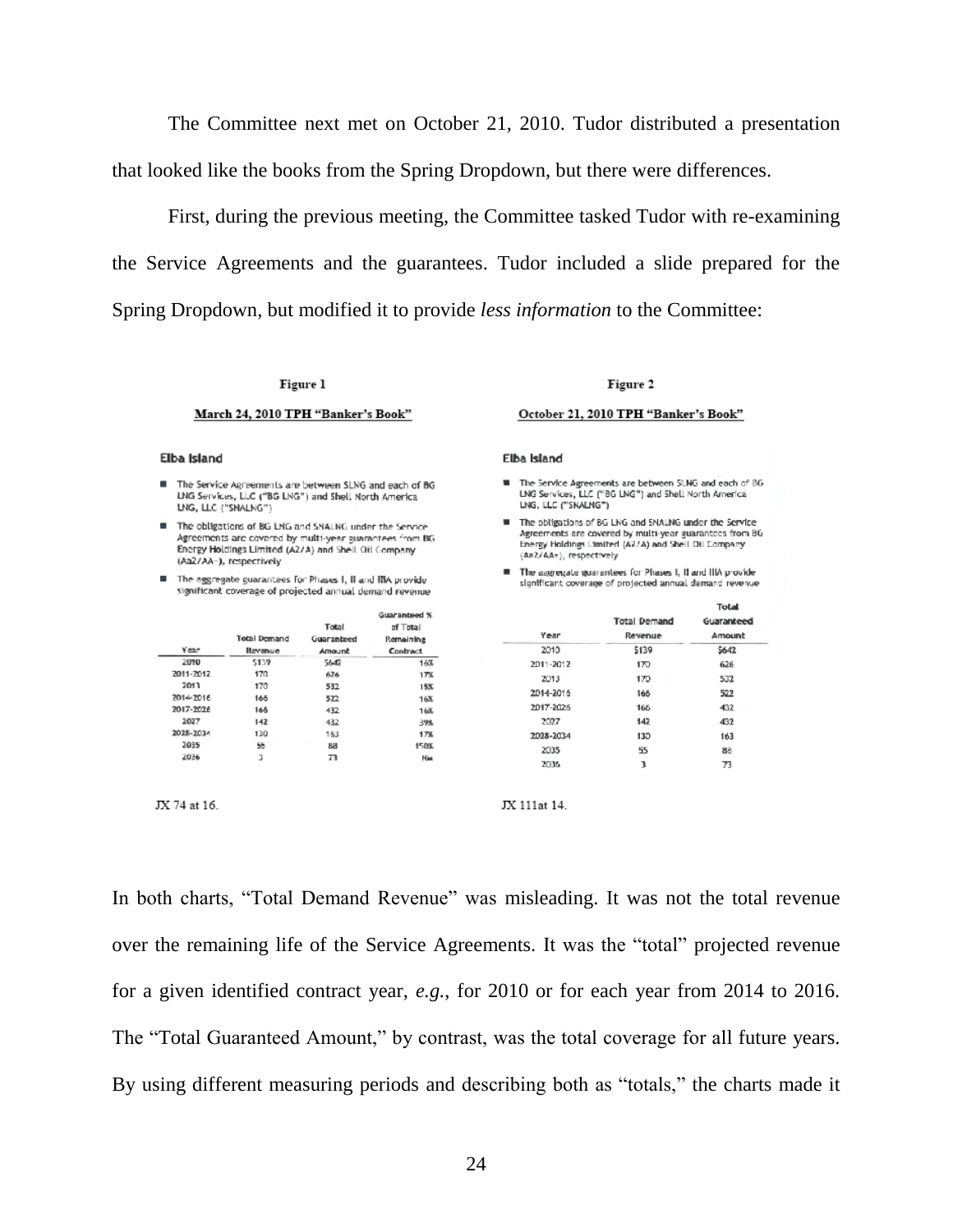appear that the guaranteed amount always exceeded the revenue remaining over the life of the Service Agreements. The March version partially corrected this misimpression by providing the "Guaranteed % of Total Remaining Contract." In October, Tudor eliminated that column.

Second, Tudor played with its precedent transaction methodology. For the Spring Dropdown, Tudor had divided the precedent transactions into minority acquisitions and control acquisitions. The Spring Dropdown was an acquisition of 51%, and Tudor only showed the range for control transactions. To be consistent, Tudor should have used the same two groups for the Fall Dropdown and only presented the range for non-control transactions. Instead, Tudor went with a single range of precedent transactions. JX 111 at 39. This approach enabled Tudor to derive transaction multiple ranges of (i) 6.5x to 13.5x 2010 EBITDA and (ii) 6.8x to 13.0x 2011 EBITDA. Parent's asking price fell within these ranges.

Third, Tudor played with its DCF methodology. For the Spring Dropdown, Tudor used a single cash-flow projection period, calculated terminal value using exit multiples of 8x, 10x, and 12x, and applied a range of discount rates from 8% to 13.9%. For the Summer Dropdown, Tudor used a single cash-flow projection period, calculated terminal value using exit multiples of 8x, 10x, and 12x, and applied a range of discount rates from 8% to 14.5%. For the Fall Dropdown, Tudor prepared three different DCF valuations, one with a five-year projection period, another with a ten-year projection period, and a third with a fifteen-year projection period. Tudor chose to calculate terminal value using four exit multiples, rather than three, adding 6x to the mix. Most significantly, Tudor cut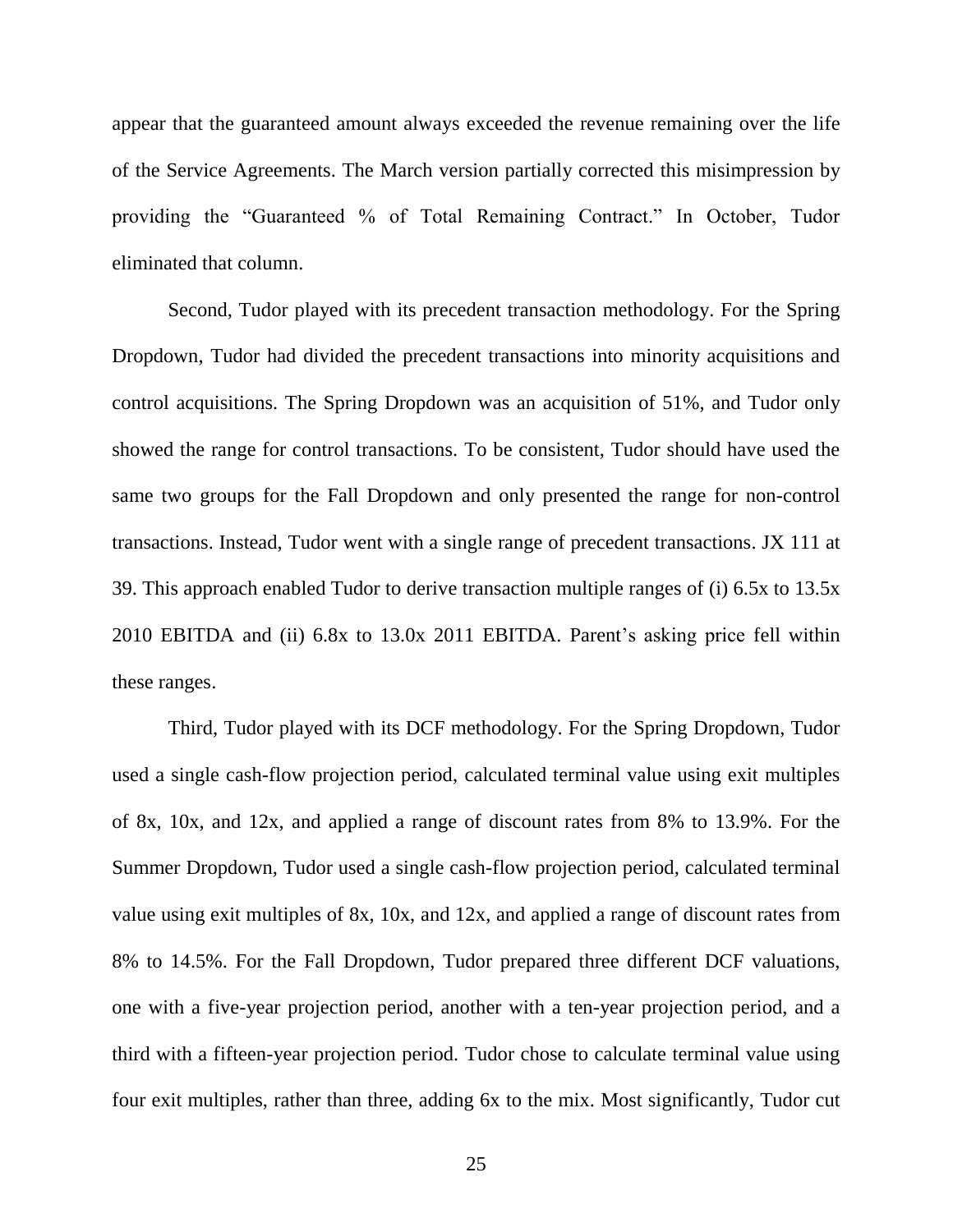off the upper bound of its discount rate at 12%. These changes widened the DCF range, increased the upper bound, and moved Parent's price towards the center.

Finally, Tudor played with its valuation summary. On a page addressing Southern, where Parent was asking for the lowest multiple, Tudor provided bars for all of three of its methodologies. Tudor did the same on a page addressing both Southern and Elba together, where the lower multiple for Southern drove down the multiple that Parent was asking for the transaction as a whole. But on the page that addressed Elba by itself, *Tudor only presented bars for its various DCF analyses and did not show its precedent transaction or comparable company analyses.*

The unifying theme for these changes was making Parent's asking price look better. Tudor did not identify any of these changes for the Committee, and the Committee members did not notice them. They did not learn of the changes until this litigation.

The next day, Kuehn shared his thoughts on the Fall Dropdown by email. The upshot was that he did not like having El Paso MLP acquire the balance of Elba, and he thought the price was too high. He provided the following reasons:

- LNG outlook negative near-medium term
- \$3-\$4 spread between Henry Hub & UK forward strip
- LNG facilities basically mature with little/no growth
- Essentially buying contracts/guarantees which are ok short/medium term but not thereafter
- LNG would account for a disproportionate share of [MLP] EBITDA (30%)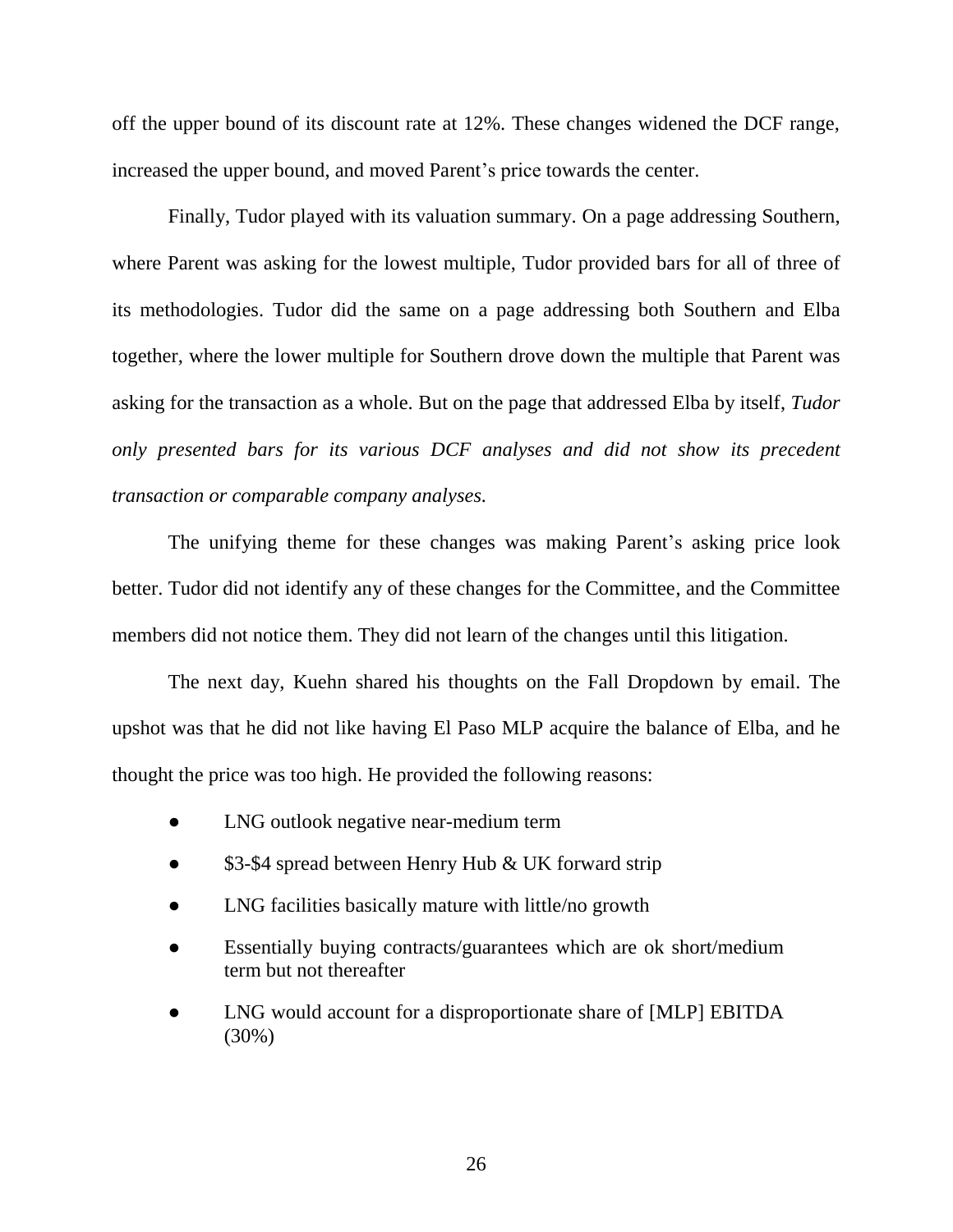- Market perception more negative than in  $3/10$  [at the time of the Spring Dropdown] given recent announcements e.g. Cheniere [one of the LNG comparables]
- Therefore 3/10 enterprise price of \$948 million seems high given above and related factors
- Committee feels \$900 million more appropriate which is 9.3x 2011 and 9.6x 2012 EBITDA if transaction involves only Elba/ElbaX

JX 112.

Kuehn continued by explaining that several of these objections would be mitigated

if Parent included Southern in the transaction, rather than as an option conditioned on a

successful equity offering. In Kuehn's view, the mitigating factors included:

- LNG's contribution to EBITDA would be reduced (27%) which lessens drag on growth, possible negative market perceptions and somewhat mitigates future contractual risks
- Traditional pipes would account for 73% of EBTIDA with [Southern] at 32% with significantly greater growth prospects.

*Id.*

Kuehn recommended that El Paso MLP pay \$1,131 million plus assumption of debt in return for the balance of Elba plus 15% of Southern, which would be included "without conditions or contingencies." *Id.* He explained:

This proposal would achieve [Parent's] objective; give [El Paso MLP] better balance re EBITDA contributions with greater growth potential remove uncertain[t]y of the conditional nature of [Parent's] offer; and result in total acquisition price which the Committee believes reflects and will be

perceived as fair value given the current environment.

*Id.*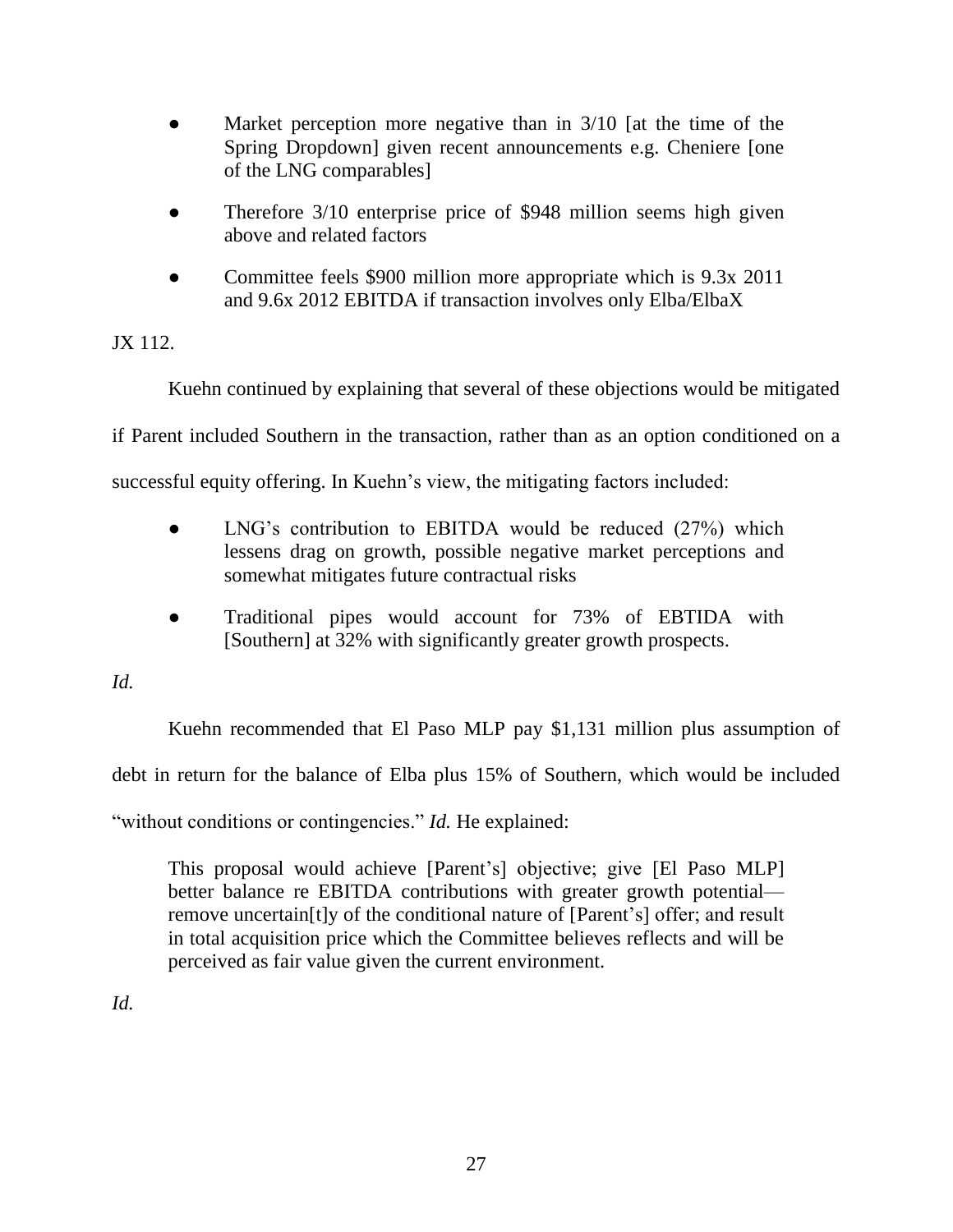## **2. The October 26 Meeting**

On October 26, 2010, the Committee held its third meeting. Tudor provided a presentation substantially identical in format to its October 21 presentation, but with some additional modifications. Most notably, Tudor changed the exit multiples it used in its DCF analysis. For the Spring Dropdown and Summer Dropdown, Tudor used exit multiples of 8x, 10x, and 12x. In its October 21 presentation, Tudor reduced the lower bound of the DCF range by including a 6x multiple. For the October 26 presentation, Tudor used exit multiples of 8x, 9x and 10x. This change brought the transaction price closer to the center of the DCF sensitivity. Tudor again did not identify the change for the Committee. The Committee members again did not notice the change.

Like the October 21 presentation, the October 26 presentation only provided a summary page containing the ranges for all of the valuation methodologies when addressing Southern alone or Southern and Elba together. When presenting valuation ranges for Elba, Tudor only presented bars for its assorted DCF analyses.

## **3. Reichstetter Bargains With Sult, Who Restructures The Deal.**

After the meeting on October 26, 2010, Reichstetter met with Sult to discuss price. Reichstetter asked for a reduction of \$48 million, or 3%, resulting in a price of \$900 million. Sult quickly agreed. There are no indications in the record that Reichstetter made the types of arguments that one would expect a motivated bargainer to make. He did not compare the asking price to the Spring Dropdown or point out that Tudor previously had justified a higher price based on the acquisition of 51%. He did not cite the deterioration of the LNG market. He did not mention Kuehn's objections to the transaction.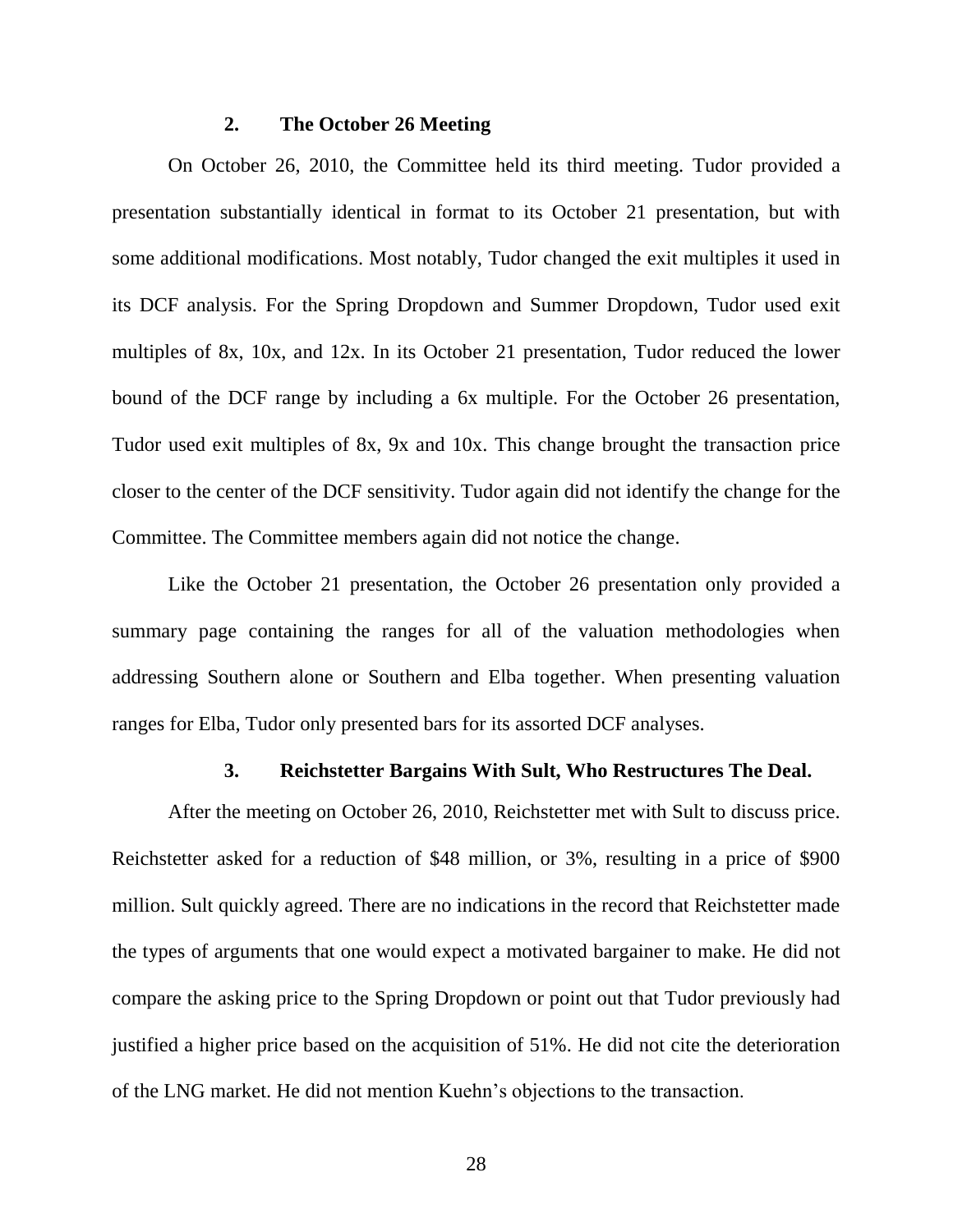After the agreement on price, Sult came back to Reichstetter on November 8, 2010, and proposed changing the deal. Sult now suggested revising the Southern portion of the transaction to eliminate the option, make Southern part of the deal, and increase the amount acquired to the full 15%. Although Sult claimed to have come up with this himself, it was exactly what Kuehn had suggested "would achieve [Parent's] objective" and result in a total acquisition price that "will be perceived as fair value given the current environment." JX 112.

### **4. The November Meetings**

The Committee quickly met two times in three days to consider and approve the revised deal. On November 10, 2010, the Committee received a presentation from Tudor that valued Elba and Southern as a package. Parent always valued the assets separately. Tudor previously had valued the assets separately. Reichstetter had told Tudor to value the assets separately. This time, Tudor removed the separate analyses. Tudor supposedly did so because, in Tudor's judgment, the separate analyses were "not core" to its opinion. JX 113; *see also* Simmons 668-74. Tudor also played with its DCF methodology, this time going back to a single five-year projection.

On November 12, 2010, the Committee had its final meeting. Tudor provided a presentation that was substantively identical to its November 10 presentation. Towards the end of the meeting, Tudor opined that the Fall Dropdown was fair from a financial point of view to the holders of the common units other than the General Partner and its affiliates. Tudor only opined on the combined transaction, not its component parts. The Committee voted in favor of the Fall Dropdown.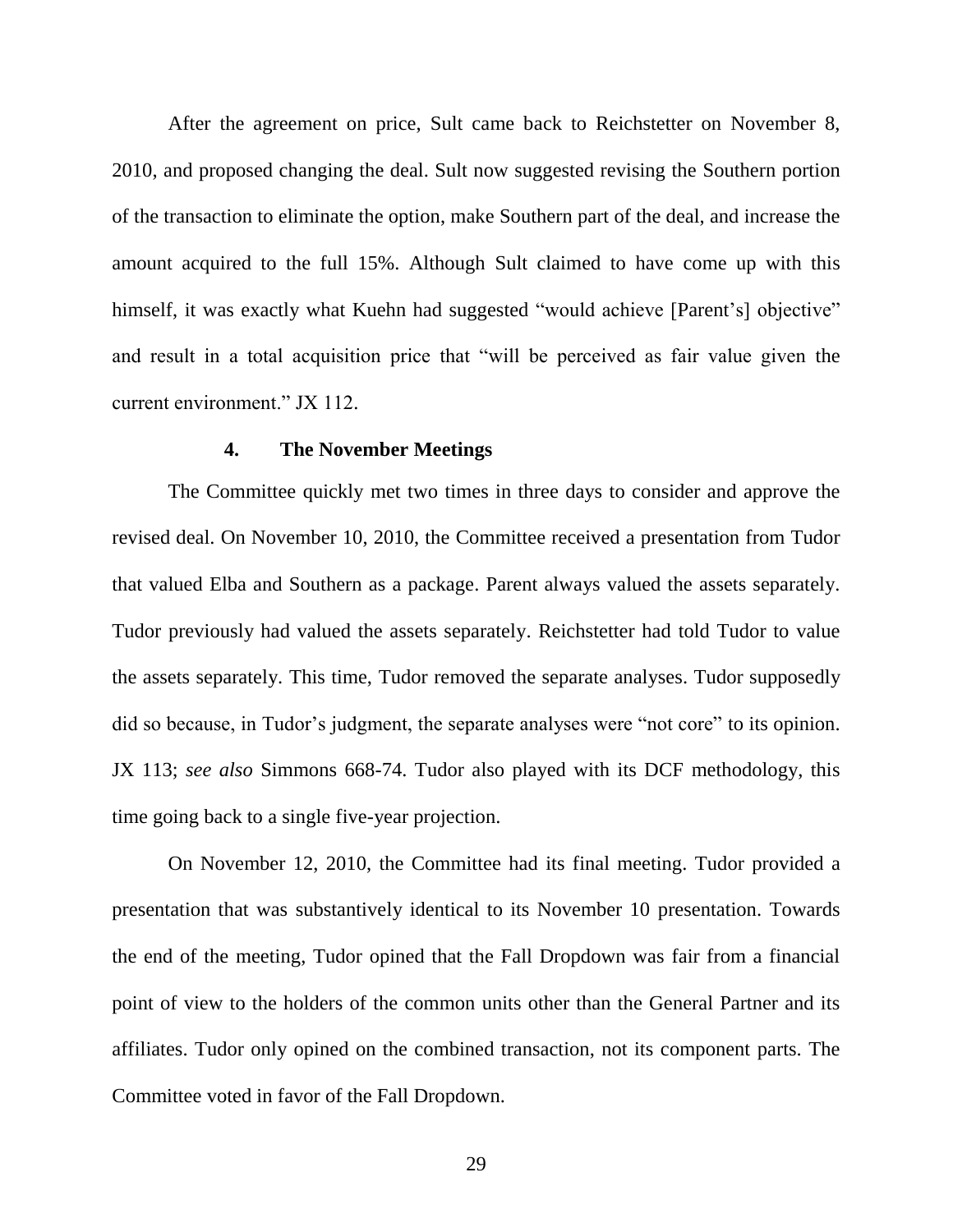The Committee members never learned what the breakdown in price was between Elba and Southern. During their depositions and at trial, Reichstetter and Smith still had no idea what price El Paso MLP paid for the balance of Elba or how it compared to the Spring Dropdown. They likewise had no idea what price El Paso MLP paid for the additional 15% of Southern or how it compared to the Summer Dropdown. Reichstetter 79; Smith 366, 388. Kuehn believed El Paso MLP had paid the same price for Elba on a percentage basis, resulting in a price for that asset of approximately \$925 million, but did not know for sure. Kuehn 461. Sult also believed that the Fall Dropdown was "priced . . . based on the valuation of the [S]pring [D]rop-[D]own." Sult 553.

Parent announced the Fall Dropdown on November 15, 2010. It closed shortly thereafter. Neither El Paso MLP nor Parent ever announced the price breakdown, only an aggregate price. Parent made the decision to present the Fall Dropdown as a unitary transaction. Sult 606. The Committee members understood that aggregating the price helped Parent and was done for cosmetic reasons.

Despite never presenting separate analyses of Southern and Elba to the Committee for purposes of the revised transaction, Tudor did the work internally. Tudor's analyses indicated that at best, El Paso MLP paid the same price on a percentage basis for Elba in the Fall Dropdown that it paid in the Spring Dropdown. Using the most conservative sensitivities possible (a discount rate of 8% and a terminal value of 10x EBITDA), Tudor's internal model resulted in Elba accounting for 65.9% of the total purchase price. Consequently, the purchase price for Elba was *at least* \$931 million (65% of \$1.412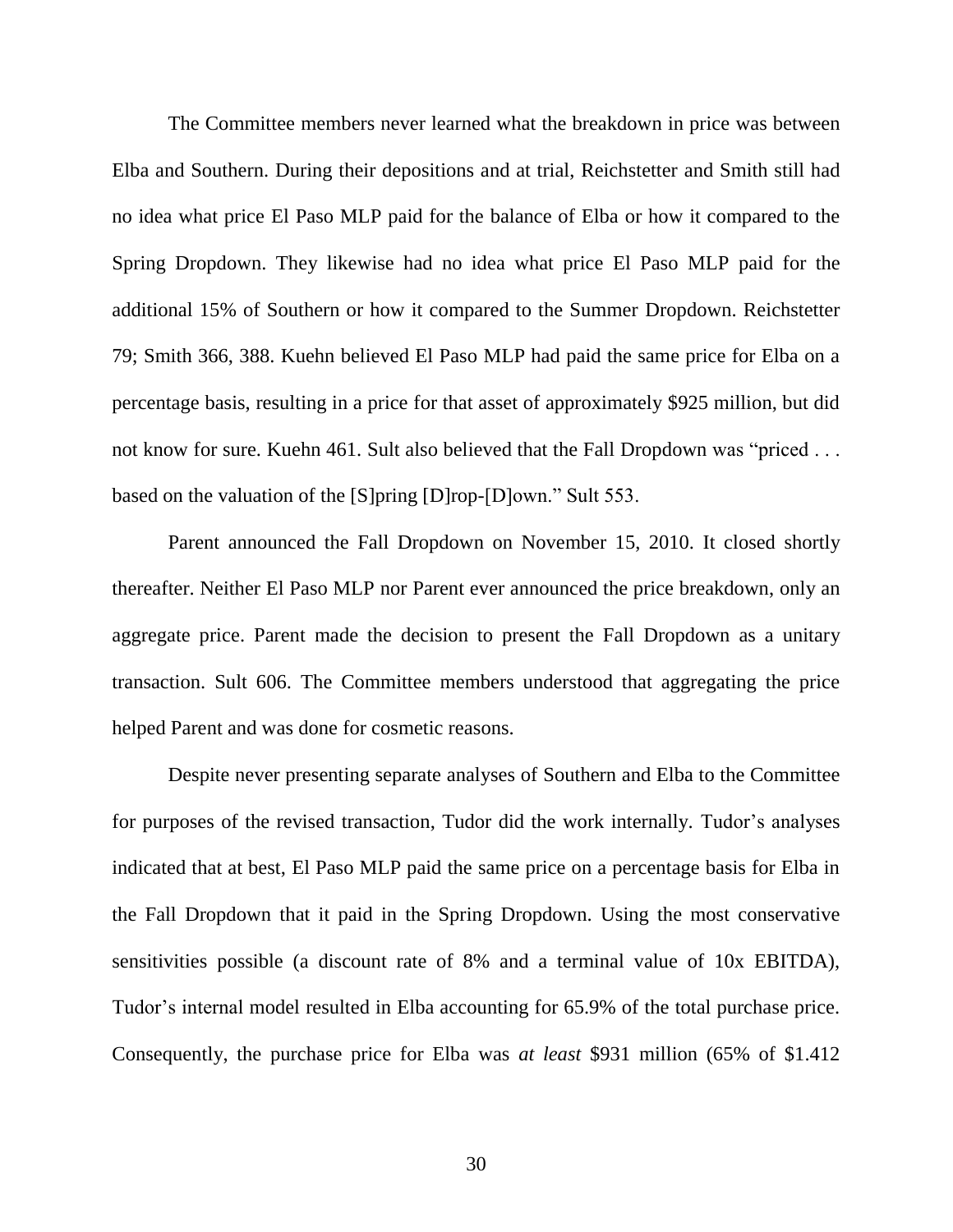billion), roughly consistent with Kuehn's recollection of \$925 million. If Elba was valued using Tudor's mid-point assumptions, the price El Paso MLP paid would increase.

Notably, the price of at least \$931 million that El Paso MLP paid was *more* than the \$900 million that Sult and Reichstetter agreed on. The Committee sought and obtained the reduction from \$948 million to \$900 million because Kuehn thought the Spring Dropdown price was too high. Then when Parent changed the deal, the price went back up to the level of the Spring Dropdown. The Committee members never figured that out, because they went along with Parent's desire to present the deal as a unitary whole.

## **J. This Litigation**

On December 22, 2011, the plaintiff filed a lawsuit challenging the Spring Dropdown. On March 6, 2012, the plaintiff filed a lawsuit challenging the Fall Dropdown. The two actions were consolidated.

### **1. The Motion To Dismiss**

Before the second complaint was filed, the defendants moved to dismiss. In a bench ruling, the court dismissed the plaintiff's claim for unjust enrichment. The court also held that the complaint did "not plead facts which suggest that any member of the [Conflicts Committee] was disqualified." *Brinckerhoff v. El Paso Pipeline GP Co.*, C.A. No. 7141-CS, at 52 (Del. Ch. Oct. 26, 2012) (TRANSCRIPT). The parties treated these rulings as applicable to the Fall Dropdown, and they are law of the case.

### **2. The Motion for Summary Judgment**

After the close of discovery, the defendants moved for summary judgment. In *El Paso II*, the court granted the defendants' motion as to the Spring Dropdown. Notably,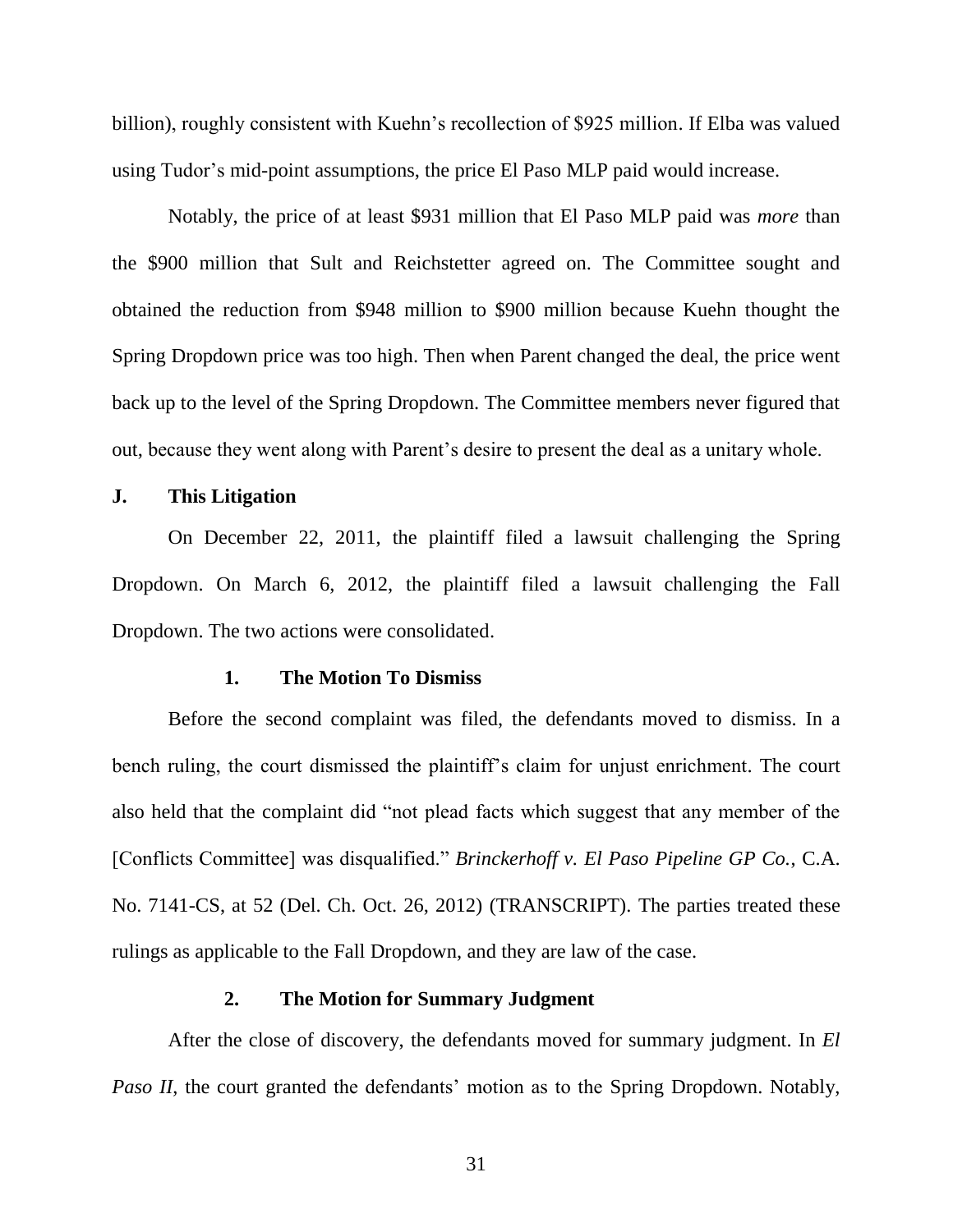one aspect of that decision was premised on the plaintiff's argument that the Committee members did not know about the Gulf LNG sale when approving the Spring Dropdown. The evidence at trial demonstrated that Kuehn and Smith knew. The plaintiff has not sought to revisit that aspect of *El Paso II*, which is law of the case.

The court partially denied the defendants' motion as to the Fall Dropdown:

Questions of fact exist requiring a trial as to the state of mind of the members of the Conflicts Committee. The evidence supports an inference that at the time they approved the Fall Drop–Down, the members of the Conflicts Committee and their advisors knew of recent transactions in the LNG space at materially lower multiples than the Fall Drop–Down. Questions of fact exist as to the comparability of those transactions, and the evidence does not permit a determination at the summary judgment stage that the transactions were not comparable. Questions of fact also exist as to why the Conflicts Committee and their advisors valued the Fall Drop– Down, which involved an acquisition of a minority stake, using the same valuation analysis that was used for the Spring Drop–Down, which involved a controlling stake and was valued expressly on that basis. Viewed in the light most favorable to the plaintiffs, the evidence could support an inference that the members of the Conflicts Committee and their advisors consciously ignored the comparable transactions and the differences between the Drop–Down Transactions with the bad faith intent of approving a transaction that would provide excessive value to the General Partner. This is not the only possible inference, nor even necessarily the strongest inference, but it is an inference to which the plaintiffs are entitled on summary judgment.

*In re El Paso Pipeline P'rs L.P. Deriv. Litig.*, 2014 WL 2641304 (Del. Ch. June 12,

2014) (ORDER).

# **II. LEGAL ANALYSIS**

The plaintiff sought to prove at trial that the General Partner breached Section 7.9(a) of the LP Agreement. The plaintiff sought to impose secondary liability on the other defendants under theories of aiding and abetting a breach of contract and tortious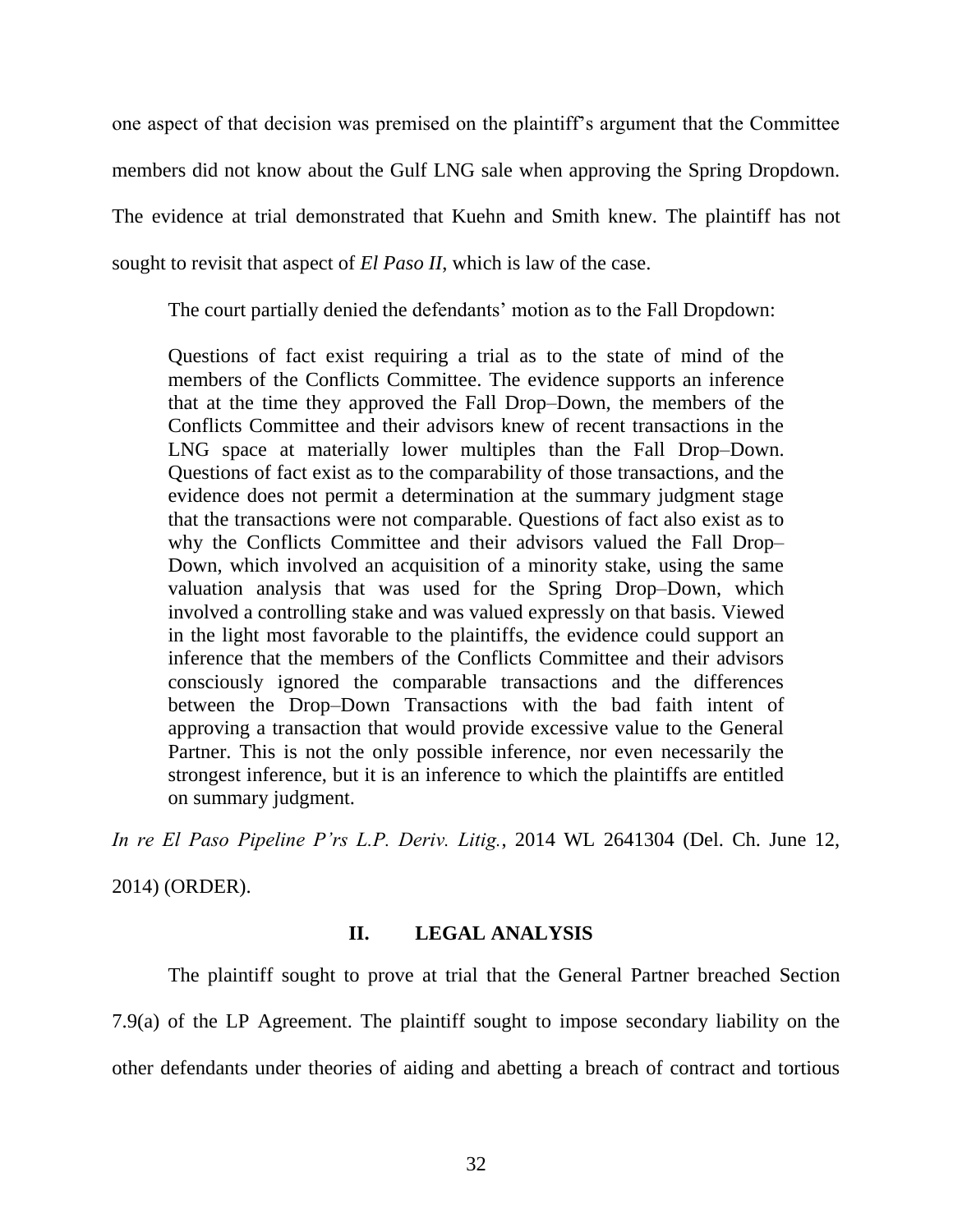interference with contract. During post-trial briefing, the plaintiff did not devote meaningful effort to presenting the claims for secondary liability, which were waived. As to the sole remaining claim, this decision holds that the General Partner breached Section 7.9(a) of the LP Agreement.

For reasons explained in *El Paso I* and *El Paso II*, Section 7.9(a) required that the Committee members believe subjectively that the Fall Dropdown was in the best interests of El Paso MLP. The contractual standard did not require that the Committee make a determination about the best interests of the common unitholders as a class or prioritize their interests over other constituencies.<sup>2</sup> The contractual standard also did not contemplate that a court would review the Committee's decision using an objective test, such as reasonableness.<sup>3</sup>

For purposes of trial, the contractual standard meant that the plaintiff bore the burden of proving by a preponderance of the evidence that the Committee members did

<sup>2</sup> *See El Paso II*, 2014 WL 2819005, at \*8-9 (analyzing and applying contractual language); *Sonet v. Timber Co.*, 722 A.2d 319, 325 (Del. Ch. 1998) ("In any event, pursuant to § 6(b) of the agreement, in situations where the General Partner is authorized to act according to its own discretion, there is no requirement that the General Partner consider the interests of the limited partners in resolution of a conflict of interest.").

<sup>&</sup>lt;sup>3</sup> See El Paso II, 2014 WL 2819005, at \*8-9 (analyzing and applying contractual language); *cf. Norton v K-Sea Trans. P'rs, L.P.*, 67 A.3d 354, 361 (Del. 2013) (interpreting a provision permitting a general partner to act "so long as such action is reasonably believed by [the general partner] to be in, or not inconsistent with, the best interests of the [p]artnership").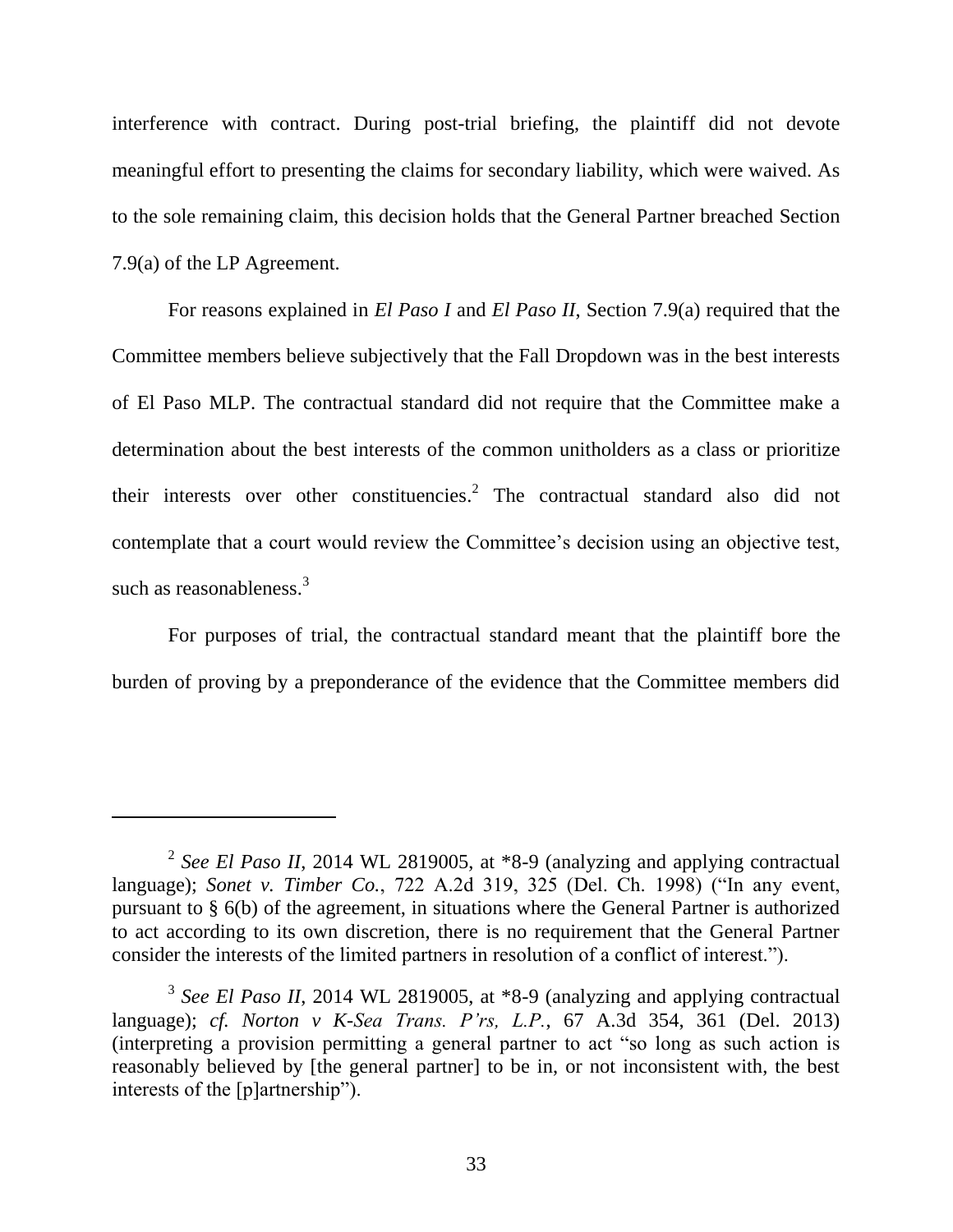not hold the necessary subjective belief.<sup>4</sup> "Proof by a preponderance of the evidence means proof that something is more likely than not. It means that certain evidence, when compared to the evidence opposed to it, has the more convincing force and makes you believe that something is more likely true than not." *Agilent Techs, Inc. v. Kirkland*, 2010 WL 610725, at \*13 (Del. Ch. Feb. 18, 2010) (Strine, V.C.) (internal quotation marks omitted). "Under this standard, [the plaintiff] is not required to prove its claims by clear and convincing evidence or to exacting certainty. Rather, [the plaintiff] must prove only that it is more likely than not that it is entitled to relief.‖ *Triton Const. Co. v. E. Shore Elec. Servs.*, 2009 WL 1387115, at \*6 (Del. Ch. May 18, 2009), *aff'd*, 988 A.2d 938 (Del. 2010) (TABLE).

One way that the plaintiff could make the necessary showing was through persuasive evidence that the Committee members subjectively intended to act "against" [the Partnership's] best interests" when approving the transaction. *Allen v. Encore Energy P'rs, L.P.*, 72 A.3d 93, 106 (Del. 2013). This type of conduct involves "subjective bad faith," or conduct "motivated by an actual intent to do harm." *In re Walt Disney Co.* 

<sup>4</sup> *See* LPA § 7.9(a) (placing the burden of proof on the plaintiff to overcome a presumption of good faith); *Estate of Osborn ex rel. Osborn v. Kemp*, 2009 WL 2586783, at  $*4$  (Del. Ch. Aug. 20, 2009) ("Typically, in a post-trial opinion, the court evaluates the parties' claims using a preponderance of the evidence standard."), *aff'd*, 991 A.2d 1153 (Del. 2010); *United Rentals, Inc. v. RAM Hldgs., Inc.*, 937 A.2d 810, 834 n.112 (Del. Ch. 2007) ("The burden of persuasion with respect to the existence of the contractual right is a 'preponderance of the evidence' standard.").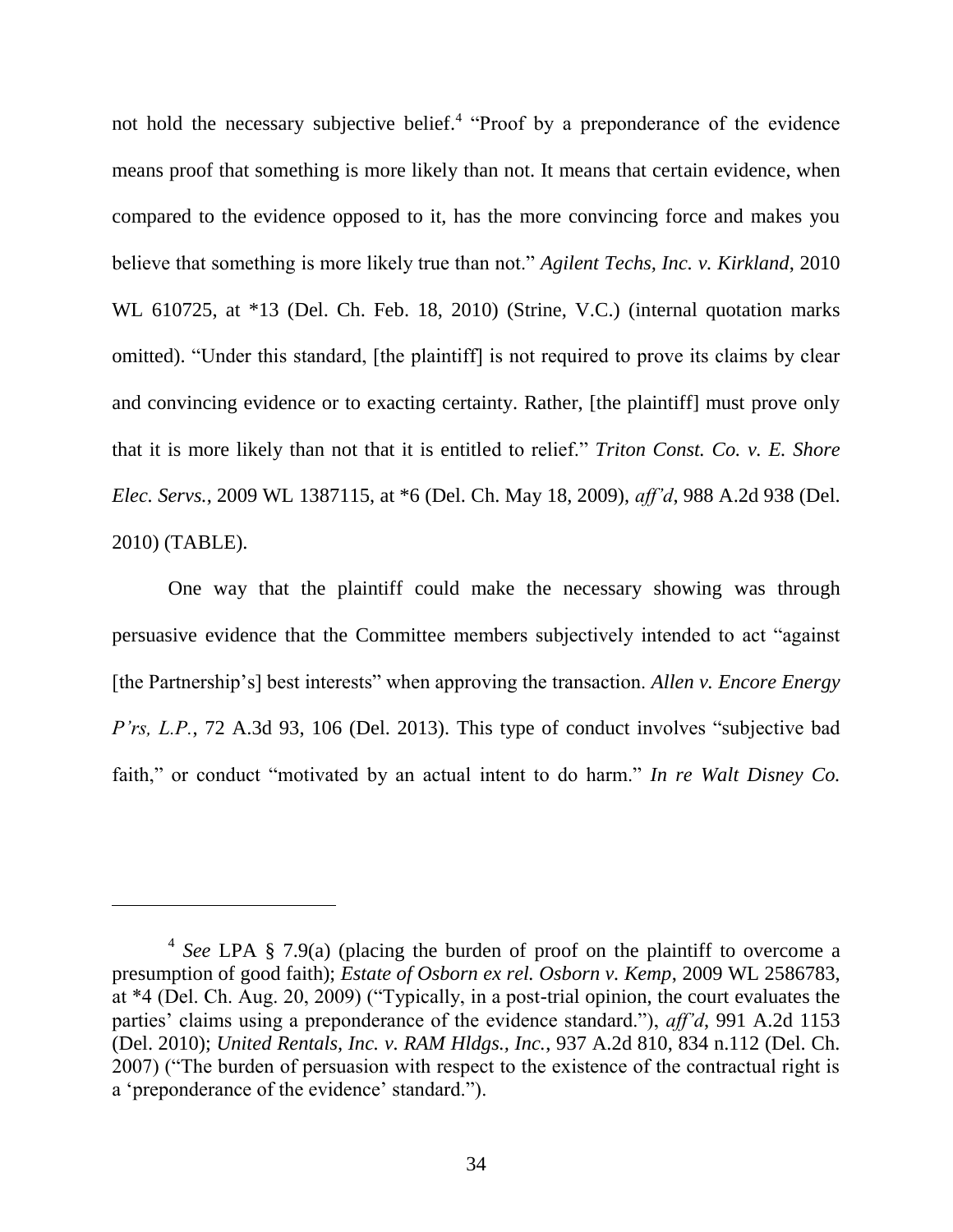*Deriv. Litig.*, 906 A.2d 27, 64 (Del. 2006) "[S]uch conduct constitutes classic, quintessential bad faith  $\ldots$ ."

The plaintiff also could make the necessary showing through persuasive evidence that the Committee members "intentionally fail[ed] to act in the face of a known duty to act, demonstrating a conscious disregard for [their] duties." *Id.* at 67. In this case, Section 7.9(b) established a known duty: the Committee members had to form a subjective belief that the Fall Dropdown was in the best interests of the Partnership. The plaintiff could prove breach by showing that the Committee members disregarded their known duty to make that determination. *Encore Energy*, 72 A.3d at 106

When evaluating whether the plaintiff carried its burden, this court "must focus on the subjective belief of the specific directors accused of wrongful conduct." *Id.* at 107. ―Trial judges should avoid replacing the actual directors with hypothetical reasonable people." *Id.* Trial judges, however, are not telepaths. Objective facts therefore remain relevant to the extent they permit an inference that the defendants lacked the necessary subjective belief. *Id.* at 106-07. Where, as here, the Committee members testified that they believed the Fall Dropdown was in the best interests of El Paso MLP, the trial judge

<sup>&</sup>lt;sup>5</sup> *Id.* The *Disney* case involved the fiduciary duty of loyalty. Good faith is not a separate fiduciary duty, but rather a prerequisite for loyal conduct. *Stone v. Ritter*, 911 A.2d 362, 369-70 (Del. 2006). The Delaware Supreme Court has relied on cases addressing the concepts of good faith and bad faith for purposes of the duty of loyalty when fleshing out the meaning of good faith in the limited partnership context. *See, e.g., DV Realty Advisors LLC v. Policemen's Annuity & Benefit Fund*, 75 A.3d 101, 110 (Del. 2013) (using formulations of bad faith from *Disney*); *Brinkerhoff v. Enbridge Energy Co., Inc.*, 67 A.3d 369, 373 (Del. 2013) (using a formulation from *Parnes v. Bally Entm't Corp.*, 722 A.2d 1243 (Del. 1999)).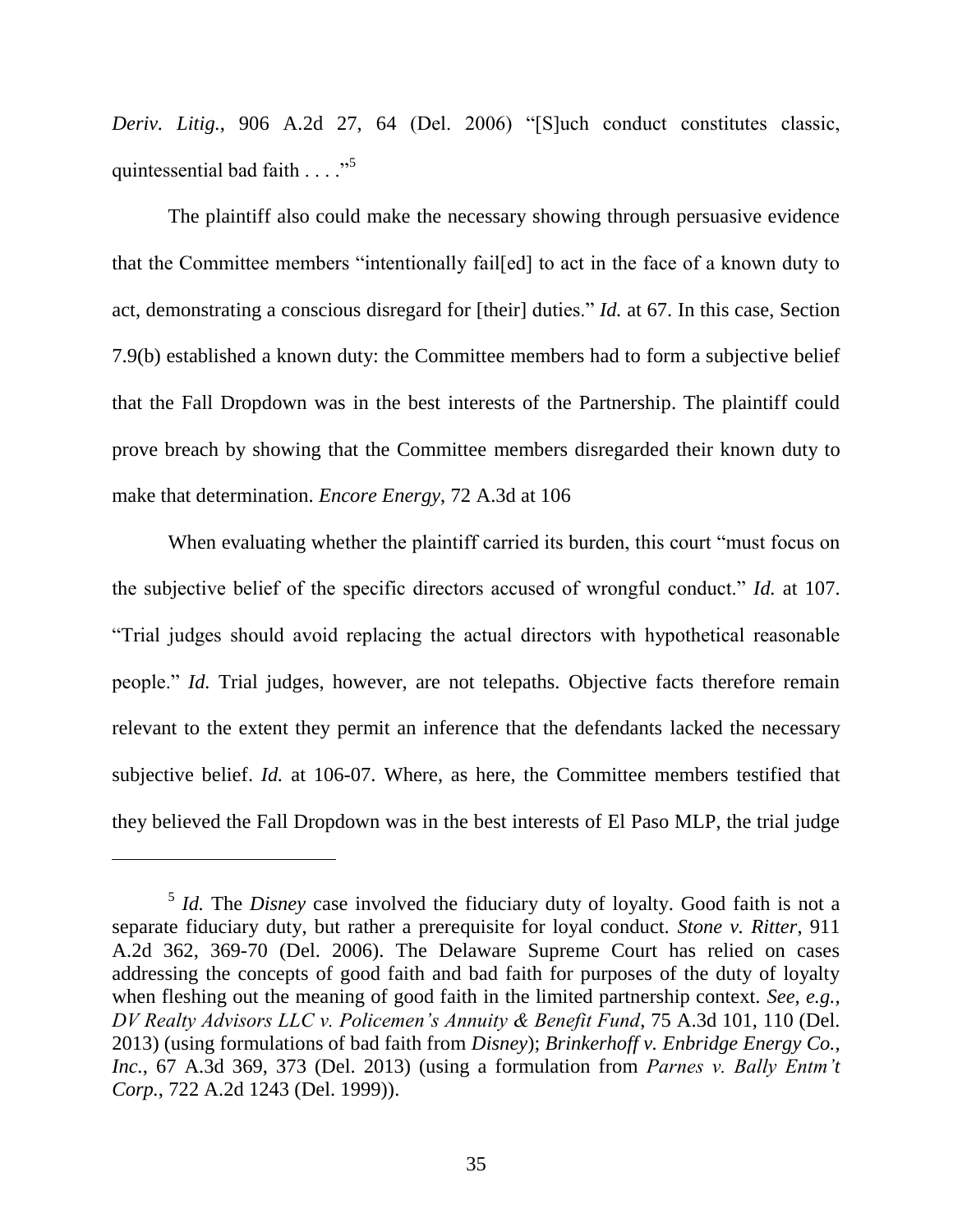must "make credibility determinations about [each] defendant's subjective beliefs by weighing witness testimony against objective facts." *Id.* at 106. The credibility determination turns in part on "the demeanor of the witnesses whose states of mind are at issue.‖ *Johnson v. Shapiro*, 2002 WL 31438477, at \*4 (Del. Ch. Oct. 18, 2002).

In this case, the trial record revealed numerous problems with the Fall Dropdown. None of these problems, standing alone, would have supported a finding that the Committee members did not act in subjective good faith. Even a combination of problems would not have been sufficient to overcome the presumption of good faith and the testimony of the Committee members. Indeed, the Fall Dropdown could have suffered from many flaws as long as the Committee members reached a rational decision for comprehensible reasons. The fact that the plaintiff might object to what the Committee did or argue that the Committee should have proceeded differently would not undermine the Committee's subjective good faith.

Unfortunately, when confronted with the problems in the record, the defense witnesses had little to offer. They had few specific recollections of the Fall Dropdown, and they testified instead about what they typically did or generally would have done when responding a dropdown.<sup>6</sup> In the context of the Fall Dropdown, the judgments that the Committee made in the official transaction documents stood in tension with their privately expressed views. The Committee's and Tudor's actions also contrasted with

<sup>6</sup> *See* Reichstetter 170-71, 184-86, 188, 197-98; Smith 419; Kuehn 522; Sult 540- 43, 546 Simmons 615-17, 621.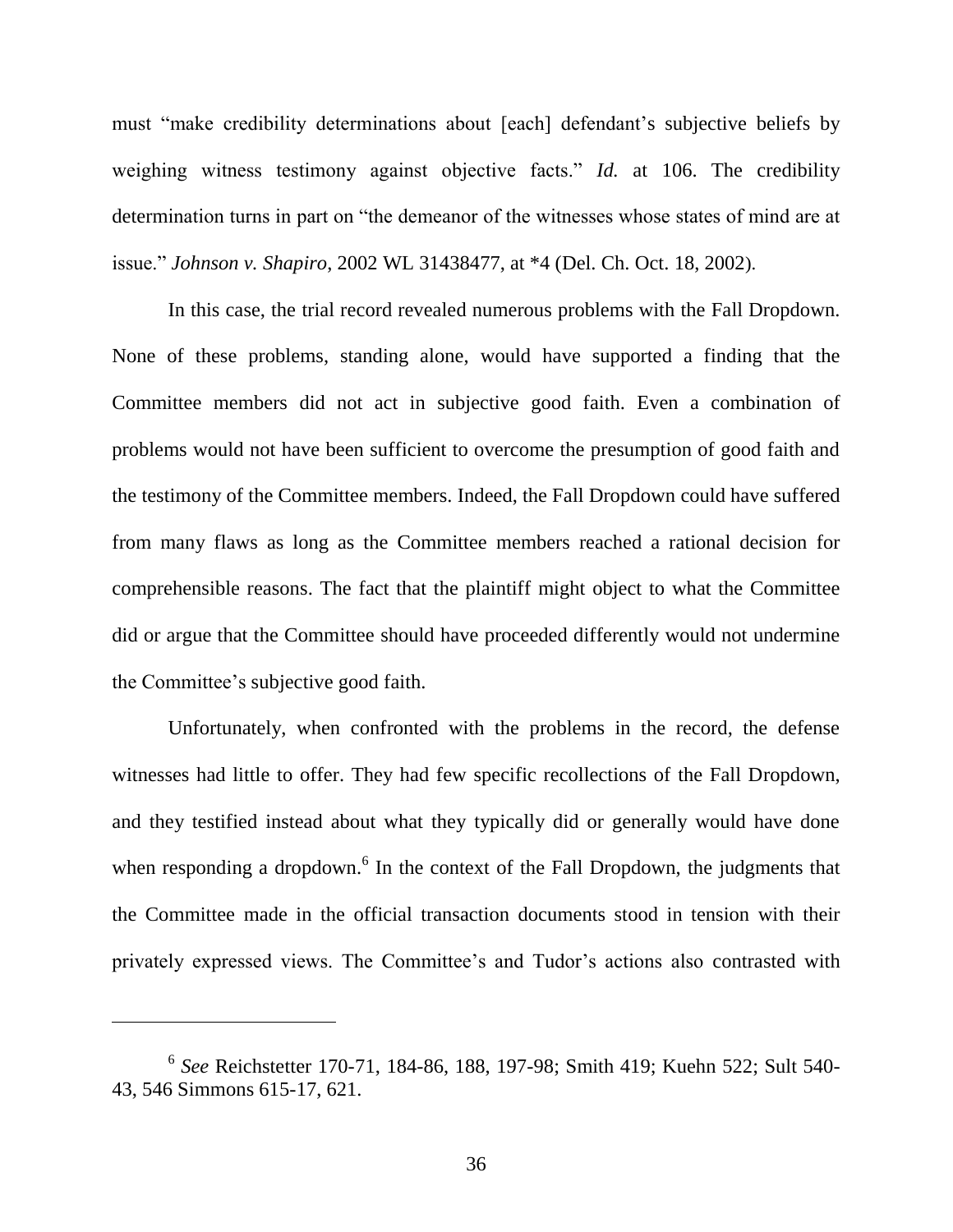how they approached the Spring and Summer Dropdowns. Most notably, the Committee members consciously disregarded the learning they supposedly gained from engaging in the Spring Dropdown, which involved the same core asset—approximately half of Elba.

For me, the number of problems reached a tipping point. The composite picture that emerged was one in which the Committee members went through the motions. They did not subjectively believe that approving the Fall Dropdown was in the best interests of the Partnership. They thought the Fall Dropdown would allow El Paso MLP to increase distributions on its common units while achieving Parent's goal of raising inexpensive capital. Neither factor meant the transaction was in the best interests of El Paso MLP. In this case, notwithstanding the formal transaction documentation to the contrary, the Committee did not decide that acquiring the balance of Elba at the price paid in the Fall Dropdown was in the best interests of El Paso MLP. In fact, the Committee members never learned enough about the price to make that determination.

### **A. The Committee Members' Actual Views**

The Committee members' emails provided persuasive insight into their views about Elba. In September 2010, after the Summer Dropdown but before the Fall Dropdown, Kuehn shared his opinions with Reichstetter and Smith. He regarded it as "really not in the best interests of [El Paso MLP] to have too much of its assets tied up in the LNG trade.‖ JX 90. Kuehn thought El Paso MLP should *not* acquire more of Elba. Reichstetter responded, "It is as though you are reading my mind." *Id.* 

Contrary to the Committee's preference for non-LNG assets, Sult decided that El Paso MLP would acquire the rest of Elba and proposed the Fall Dropdown. After Tudor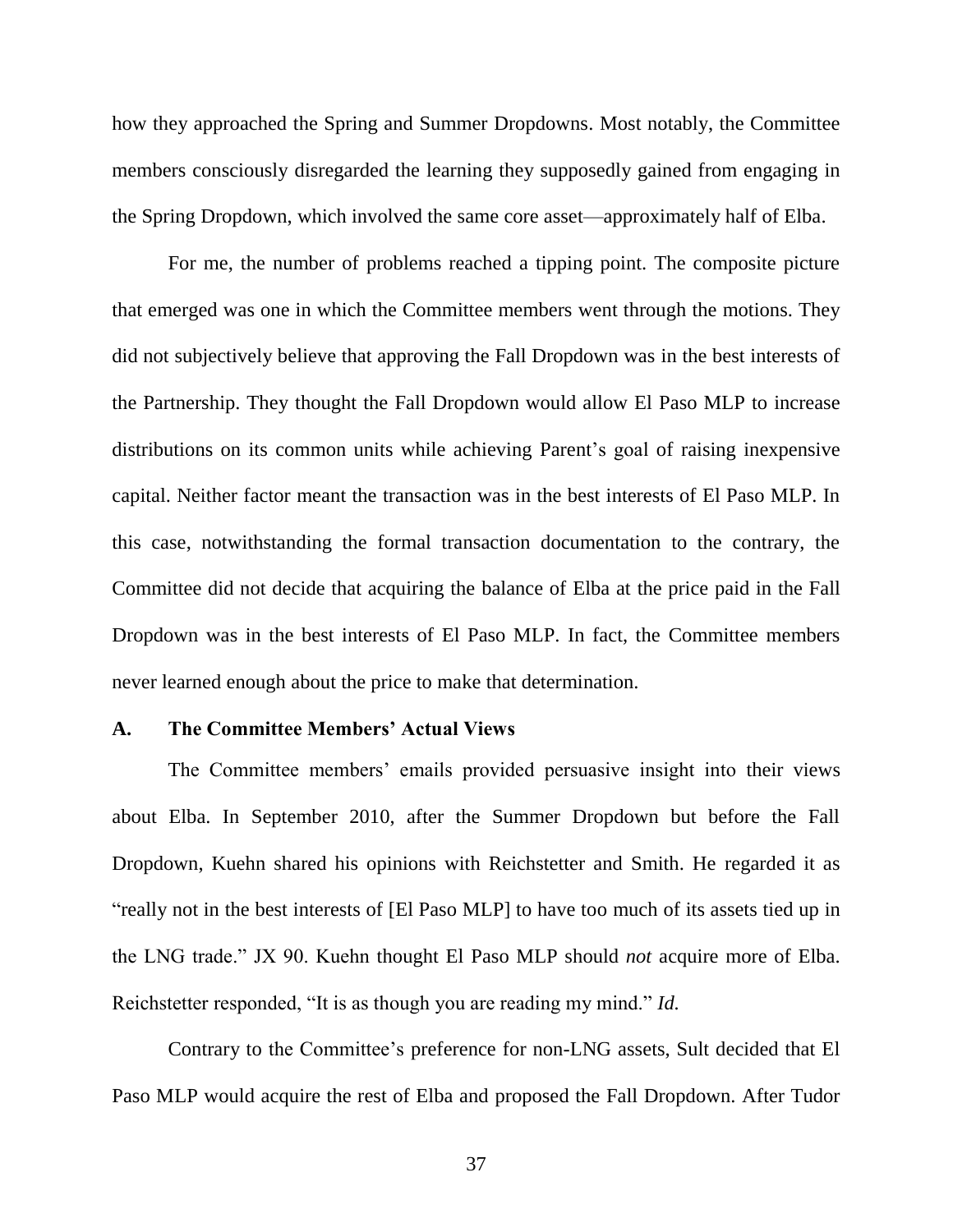presented its preliminary views on value, Kuehn expressed significant doubts about the transaction. He reiterated his preference that El Paso MLP not acquire the balance of Elba and identified at least six strategic objections. JX 112.

These communications evidenced the Committee members' actual belief that it was not in the best interests of El Paso MLP to buy more of Elba in 2010. The contemporaneous documents convinced me that the Committee members did not want to acquire the balance of Elba and believed doing so was not in the best interests of El Paso MLP. But instead of sticking to their guns, the Committee accommodated Sult, just as the Committee caved in to Sult when negotiating the Spring Dropdown.

Kuehn's email revealed his preference for accommodation. After listing the reasons why acquiring the balance of Elba did not make sense for El Paso MLP, Kuehn suggested that his objections would be "mitigated" if Parent included the Southern interests in the transaction unconditionally. *Id.* In doing so, Kuehn rationalized away his objections to Elba to satisfy Parent's desires. Kuehn's recommendation may have improved the proposal by including an asset that he thought was good for El Paso MLP, but it did nothing to exclude from the Fall Dropdown the much larger asset that he thought was bad for El Paso MLP. Rather than saying no to the rest of Elba, Kuehn sought to "achieve [Parent's] objective." *Id.* 

By approving the Fall Dropdown, the Committee subordinated their independently held views to Parent's wishes. Having evaluated the record, I find that the members of the Committee did not want to acquire the balance of Elba in 2010 and believed subjectively that doing so was not in the best interests of El Paso MLP.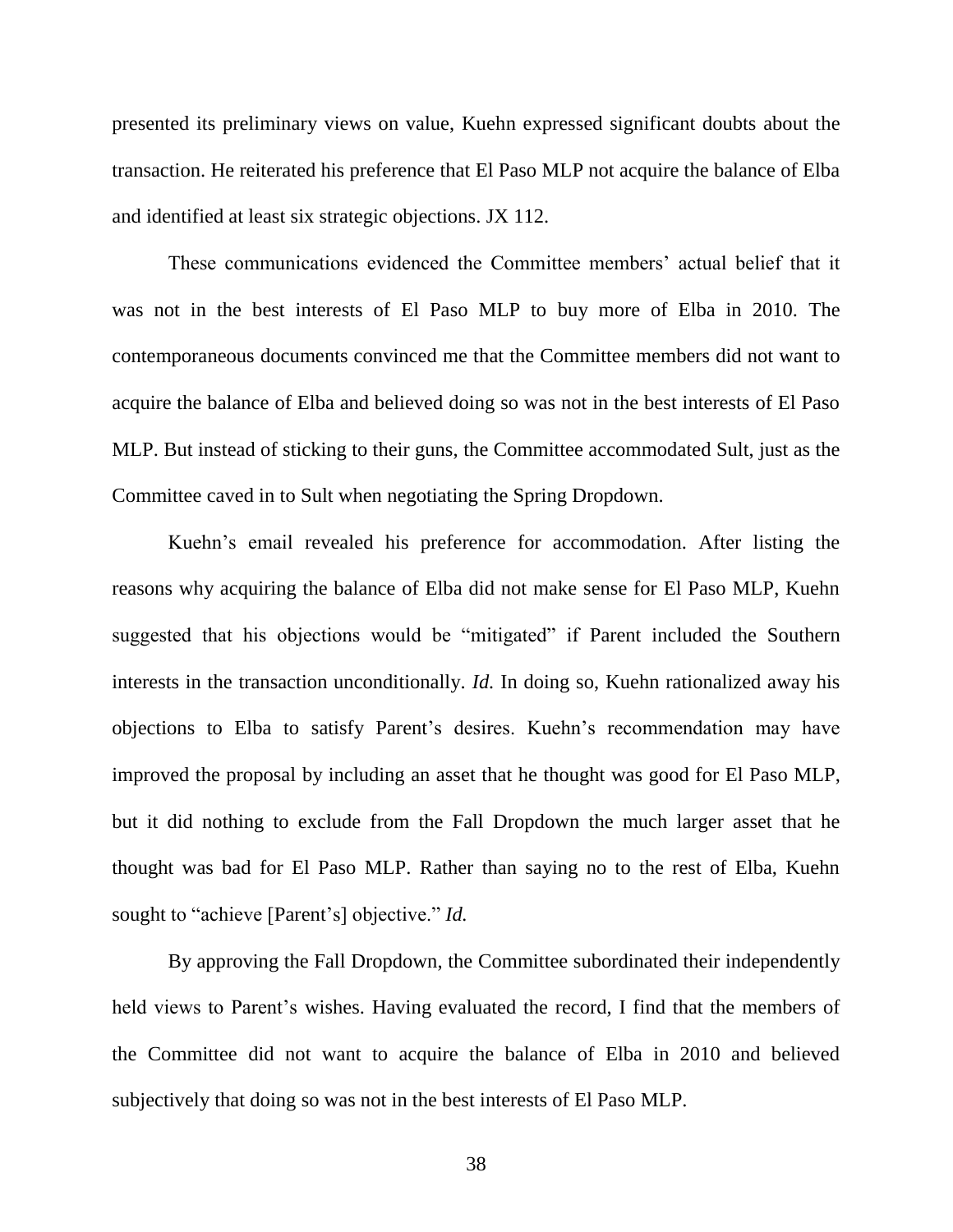### **B. The Committee Members' Preoccupation With Accretion**

The Committee members testified at trial that they believed the Fall Dropdown was in the best interests of El Paso MLP, but their testimony seemed over-prepared and artificial. After evaluating their testimony against the record, I could not credit their assertions. Rather than concluding that the Fall Dropdown was in the best interests of El Paso MLP, the Committee members determined that the Fall Dropdown was accretive, *i.e.*, it would enable El Paso MLP to increase distributions to the common units. For purposes of Special Approval, that was all the Committee thought was required.

The evidence at trial convinced me that the Committee members did not perceive their job to be evaluating whether the Fall Dropdown was in the best interests of El Paso MLP as an entity. They believed that they were supposed to determine whether the Fall Dropdown would be good for the holders of common units, and they based that judgment on whether the deal would be accretive. The accretion lens was so powerful that the Committee members viewed every one of Parent's opening proposals as fair, simply because distributions could have increased. Reichstetter explained:

As we measured fairness—you'll remember I said that our job was to look out for the best interests of the unaffiliated unitholders. And to do that, as you well know, in this industry, cash is the key to everything. And cash distributions are the key to everything, increasing cash distributions to the unitholders.

I don't know—don't recall of any of the [dropdown] proposals that were made to us where any of the proposals and the price associated with them would have resulted in a situation where there was not accretion and there was not the ability to increase dividends.

. . . I think it's fair to say that for each of the transactions that you're referring to, all of the drops, that the initial analysis showed us that none of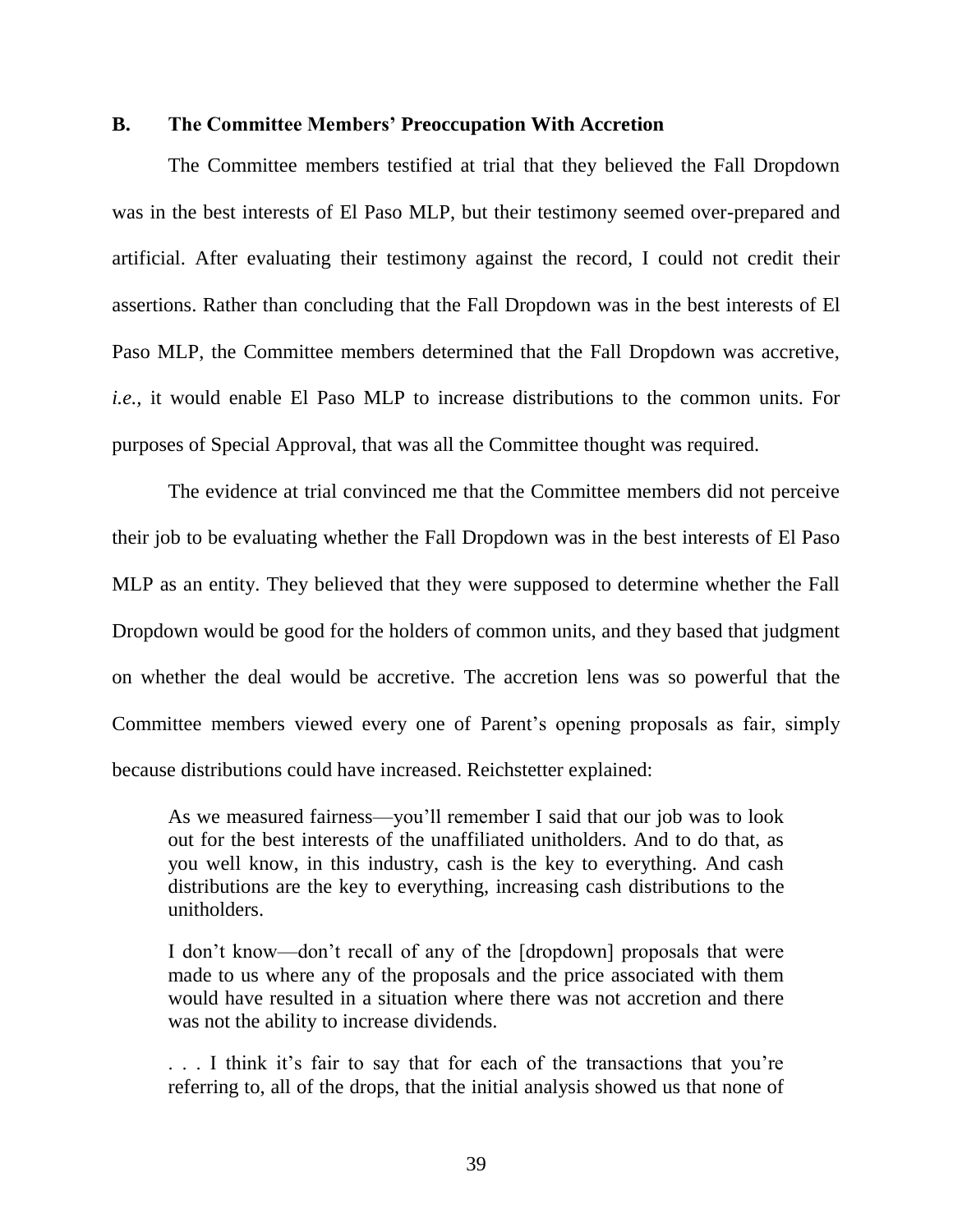them would have resulted in anything but an increase in distributions to the unitholders.

Reichstetter 47-48; *see also* Sult 556 (observing that even at Parent's opening price for the Spring Dropdown, the Committee "still had an accretive transaction that allowed them to continue to increase the distributions to the LPs."). Throughout trial, Reichstetter, Smith, and Kuehn emphasized that the Committee examined the Fall Dropdown (indeed all the dropdowns) from the point of view of the holders of common units, not El Paso  $MLP<sub>1</sub><sup>7</sup>$  and that they focused on whether the transaction would be accretive.<sup>8</sup>

<sup>&</sup>lt;sup>7</sup> See Reichstetter 40 ("[T]he job of this committee isn't to say fair or not fair. The job of the committee is to look after the best interests of the nonaffiliated unitholders."); *id.* at 164 ("[T]he job, quite simply, is to represent the best interests of the unaffiliated unitholders."); Kuehn  $455$  ("My job, and the job of the committee, was to get a price that was fair to the unitholders of the partnership.").

 $8$  Reichstetter 81 ("What's important is what I brought up before: Is there sufficient cash flow from the transaction to increase distributions?"); *id.* at 181-82 (testifying that the Committee's advisors told them that "The only thing that matters is distributable cash."); *id.* at 193 ("The single most important thing in this world is to – to be able to increase distributions. And you can do that if you're doing . . . enough dropdowns"); *id.* at 211 (explaining importance of accretion analysis to Committee in evaluating Fall Dropdown because "[a]s we've said numerous times, it's the only way that distributions to the unitholders can grow"); *id.* at 214 ("You need the accretion to be able to increase the payout of cash to your unitholders."); Smith 424 (justifying Fall Dropdown by looking "at the accretion associated with that transaction"); *id.* at 431 (stressing that "the transaction had to be accretive, and then the level of accretion, which had the potential for allowing the company to ultimately increase its cash flow and cash distributions, would have been very important"); Kuehn  $450-51$  ("I wanted the partnership to acquire those assets at a price that would enable them to continue to increase the cash flows available for distributions"); *id.* at 490-91 (testifying that the Committee's job was to achieve a price "so that the cash flows from the asset would be accretive and sufficient to continue increases in the distribution to the unitholders"); *id.* at 508-09 ("Iln an MLP, cash is king. You are acquiring an asset with the purpose of increasing your ability by reason of the cash flow of the asset to increase the distributions you are able to pay"); *id.* at 520 (explaining that he approved the Fall Dropdown because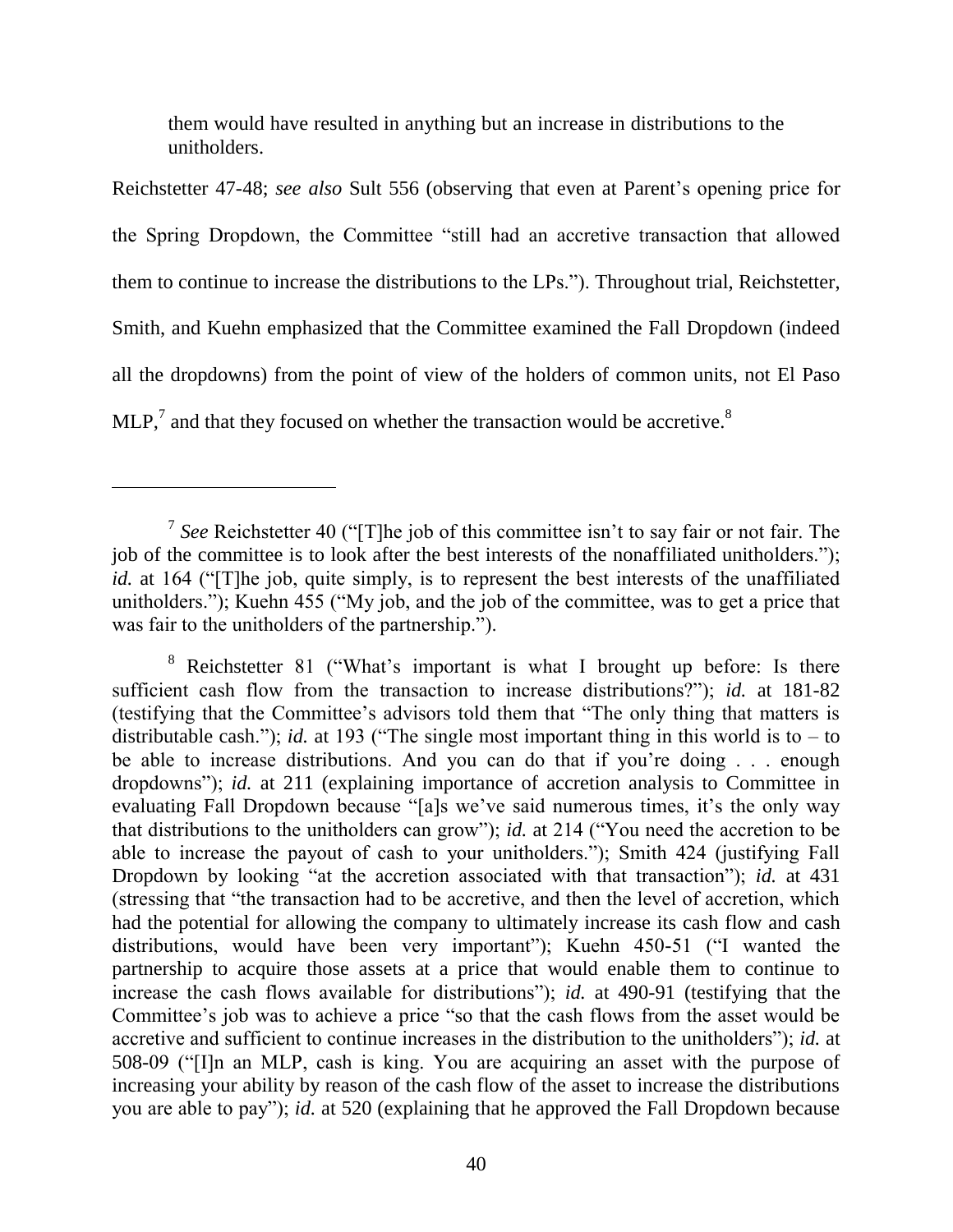The fundamental problem with this approach, as Tudor's representative admitted, is that '[a]ccretion is not part of valuation." Simmons 718. "Deals that strengthen nearterm EPS and deals that dilute near-term EPS are equally likely to create or destroy value. Bankers and other finance professionals know all this, but as one told us recently, many nonetheless 'use it as a simple way to communicate with boards of directors.'" Richard Dobbs, Bill Huyett & Tim Koller, *The CEO's Guide To Corporate Finance*, McKinsey Quarterly, Nov. 2010, at 5.

An accretion analysis says nothing about whether the buyer is paying a fair price. Accretion depends on how the acquisition is financed, and "anyone can make a deal look accretive just by playing with the consideration used." Vincent J. Calabrese, *Economic Value Added: Finance 101 on Steroids*, The Journal of Bank Cost & Management Accounting, Jan. 1999, at 6. If the acquisition is financed with cash on hand, then it will be accretive at any price. Add debt to the mix, and the acquisition will be accretive if the incremental cash flow from the investment exceeds the cost of debt service.<sup>9</sup> If financed with equity, then the acquisition will be accretive if the incremental cash flow from the

it was "a fair and . . . advantageous transaction for the benefit of the LP units and unitholders, because it would produce cash flows that would enable the partnership to continue to increase distributions"); *see also* Sult 542 (noting that the "a significant focus of the conflicts committee" was always whether the transaction was "accretive to the MLP on a distributable cash flow basis").

 $9<sup>9</sup>$  To use a simplistic example, assume an entity purchases an asset that generates \$1,000 per month in cash and finances the purchase entirely with debt. As long as the monthly debt service is less than \$1,000, the amount of available cash will increase, and the transaction will be accretive.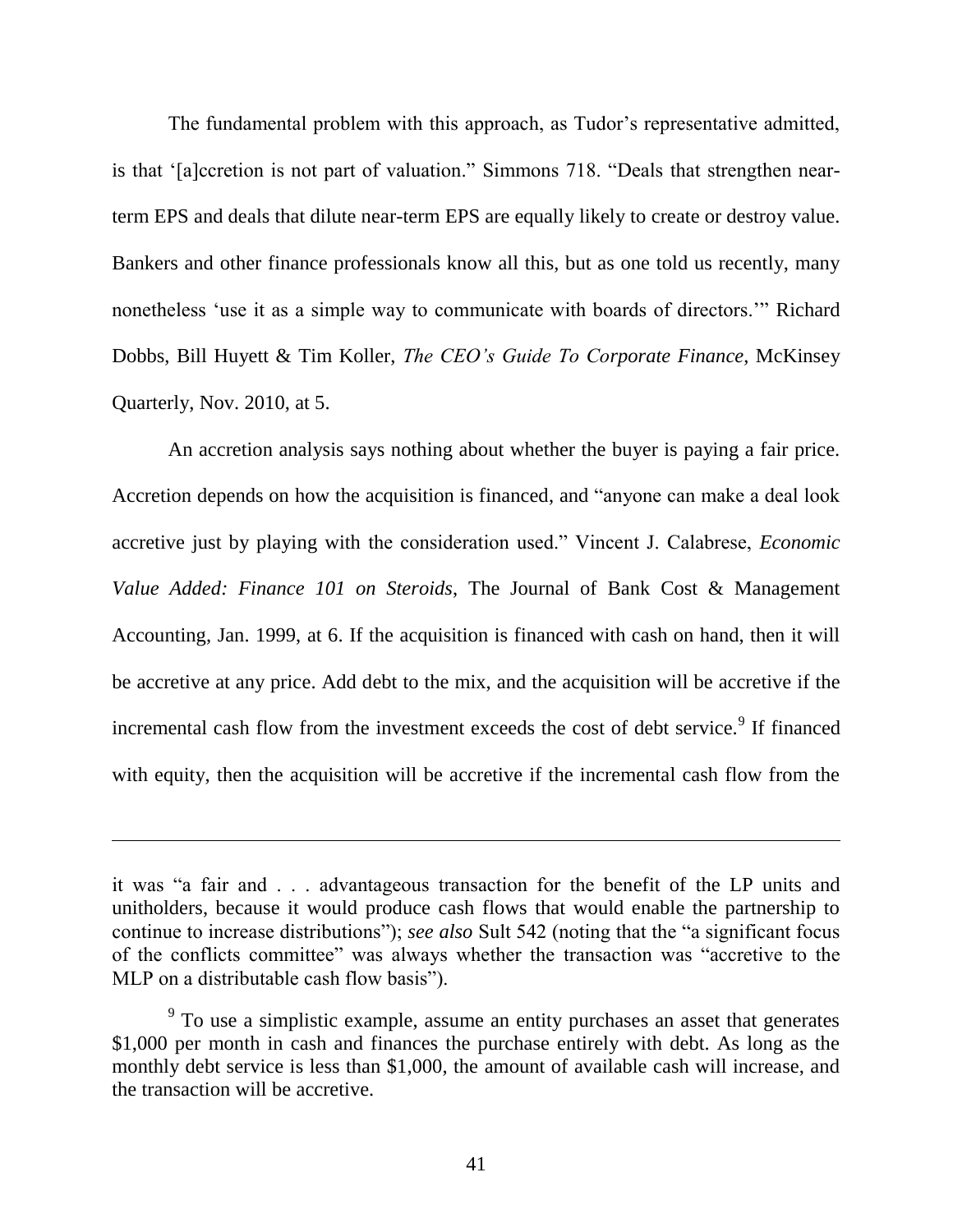investment exceeds the pre-acquisition level of distributions per share multiplied by the number of shares issued to finance the transaction.<sup>10</sup>

Focusing on accretion did not "tell [the Committee] anything about the deal's long-term potential to add value [because] [s]ound decisions about M&A deals are based on their prospects for creating value, not on their immediate EPS impact." Alfred Rappaport, *Ten Ways to Create Shareholder Value*, Harvard Business Review, Sept. 2006, at 3. It is axiomatic that "earnings per share are not a reliable indicator of value creation or destruction.‖ PIERRE VERNIMMEN, PASCAL QUIRY, MAURIZIO DALLOCCHIO, YANN LE FUR & ANTONIO SALVI, CORPORATE FINANCE: THEORY AND PRACTICE, 823 (4th ed. 2014). "Transactions can be structured to be EPS accretive even if they destroy value for the shareholder.‖ Martin Ellis, *Goodwill Accounting: Everything Has Changed and Nothing Has Changed*, 14 Journal of Applied Corporate Finance 103, 104 (2001).

The Committee fixated myopically on accretion to the holders of the common units. In doing so, they failed to carry out their known contractual obligation to determine whether the Fall Dropdown was in the best interests of El Paso MLP.

 $10$  To use another simplistic example, assume that an entity has issued 1,000 common units and pays a quarterly distribution of 10 cents per unit. Assume the entity purchases an asset that generates \$1,000 per month in cash. The asset will generate \$3,000 per quarter, or enough cash to provide the pre-transaction distribution of 10 cents per unit for 30,000 units. As long as the acquirer issues fewer than 30,000 units to acquire the asset, there will be cash left over which, when distributed across all of the posttransaction units, will increase the total available for distributions, and the transaction will be accretive.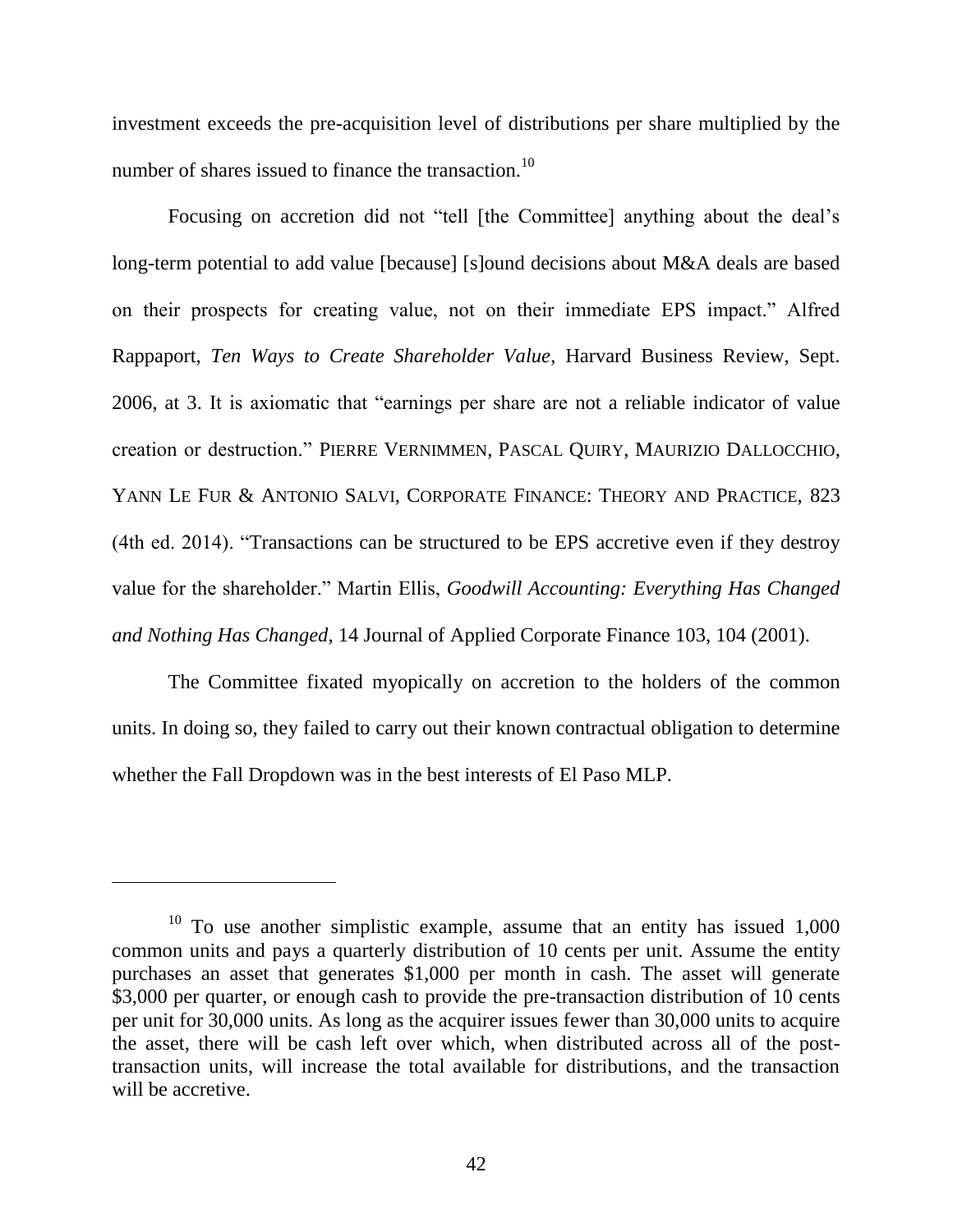# **C. Conscious Disregard Of Lessons Learned**

Unlike a committee that actually set out to determine whether a dropdown was in the best interests of El Paso MLP and, if necessary, say "no" to Parent, Kuehn, Smith, and Reichstetter consciously disregarded what they learned during the spring. Generally speaking, "showing that the Conflicts Committee members may have negotiated poorly does not permit a reasonable inference that they subjectively believed they were acting against [the Partnership's] best interests." *Encore Energy*, 72 A.3d at 108. In *El Paso II*, the court applied this principle when granting summary judgment in favor of the defendants on the Spring Dropdown. In the Fall Dropdown, however, the Committee did more than simply negotiate poorly. After receiving market evidence that El Paso MLP had paid too much, and after deciding that they would have to do better the next time, the Committee disregarded these expensive lessons. Rather than returning to their independent assessments of value, they allowed the price from the Spring Dropdown to anchor their counter. Then, after Sult restructured the transaction, the Committee members consciously ignored their own commitment to examine the transaction components separately, signed off on Parent's aggregate price, and blindly gave up the minimal price reduction they had obtained.

The Committee members' emails provide insight into their views on value. In early March 2010, after reviewing Tudor's preliminary financial analysis, Kuehn believed that a price in the range of \$725 million to \$780 million was fair for a 51% interest. *See* JX 57. Reichstetter came to a similar conclusion. JX 61. Everyone now agrees that majority-versus-minority ownership did not matter when pricing Elba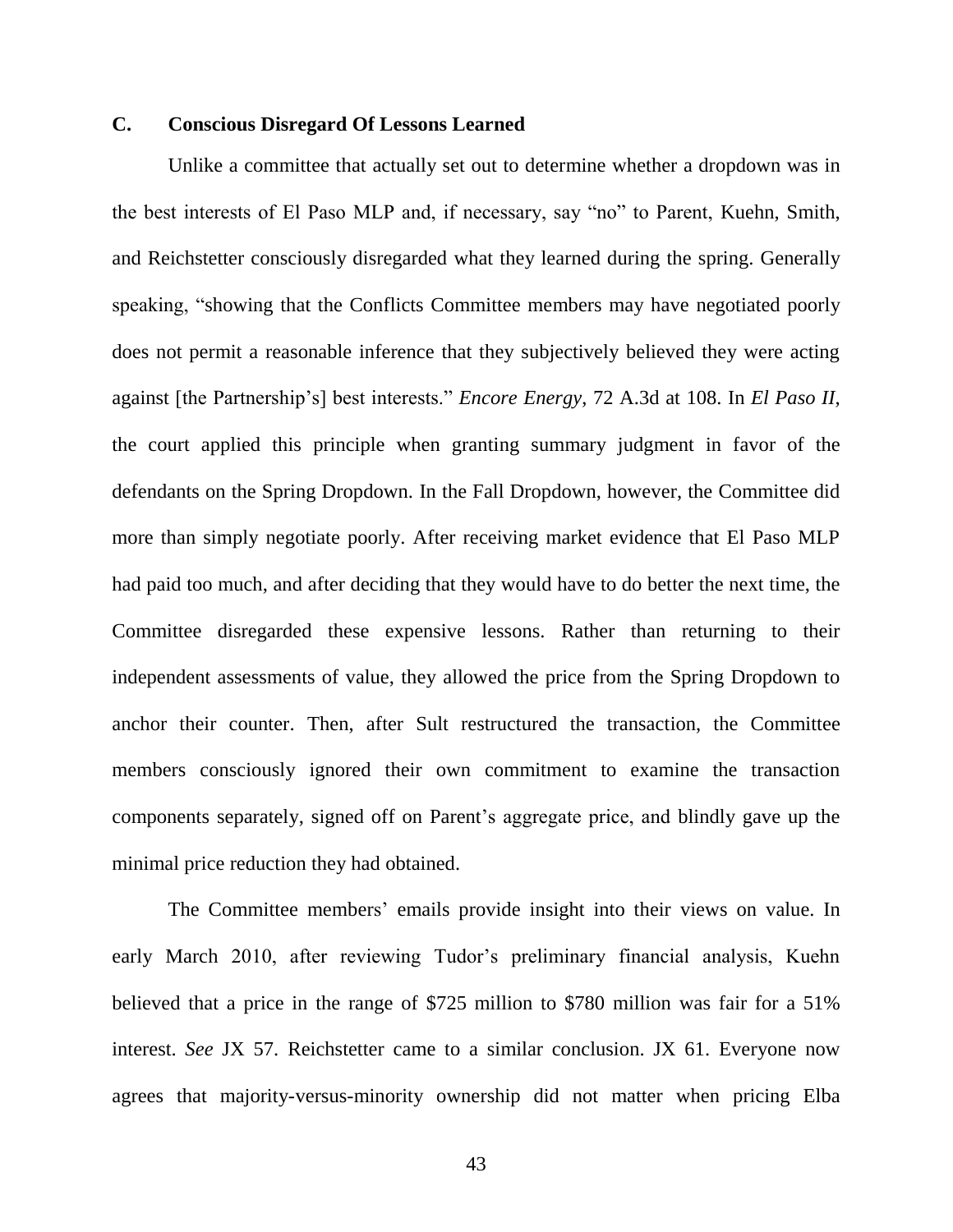(contrary to Tudor's position when advising on the Spring Dropdown), so a 49% interest was worth \$711 million to \$764 million.

Despite having this view, the Committee agreed to pay \$963 million in the Spring Dropdown. Having heard the trial testimony and considered the record, I attribute that gap to the negotiating dynamic Reichstetter faced when bargaining with a determined controller. Confronted by Sult, and wanting to please Parent management, Reichstetter abandoned the ranges that the Committee members discussed internally and countered at \$860-870 million. Even then, Sult pushed aggressively and back-channeled with Tudor. Reichstetter responded with his conciliatory email. *See* JX 63. He and Sult quickly agreed on \$963 million, approximately 26% higher than the Committee members' assessment.

When granting summary judgment for purposes of the Spring Dropdown, I held that Reichstetter's ineffective approach and the resulting pricing disparity did not, standing alone, support an inference of bad faith. *El Paso II*, 2014 WL 2768782, at \*15. Delaware law recognizes that directors can err. Humans inevitably do. Even what seems in hindsight to be an outsized error will not cause a court to question a director's good faith. *See generally Gagliardi v. Trifoods Int'l, Inc.*, 683 A.2d 1049, 1051-53 (Del. Ch. 1996) (Allen, C.).

For the Fall Dropdown, however, the Committee members had the benefit of a costly education about Elba. The market reaction indicated that El Paso MLP overpaid, and the Committee understood that. Kuehn wrote to his fellow Committee members, saying "The next time we will have to negotiate harder." JX  $76$ . Then, in the Fall Dropdown, Parent proposed a price of \$948 million. Tudor determined that this price was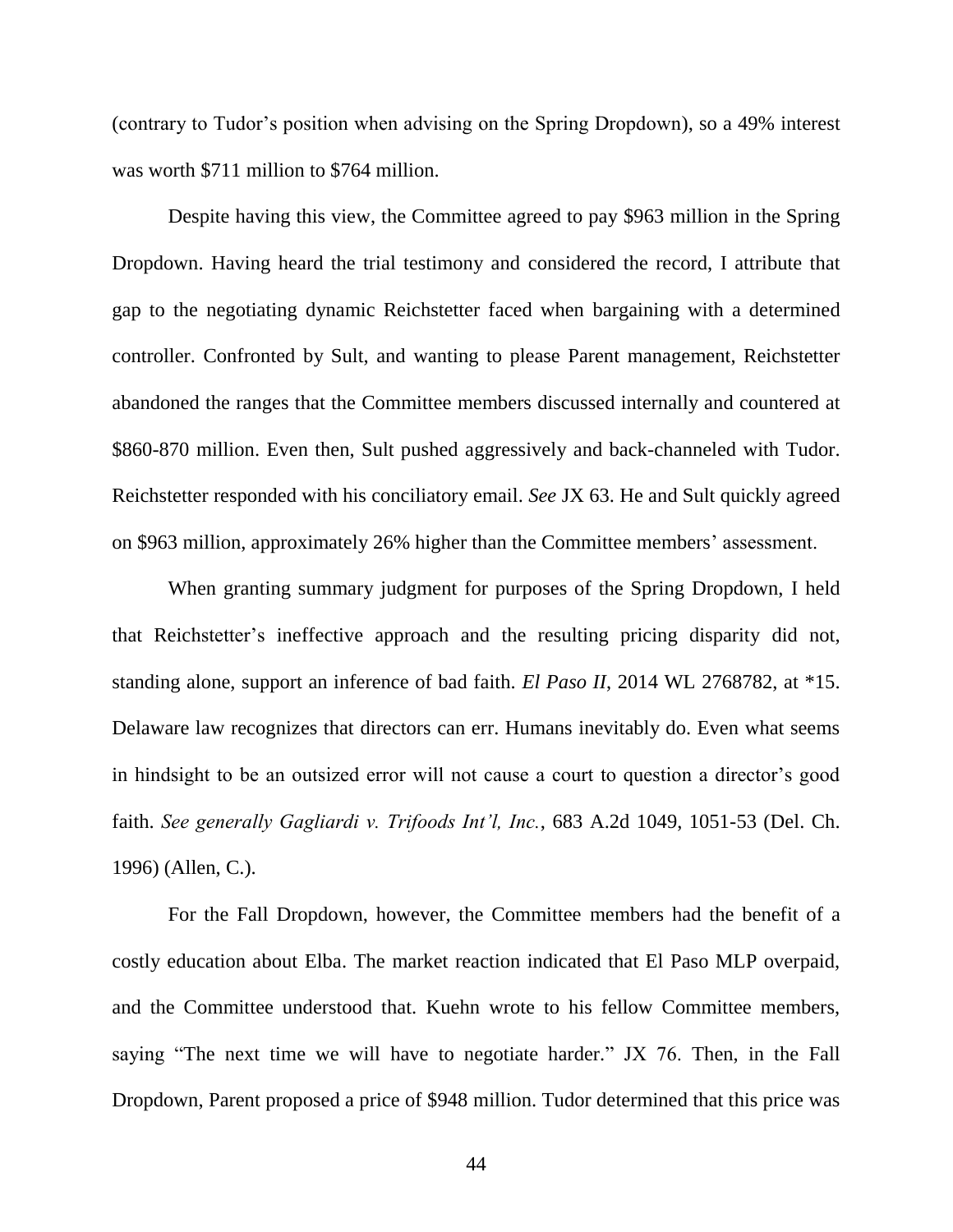*almost \$25 million more on a percentage basis than in the Spring Dropdown*. *See* JX 111 at 43; JX 112; Kuehn 480. Yet the LNG market had deteriorated further in the interim, and Parent was asking was for this price for a minority interest, even though the high price for the Spring Dropdown had been justified as an acquisition of a majority interest.

Despite their experience in the spring, the Committee allowed the price of the Spring Dropdown to set the bar. Despite having previously been on the short end of the minority acquisition argument, the Committee and Tudor never turned it back on Parent. Smith 358; Kuehn 458, 463; Simmons 704-705. And despite knowing about recent arm's length acquisitions of LNG assets, the Committee did not obtain or use the information to push back against Parent. Rather than returning to their independent assessments of value from the spring, they countered at \$900 million, a price reduction of just 3%. Sult immediately accepted it.

Matters then grew worse. Sult revised Parent's proposal to include 15% of Southern. Parent did not provide separate prices for the two assets, so it was impossible to determine how the deal priced either individually. Despite Reichstetter's earlier instruction and the obvious reasons for evaluating the components separately, Tudor did not analyze the two assets separately for the Committee.

Internally, however, Tudor did analyze the components separately, and the plaintiff's expert used Tudor's internal analyses to unpack the price. At a minimum, under Tudor's analysis, El Paso MLP paid \$931 million for 49% of Elba, more than the \$900 million that Sult agreed to by accepting Reichstetter's ask. *When Sult changed the deal, he slipped in a higher price and returned to the pricing from the Spring Dropdown.*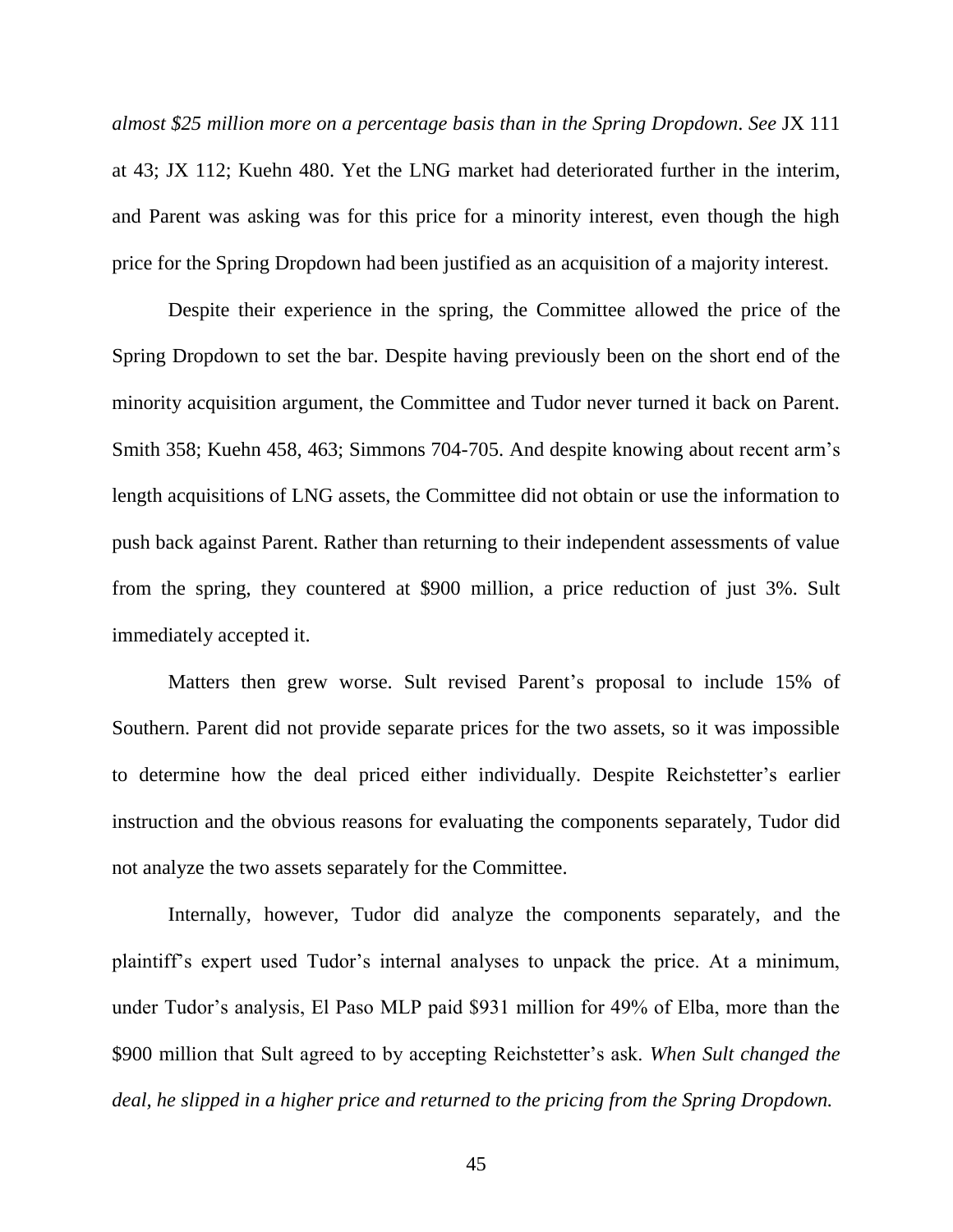Because of their experience with the Spring Dropdown, the Committee knew better. They consciously disregarded their own independent and well-considered views about value when confronted by Sult, even after the market had confirmed their views. They consciously disregarded their desire for separate analysis of the components of the Fall Dropdown, even though it was obvious that separate pricing information was needed. They even abandoned the price improvement they negotiated in the Fall Dropdown. Their actions evidenced conscious indifference to their responsibilities to El Paso MLP.

### **D. Tudor's Work Product**

Tudor's work product further undermined any possible confidence in the Committee. "The scope and details of the fairness opinion and Tudor's analysis [are] fair game for the plaintiffs to use in an effort to support an inference of bad faith." *El Paso I*, 2014 WL 2819005, at \*18. Tudor's actions demonstrated that the firm sought to justify Parent's asking price and collect its fee. Tudor's approach made it all the more likely that the Committee practiced appeasement as well.

Tudor made a minimal effort in connection with the Fall Dropdown. Internally, Tudor viewed the Fall Dropdown as little more than an update of its work on the Spring Dropdown. *See* JX 114. It showed. After Parent formally extended its proposal, Reichstetter and the Committee asked Tudor to consider whether the weakening LNG market undermined the attractiveness of the assets. To evaluate these issues, Tudor simply asked Parent. *See* JX 103. Not surprisingly, Parent management assured Tudor that there had been no changes and that the assets remained attractive. *Id.*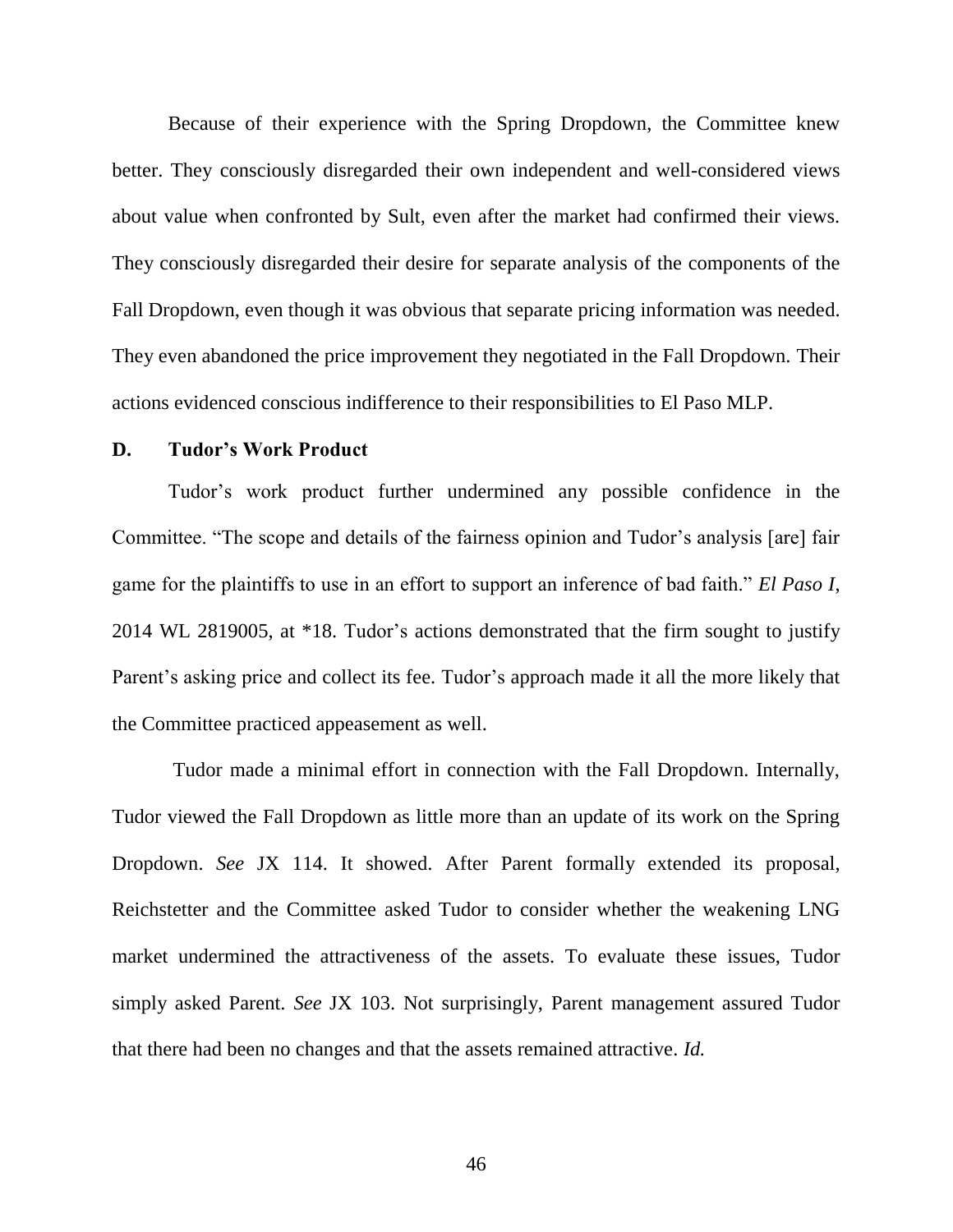Reichstetter and the Committee also asked Tudor to re-evaluate the Service Agreements and the strength of the guarantees. Tudor did not perform any new analyses. It took a slide from its March 24, 2010 presentation on the Spring Dropdown and *reduced the amount of information so that the guarantees looked better*.

Reichstetter and the Committee similarly asked Tudor to examine recent LNG transactions. Tudor tasked two analysts with searching for public information. They found the press releases for the transactions but nothing else. To calculate the multiples Reichstetter wanted, Tudor needed the amount of debt the entities carried. One of the analysts discovered and informed the lead Tudor banker that Parent managed Gulf LNG. Kuehn and Smith knew this fact as well. Smith 367, 434; Kuehn 477. But despite knowing about Parent's role, Tudor did not ask Parent for the information.

At trial, everyone except Smith testified that no one thought about asking Parent. Smith testified that he decided not to suggest that Tudor ask Parent for the information. Smith 444. Tudor's representative asserted that it would have been "atypical" to ask a counterparty for data. Simmons 714, 717. For the dropdowns with Parent, that was inaccurate. Tudor *always* asked Parent for information. Each dropdown began with a due diligence session between Parent and Tudor. Tudor then asked more questions of Parent as the process went along. Sult testified that Parent would have provided "anything that [Tudor] would ask for." Sult 572; see also id. at 545-46.

Somewhat inconsistently, the defense witnesses also tried to justify their failure to obtain information by arguing that the LNG transactions were not comparable. *See*  Reichstetter 107; Smith 385, 435; Kuehn 479-480, 522; Sult 564. This was a litigation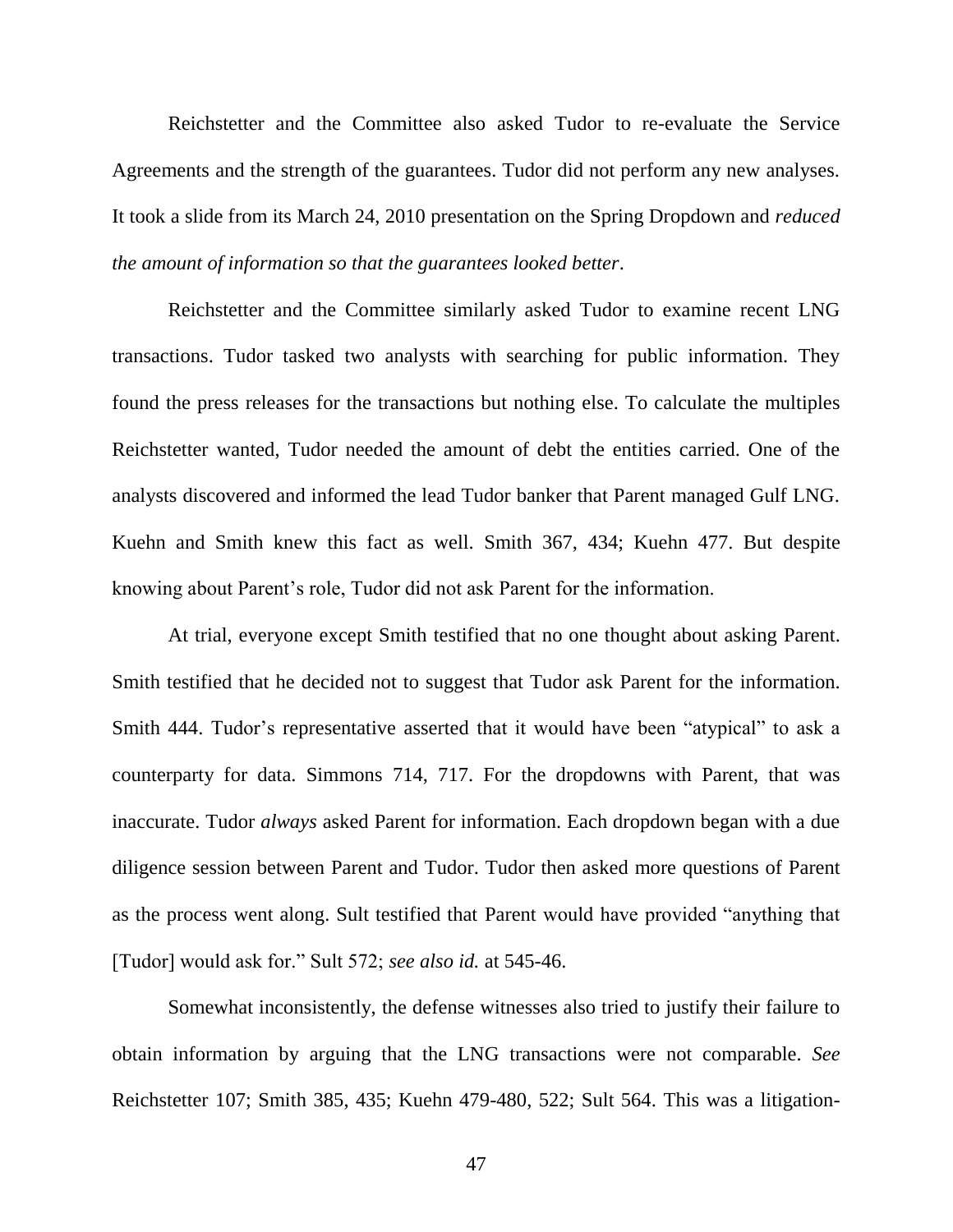driven construct. There were no contemporaneous documents describing the transactions as not comparable. To the contrary, Reichstetter requested information about the deals and Tudor sought to analyze them because they were comparable.

In addition to these examples of nonfeasance, Tudor manipulated the deal process through malfeasance. It is often said that valuation is more art than science, but this aphorism reflects the need for professionals to make case-specific judgments. For the dropdowns, Tudor practiced a different kind of art: the crafting of a visually pleasing presentation designed to make the dropdown of the moment look as attractive as possible. This was a case in which "the financial advisor, eager for future business  $\dots$ , compromises its professional valuation standards to achieve the controller's unfair objective.‖ *Gerber v. Enter. Prods. Hldgs, LLC*, 67 A.3d 400, 420-21 (Del. 2013). Tudor manipulated its presentations in unprincipled ways to justify the deal.

The most glaring example was Tudor's precedent transaction analysis. For the Spring Dropdown, Tudor divided its precedent transactions into a minority-acquisition group and a majority-acquisition group. In its later presentations, Tudor only showed the majority-acquisition group to the Committee because the Spring Dropdown involved a 51% interest in Elba.

For the Summer Dropdown, Tudor initially divided the precedent transactions into the same two groups. The Summer Dropdown was a minority acquisition, so Tudor should not have shown the range for controlling acquisitions. But that range made the Summer Dropdown price look good, so Tudor kept it. Instead, Tudor manipulated its analysis more subtly by shifting an acquisition of a 50% interest from the control group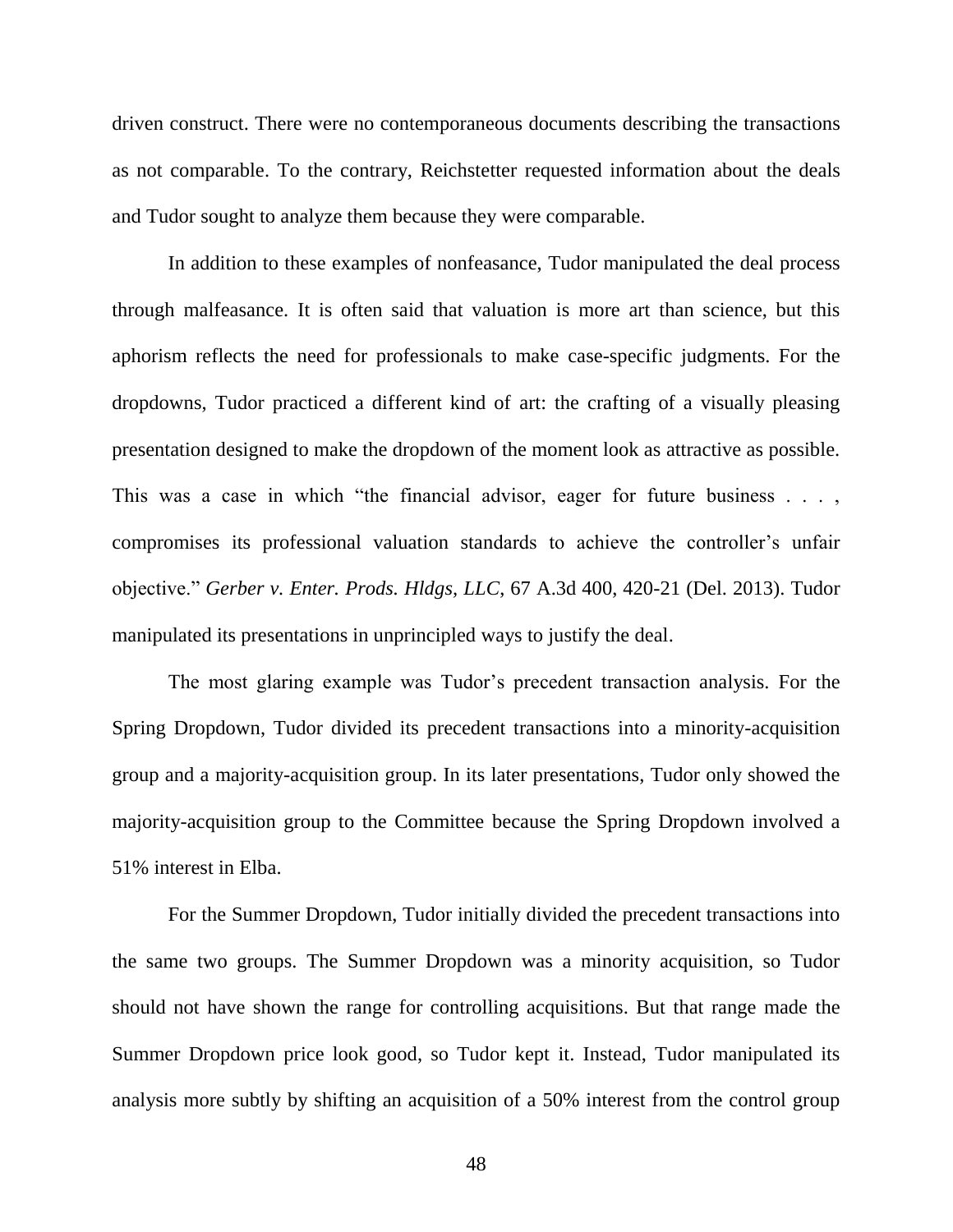to the non-control group. This change created a new upper bound for the non-control group. Without that change, the Summer Dropdown transaction multiple would have exceeded the range for non-control transactions. Then, after showing the Committee both groups, Tudor recognized that there was no longer any optical benefit to separating the groups and combined the precedents into a single analysis.

In the Fall Dropdown, Elba was the focus. If Tudor's dyadic analysis from the spring was the correct approach for valuing Elba, then Tudor should have used it in the fall. If Tudor no longer believed in it, then Tudor should have told the Committee and explained why. Instead, Tudor lumped all of the precedents together without calling the change to the Committee's attention and explaining it.

During this litigation, the defense witnesses offered different stories about these changes. In his deposition, the Tudor representative stood by the distinction between majority and non-majority acquisitions, but said he combined the data sets because the sample size was small and two of the precedents were El Paso MLP dropdowns. In his deposition, Reichstetter defended the distinction, at least for purposes of the Spring Dropdown, by claiming that El Paso MLP was purchasing "optical control." In his deposition, Smith also defended the distinction, claiming that for purposes of the Spring Dropdown, the fact that El Paso MLP purchased a majority interest was "an important difference," because it enabled El Paso MLP to consolidate the assets on its financial statements and sell the assets to a third party for a control premium.

By the time of trial, the witnesses had different stories. The Tudor representative contended that his firm made a judgment that the pricing of the transactions did not turn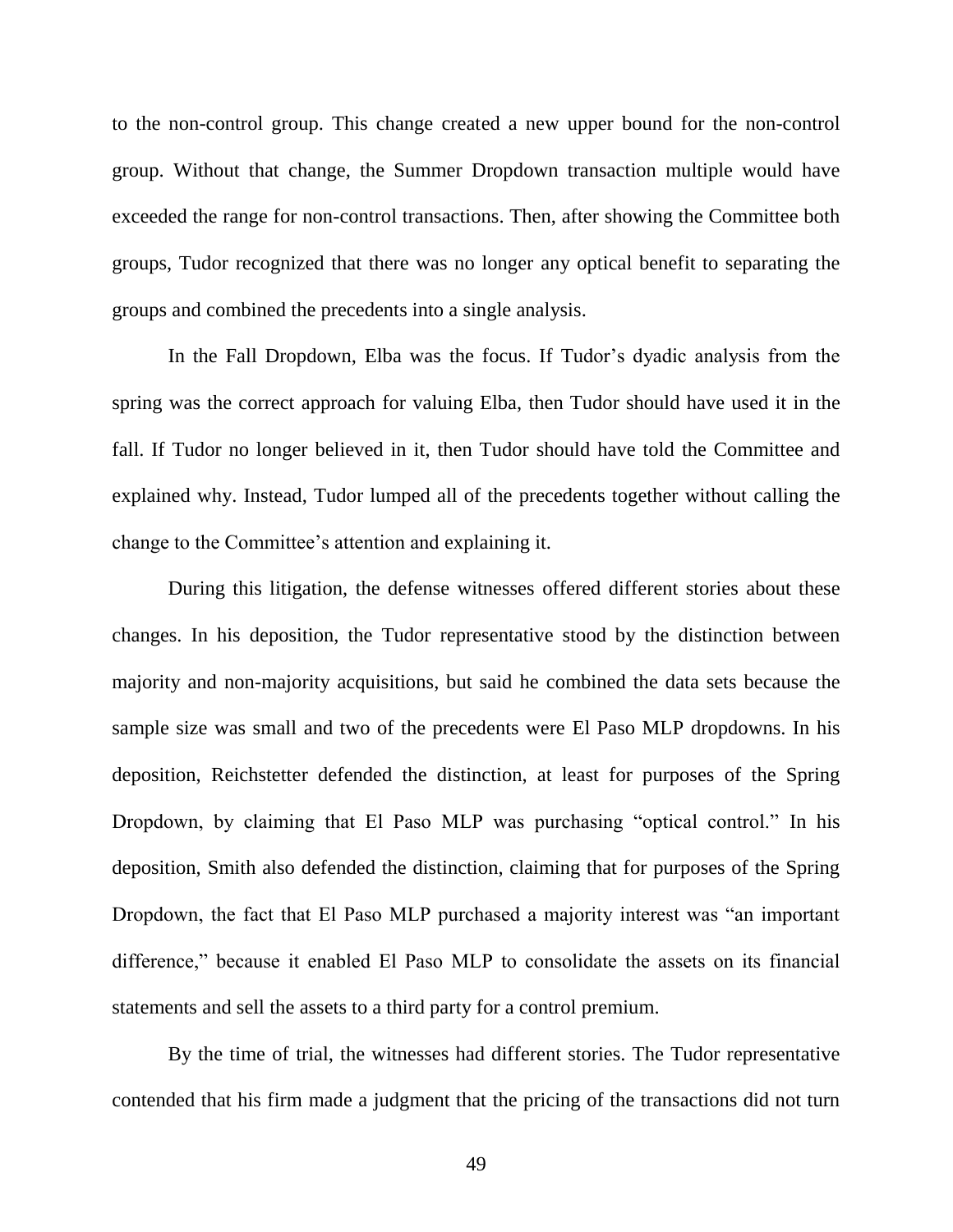on majority ownership. He tried to claim that the analysis was "atypical" and that Tudor merely included it "for illustrative purposes." Simmons 625. The Committee members similarly testified that they did not believe there should be a pricing difference between majority or minority stakes. Reichstetter seemed particularly eager to give speeches on this issue. *See* Reichstetter 52, 54, 56-61, 69-70. The Committee members also were thoroughly prepared to claim that they focused exclusively on the DCF analysis because the comparable company and precedent transaction methodologies were unreliable. Reichstetter 48; Smith 395; Kuehn 484. Reichstetter was quite strident on these points, asserting that "multiples don't determine value" and that "[p]eople don't use multiples to do valuation."<sup>11</sup> Reichstetter claimed that the Committee deconstructed the DCF analysis and that " $[o]$ ne of the many questions that we always ask $[ed]$  is, 'What is the appropriate discount rate?" Reichstetter 140; *see also id.* at 147 ("We also quizzed Tudor as to, in general, what might be customary in the context of the weighted cost of capital.").

The contemporaneous documents did not support these explanations. There was no indication of concern about sample size or the inclusion of precedents involving Parent. Nor was there any contemporaneous objection to the concept of differential

<sup>&</sup>lt;sup>11</sup> Reichstetter 60-61; *see also id.* at 62 ("We've never used multiples to justify any price."); *id.* at 69 (describing multiples as "misleading" and saying "[i]t's not something we looked at or focused on."); *id.* at 134 ("We, as a group, didn't look at multiples  $\dots$  we didn't look at multiples to help determine valuation at all."); *id.* at 181 ("I think the relevancy for valuations of these LNG assets, or basically any assets, with rare exception, the relevancy of these historic deals and historic data and multiples associated with them is maybe not negligible but pretty close."); *id.* at 182 ("The relevance [of multiples] to us on valuation is, as I've just stated, almost nonexistent.").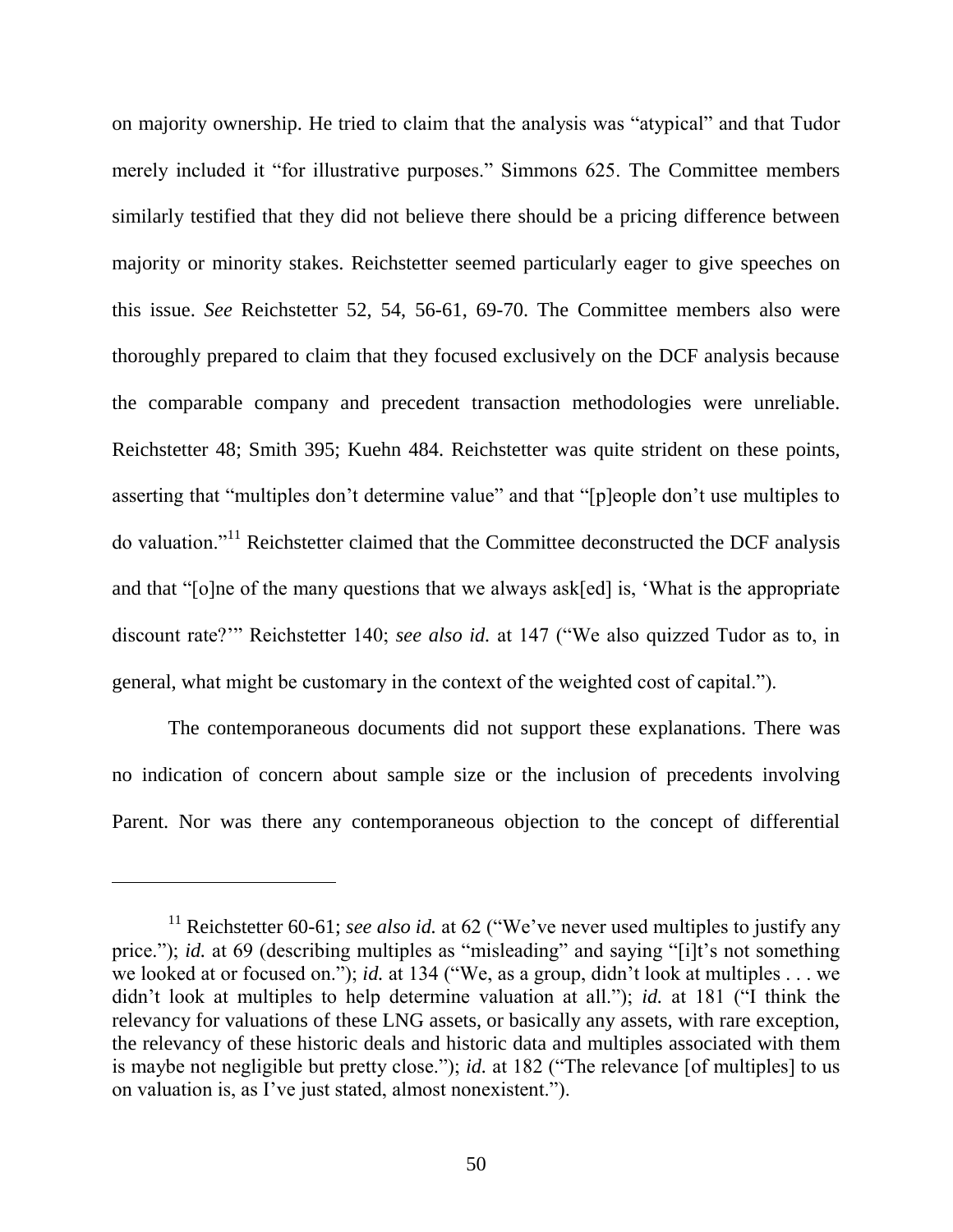pricing for a majority interest. There were no internal Tudor documents suggesting a change in policy on that question or a decision to retain the precedent transaction analysis as "illustrative." To the contrary, Tudor cut anything that was not "core" to its opinion.

The defense witnesses' trial testimony about ignoring multiples conflicted with other admissions and extensive evidence in the record:

- Reichstetter admitted that investment banks routinely use multiples and the comparable transaction methodology. Reichstetter 100-102.
- Reichstetter could not explain, despite his avowed discomfort with any type of multiples analysis, why he permitted Tudor to use multiples derived from its comparable company analysis to calculate the terminal value in its DCF methodology. Reichstetter 153-54.
- In their internal communications, the Committee members used precedent transaction multiples to evaluate the dropdowns.
- Parent's management team used precedent transaction multiples to evaluate the dropdowns.
- At trial, Smith rejected Reichstetter's claim about ignoring multiples. He admitted that the Committee considered the multiples generated by the comparable company and precedent transaction analyses. Smith 336-37.
- At trial, Tudor's representative rejected Reichstetter's claim about ignoring multiples. He admitted that a precedent transaction analysis is a "very commonly used" measure of fairness. Simmons 706. Every Tudor presentation included one.
- At trial, Tudor's representative rejected Reichstetter's claim about exclusive reliance on DCF. Tudor's representative testified that Tudor always used the comparable company, precedent transaction, and DCF methodologies (Simmons 650), that "there's no single analysis that we rely on exclusively" (Simmons 632), that "we try to look at the analysis in aggregate" because "[e]ach one has its own benefits and limitations" (Simmons 634), and that Tudor presented the precedent transactions analysis to the Committee members and discussed it with them (Simmons 635).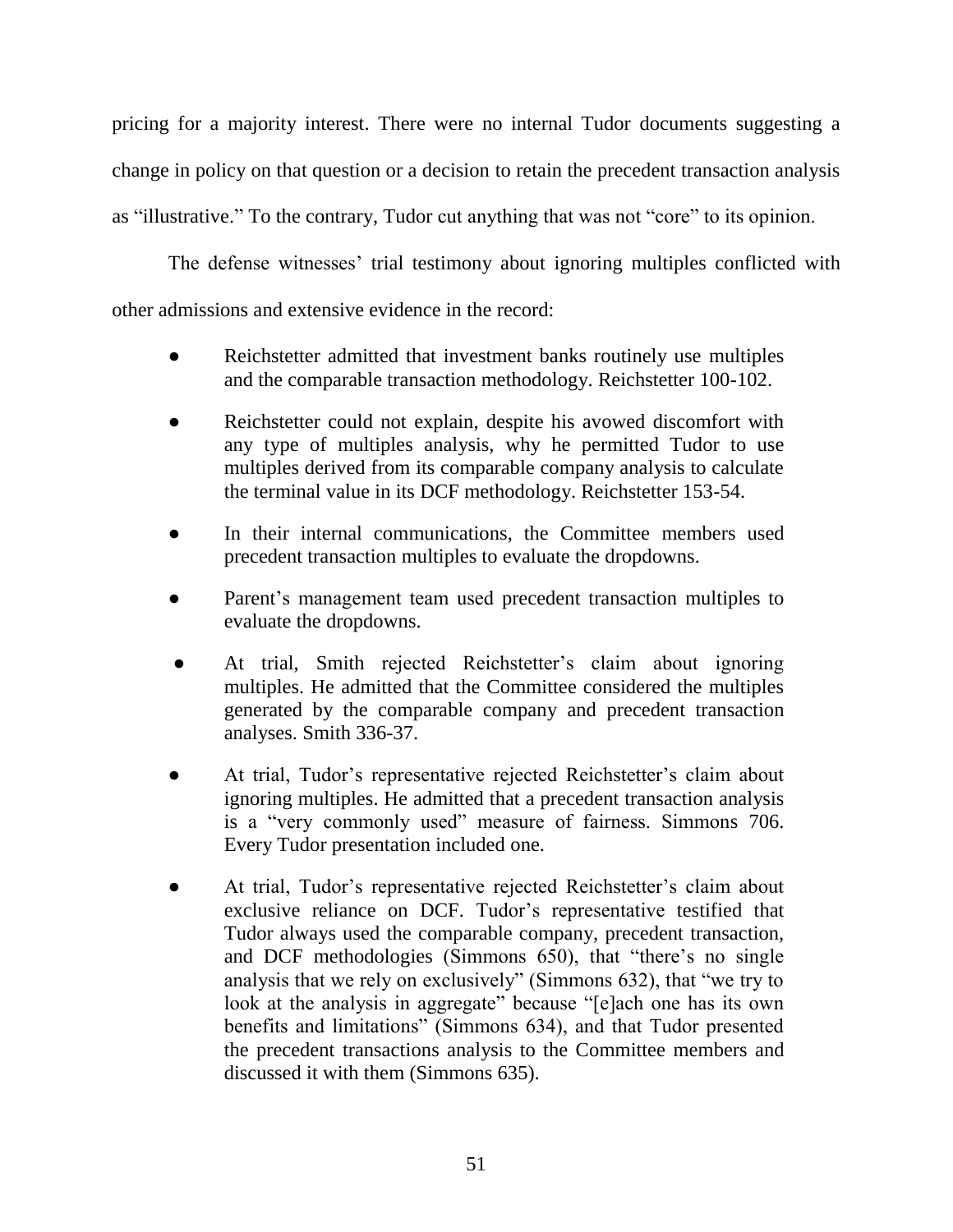The idea that the Committee questioned Tudor about the inputs to its DCF analysis and delved into the WACC calculation was hyperbole. Contrary to Reichstetter's trial testimony, the other two Committee members said they had not focused on this level of detail. Smith 396, 399-400; Kuehn 485, 488. The Committee members did not receive any explanation from Tudor about how it constructed its DCF methodology for the Fall Dropdown. *See* Smith 395-96, 403; Simmons 726, 732. Tudor did not provide information to the Committee, and the Committee did not ask any questions about it. *See*  Smith 396, 403; Kuehn 486-88; Simmons 726, 732.

Moreover, in terms of substance, Tudor did not use appropriate numbers for its DCF analysis. To value Elba, which was an LNG terminal, Tudor used El Paso MLP's cost of capital. This was incorrect for two reasons. First, it meant that Tudor did not derive a measure of the risk inherent in the cash flows of the asset; it used a measure of the risk in the cash flows of the acquirer. Second, it meant that Tudor valued an LNG import terminal using a cost of capital that reflected the materially lower risks associated with a domestic pipeline business. Tudor's representative admitted that Tudor erred by using El Paso MLP's cost of capital. Simmons 721.

Tudor also manipulated its discount rate. When analyzing the Spring Dropdown, Tudor's build-up method produced a range from 8% to 13.8%. For the Summer Dropdown, Tudor's build-up method produced a range from 8% to 14.5%. Although Tudor claimed to have used the same inputs for the Fall Dropdown, Tudor cut off the upper bound at 12%. Tudor could not provide any explanation for this move, which its representative claimed was an exercise of "judgment and experience." Simmons 650-51;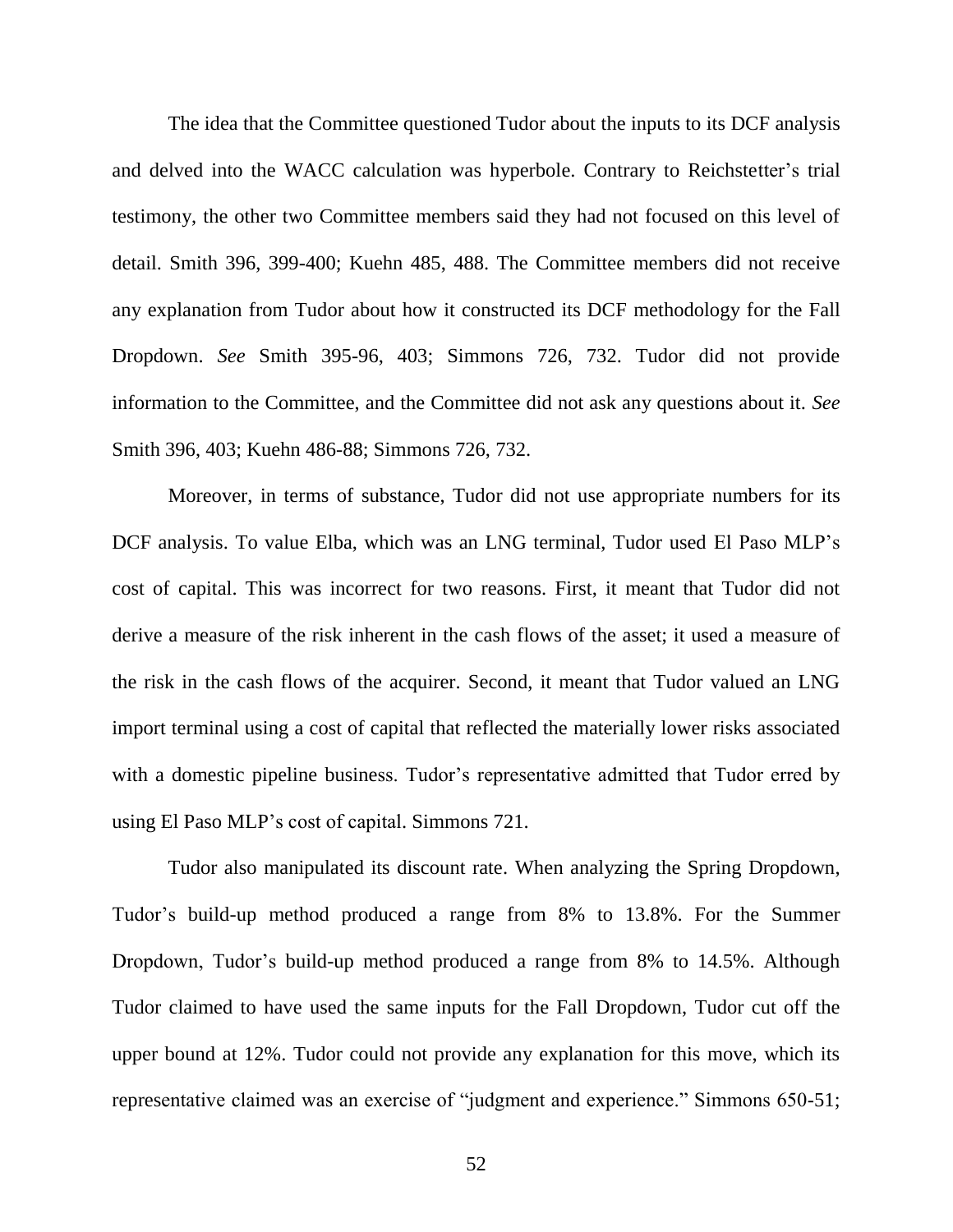*see id.* at 656. If Reichstetter had asked about the discount rate, as he claimed at trial, he would have known this. Instead, he erroneously believed that Tudor was "uniform in the approach to every one of these transactions." Reichstetter 50.

Tudor manipulated other DCF inputs as well. In the spring and summer, Tudor used a single cash-flow projection period and calculated terminal value using exit multiples of 8x, 10x, and 12x. In the fall, Tudor prepared three different DCF valuations, one with a five-year projection period, another with a ten-year period, and a third with a fifteen-year period. Tudor also used four exit multiples. Then, in later books, Tudor returned to a single, five-year period and used a different set of three exit multiples.

A financial advisor obviously need not evaluate every transaction the same way. There often will be good and sufficient reasons to revise or update an analysis. But one would expect a financial advisor to have reasoned explanations for its changes, and it would be surprising if every one of the changes moved the analysis in the same direction.

For purposes of the Fall Dropdown, Tudor made numerous changes to its methodologies. Tudor did not identify or explain any of its methodological changes to the Committee, and the Committee did not notice them. Simmons 704-705; *see* Reichstetter 67; Smith 351-53; Kuehn 458, 524. When pressed at trial, Tudor's representative ultimately could offer little more than the claim that in every case, Tudor exercised judgment. *See* Simmons 652-53, 703. Every one of Tudor's judgments benefitted Parent, not El Paso MLP. *See* Simmons 696, 699-700.

Tudor failed to perform the real work of an advisor to a committee. Instead of helping the Committee develop alternatives, identify arguments, and negotiate with the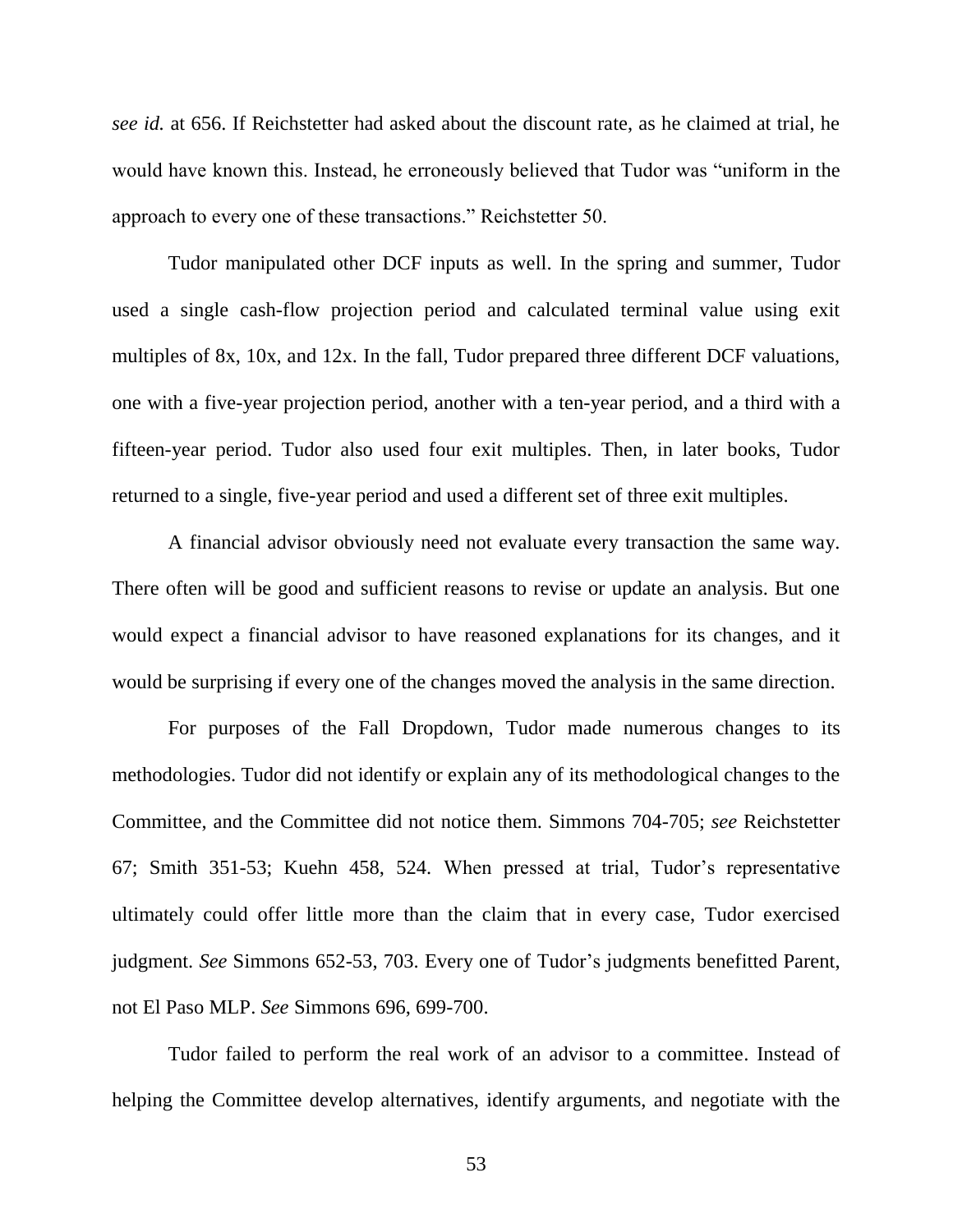controller, Tudor sought to make the price that Parent proposed look fair. Tudor's real client was the deal, and the firm did what it could to justify the Fall Dropdown, get to closing, and collect its contingent fee. Rather than helping the Committee bolster its claim to have acted in good faith, Tudor undercut it.

## **E. The Court's Finding On The Question Of Subjective Good Faith**

Under the LP Agreement, each Committee member had an affirmative duty to conclude that the Fall Dropdown was "in the best interests of the Partnership." LPA  $\S$ 7.9(b). In this case, an accretion of points creates a picture. Standing alone, any single error or group of errors can be excused or explained. But at some point, the story is no longer credible. This was such a case.

Despite their trial testimony, the Committee members did not conclude that the Fall Dropdown was "in the best interests of the Partnership." LPA  $\S$  7.9(b). They viewed El Paso MLP as a controlled company that existed to benefit Parent by providing a taxadvantaged source of inexpensive capital. They knew that the Fall Dropdown was something Parent wanted, and they deemed it sufficient that the transaction was accretive for the holders of common units. The Fall Dropdown was the fifth since El Paso MLP's IPO, and the participants had established a comfortable pattern. Everyone understood the routine and expected the transaction to go through with a tweak to the asking price. No one thought the Committee might bargain vigorously or actually say no.

The Committee members and Tudor went through the motions, but the substance was lacking. The Committee members acceded to the Fall Dropdown despite believing that El Paso MLP should not acquire more of Elba in 2010. They agreed to pay the same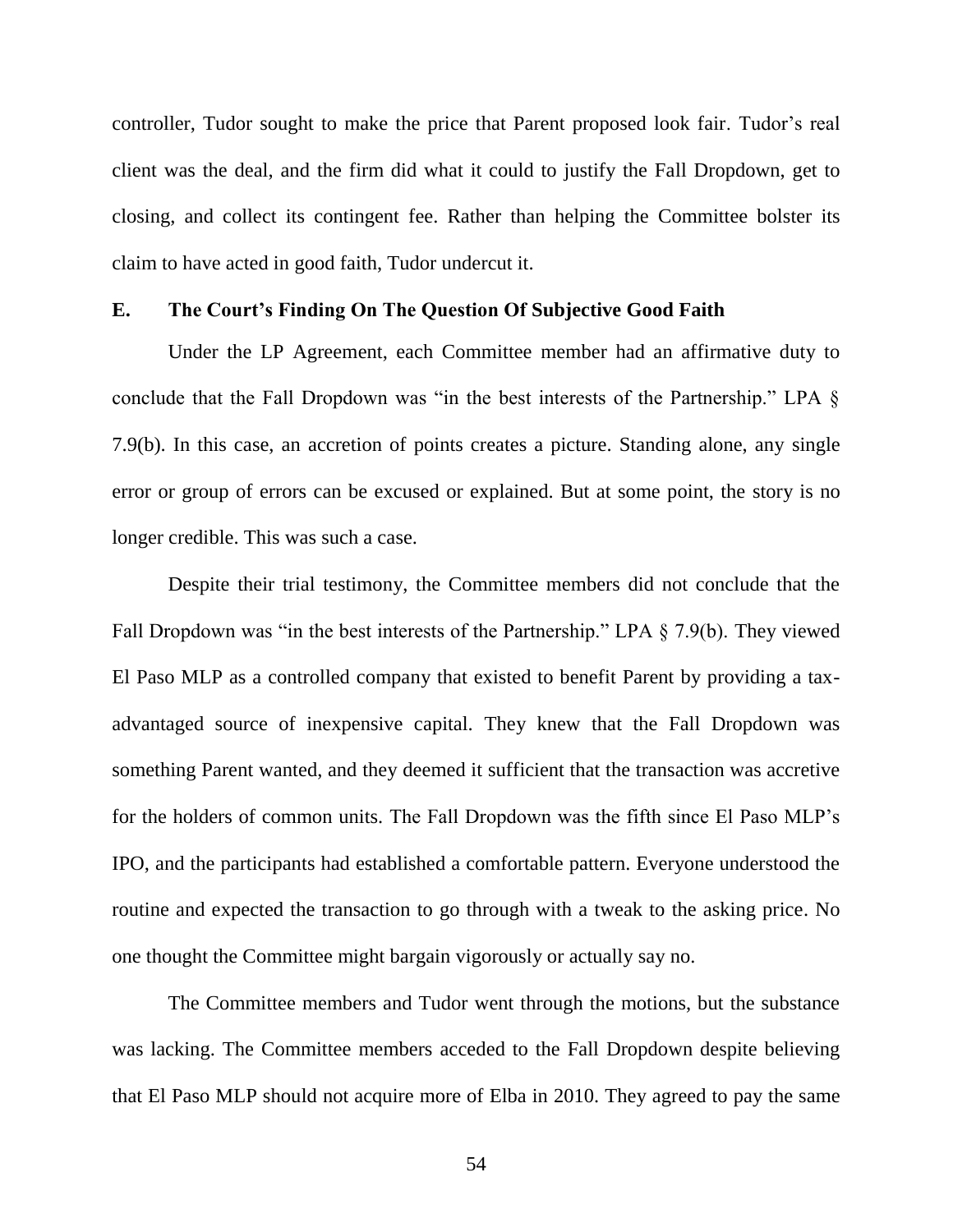price as in the Spring Dropdown despite knowing that El Paso MLP paid too much in the earlier transaction. And they gave up what little price improvement they obtained by disregarding their own commitment to evaluating the components separately. The quality of Tudor's work product provided an indication of the true purpose of the exercise.

Because the Committee members disregarded their known duty to determine that the Fall Dropdown was in the best interests of El Paso MLP, they did not act in good faith. Consequently, the General Partner breached the LP Agreement by engaging in the Fall Dropdown.

## **F. Damages For Breach of Contract**

A claim for breach of contract, such as the LP Agreement, has three elements: ―first, the existence of the contract, whether express or implied; second, the breach of an obligation imposed by that contract; and third, the resultant damage to the plaintiff." *VLIW Tech., LLC v. Hewlett-Packard Co.*, 840 A.2d 606, 612 (Del. 2003). "To satisfy the final element, a plaintiff must show both the existence of damages provable to a reasonable certainty, and that the damages flowed from the defendant's violation of the contract.‖ *eCommerce Indus., Inc. v. MWA Intelligence, Inc.*, 2013 WL 5621678, at \*13 (Del. Ch. Sept. 30, 2013). "While courts will not award damages which require speculation as to the value of unknown future transactions, so long as the court has a basis for a responsible estimate of damages, and plaintiff has suffered some harm, mathematical certainty is not required." *Thorpe v. CERBCO, Inc.*, 19 Del. J. Corp. L. 942, 963 (Del. Ch. Oct. 29, 1993) (Allen, C.).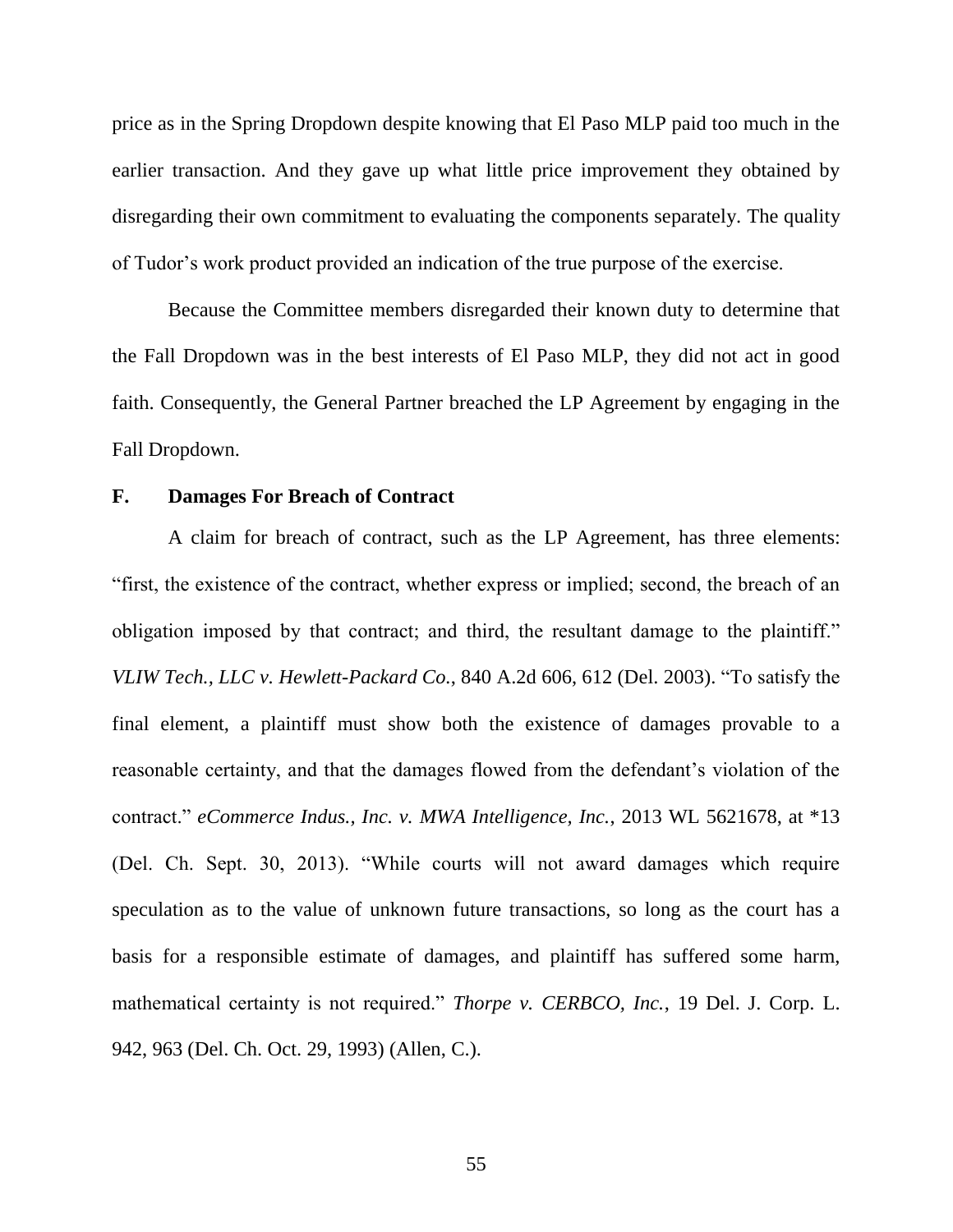―[T]he standard remedy for breach of contract is based upon the reasonable expectations of the parties *ex ante.*" *Duncan v. Theratx, Inc.*, 775 A.2d 1019, 1022 (Del. 2001). "It is a basic principle of contract law that remedy for a breach should seek to give the nonbreaching the party the benefit of its bargain by putting that party in the position it would have been but for the breach." *Genencor Int'l, Inc. v. Novo Nordisk A/S*, 766 A.2d 8, 11 (Del. 2000). "Expectation damages thus require the breaching promisor to compensate the promisee for the promisee's reasonable expectation of the value of the breached contract, and, hence, what the promisee lost." *Duncan*, 775 A.2d at 1022. Here, the plaintiff argues that because the General Partner breached the LP Agreement, El Paso MLP paid and Parent received too high a price for Elba. The measure of damages is the difference between the transaction price and what a 49% interest in Elba was worth.

Arriving at an accurate valuation of Elba in November 2010 requires an assessment of the reliability of Elba's future cash flows. The Committee treated the revenues under the Service Agreements as if they were sure things. Although the Committee members held that view in subjective good faith, it was not an accurate or reasonable assessment.

As noted, the Service Agreements were not with Shell and British Gas themselves, but rather with special purpose entities that had no assets of their own. When Parent negotiated the Service Agreements with Shell and British Gas, Parent attempted to negotiate full guarantees from solvent affiliates. Shell and British Gas resisted. The guarantees that Parent obtained covered only 17% of the total revenues under the Service Agreements, leaving 83% at risk. The fact that Shell and British Gas sought to minimize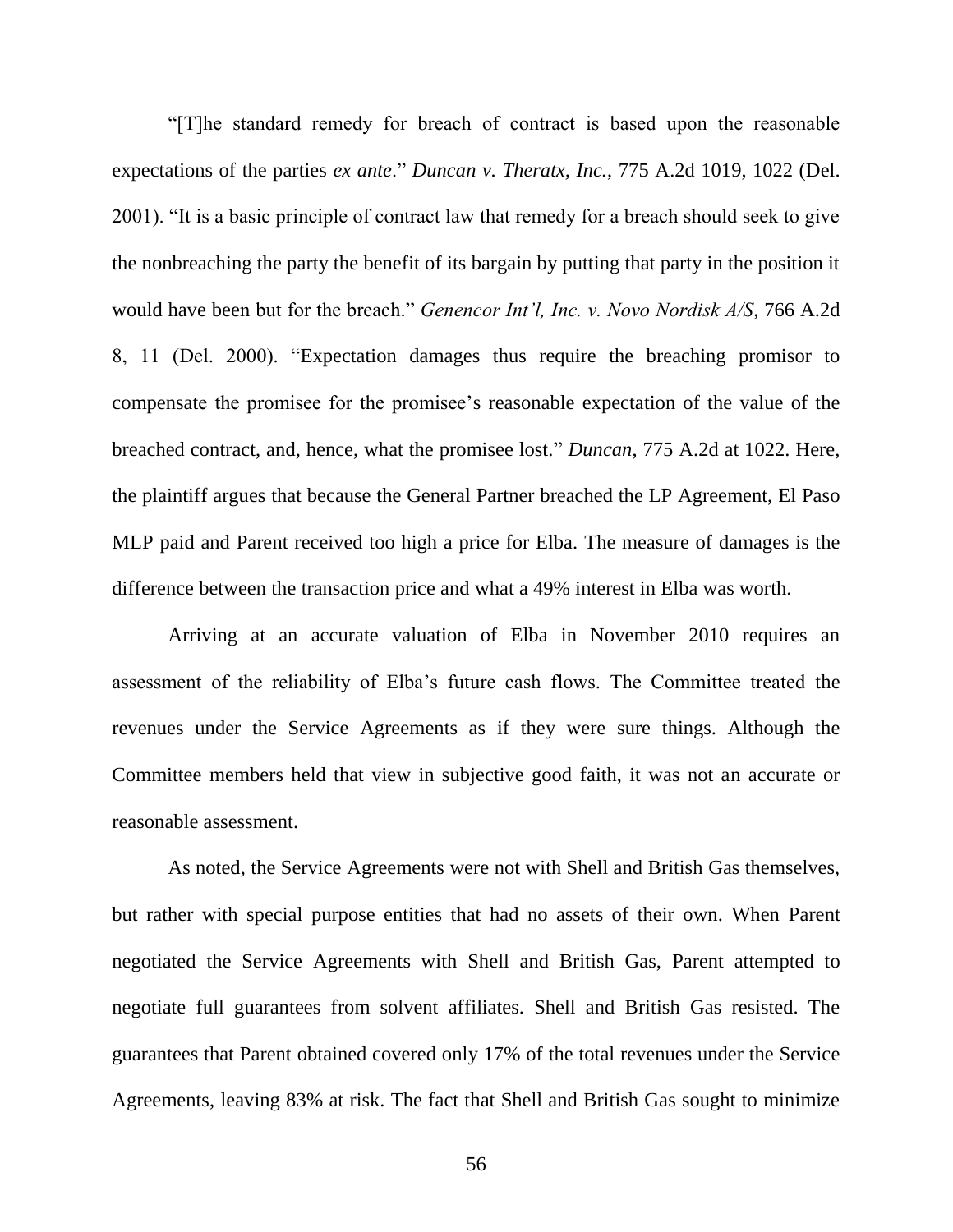their guarantees indicates that those entities wanted to preserve their ability to terminate or force a renegotiation.

When not selling Elba to El Paso MLP, Parent recognized that the bulk of the revenues under the Service Agreements were at risk. In its Form 10-K for the calendar year that ended on December 31, 2010, Parent disclosed the risks of termination and renegotiation and explained that "[t]he loss of any material portion of the contracted volumes of these customers, as a result of competition, creditworthiness, inability to negotiate extensions, or replacements of contracts or otherwise, would have a material adverse effect on [Elba]." JX 54 at 40. Yardley and Sult signed the Form 10-K.

Parent had actual experience with the termination of a long-term supply agreement at Elba. Parent's predecessor, Sonat, built the terminal during the 1970s, a period of rising prices and high demand. By the early 1980s, the situation had reversed. Sonatrach, an Algerian national oil company, had a long-term contract for the terminal. When conditions turned, Sonatrach walked. The terminal sat idle for 20 years.

In the early 2000s, higher prices and declining domestic production rekindled interest in LNG imports. Existing terminals, including Elba, were brought back on line. Then the market changed again in 2008, when the shale gas revolution brought large quantities of domestic gas to market. By 2010, the North American market for LNG imports had dropped precipitously.

Given this economic history, it was apparent in 2010 that there was substantial risk in the LNG import business generally and to Elba's cash flows specifically. The risk was not limited to a total breach by Shell or British Gas. A more likely possibility was that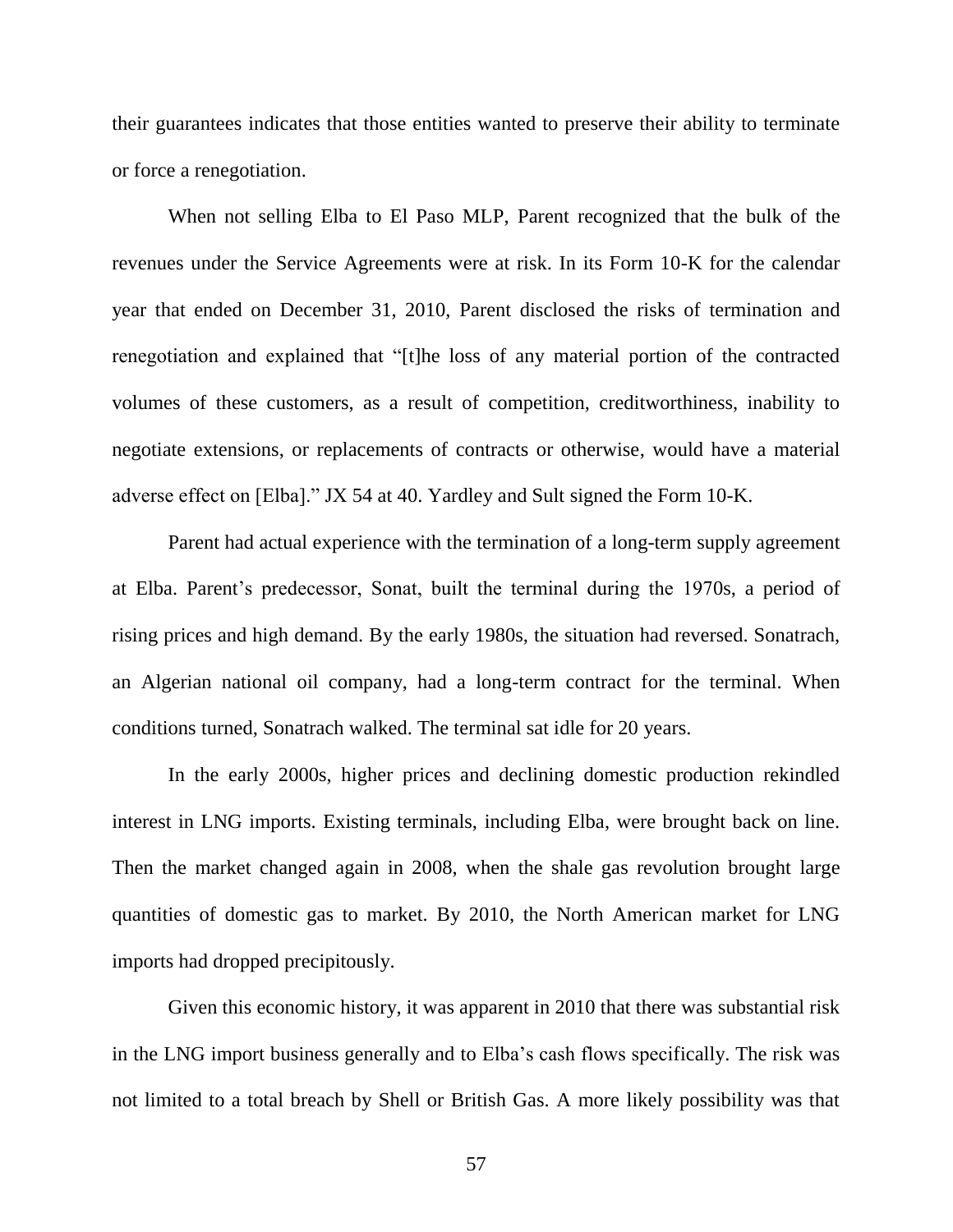Shell or British Gas would use the leverage of a possible termination to force a renegotiation. Indeed, in July 2010, StatOil had announced publicly that it had written down the value of its capacity agreement with the Cove Point LNG terminal to reflect "an onerous contract," suggesting that the risk of renegotiation was increasing.

Tudor and the defendant's expert did not account for any risk to Elba's cash flows. Dr. Zachary Nye, the plaintiff's expert, did. He separately estimated the present value of the guaranteed cash flows and the non-guaranteed cash flows. To reflect the credit risk associated with the former, he discounted them at the average yield to maturity of Shell's senior corporate bonds maturing in 2038 and 2040, or 5.581%.

For the non-guaranteed portion, Nye looked to an investment of comparable risk and term, *i.e.*, an LNG import terminal connected to major U.S. natural gas markets. Although data was not available for thirteen of the fourteen North American LNG import terminals that were operational or under construction, he found an optimal comparable terminal in the Sabine Pass LNG terminal. It was owned and operated by Cheniere Energy Partners, L.P. ("CQP"), a master limited partnership with publicly traded debt and equity securities since 2007. The Sabine Pass terminal was CQP's sole asset from inception through 2010, making it a pure-play investment with historic risk exposure isolated to the supply and demand for U.S. LNG imports. Like Elba, the Sabine Pass terminal had sold its full capacity under a 20-year, firm commitment agreement. Like Elba, the counterparties were subsidiaries of more credit-worthy entities who had guaranteed the subsidiaries' performance. Using data from CQP's publicly traded securities, Nye calculated CQP's WACC to have been 11.876% in March 2010.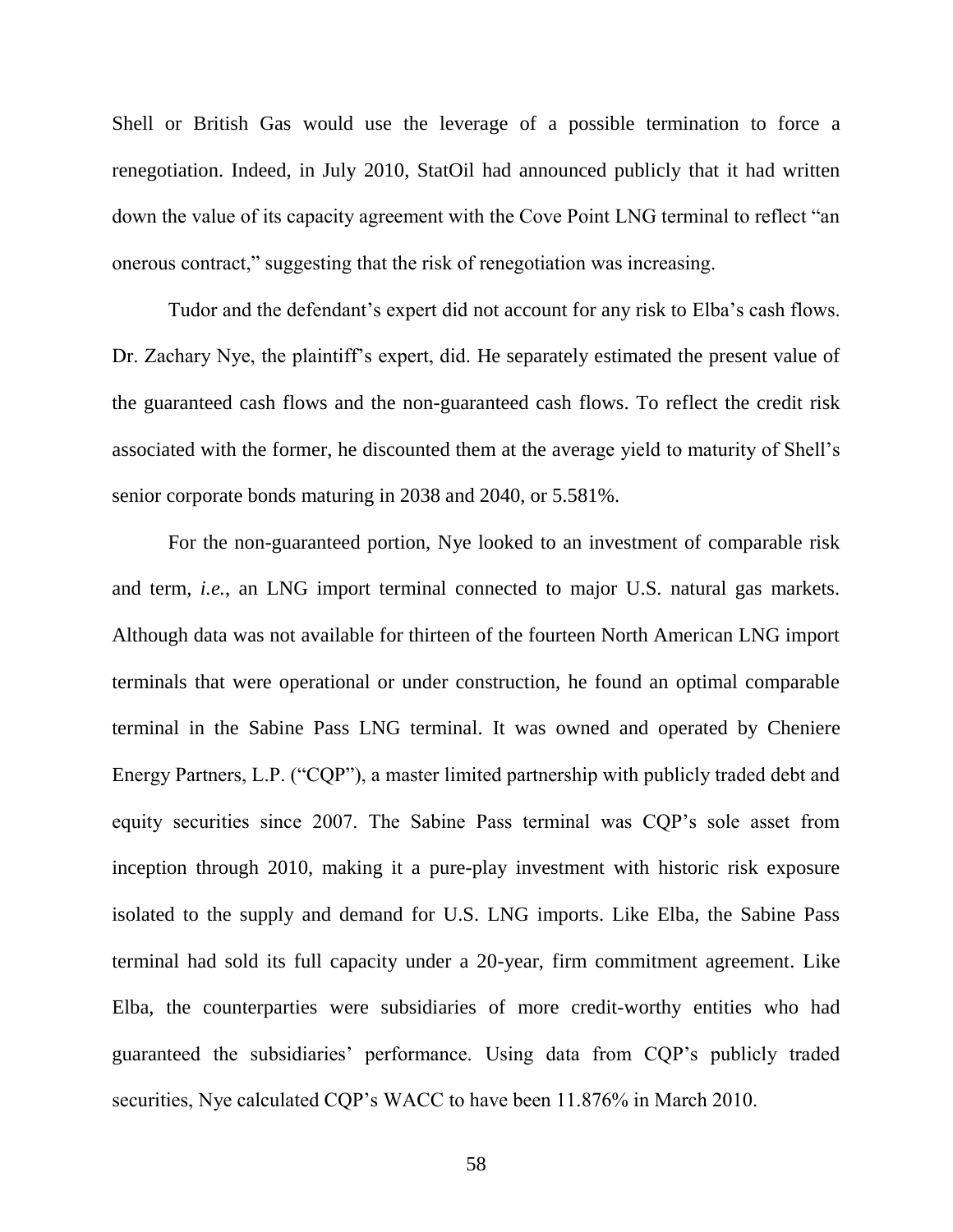Because of the greater creditworthiness of the CQP guarantees, CQP's WACC understated the risk associated with Elba. To calculate the non-guaranteed risk implied by CQP's WACC, Nye turned to option theory. Using standard sources, Nye calculated that the cost of capital for a non-guaranteed investment in a U.S. LNG import terminal was 14.868%. Nye discounted Elba's non-guaranteed cash flows using this figure.

For his terminal value, Nye used a multiple of 9.1x EBITDA, derived from the Gulf LNG sale in February 2010 and from Parent's internal valuations of Gulf LNG and Elba, which used a 20-year terminal value of 9x EBITDA. Nye discounted his terminal value using a rate of 14.868%.

With these inputs, Nye calculated that the total enterprise value of Elba at the time of the Fall Dropdown was \$1.551 billion. The value of 49% interest was \$760 million. El Paso MLP paid at least \$931 million for 49% of Elba in the Fall Dropdown. Accordingly, El Paso MLP suffered damages of \$171 million from the Fall Dropdown.

As cross-checks, Nye compared his calculations with other indicators. In March 2010, Gulf LNG sold at an implied multiple of 9.1x 2010 EBITDA. Elba's 2010 EBITDA was \$180 million, so that data point implied that the value of 49% of Elba was \$803 million. In April 2010, Freeport LNG sold at an implied multiple of 8.2x 2010 EBITDA. Using that figure, Elba's implied value was \$727 million. These data points framed Nye's calculation. Nye also conducted an event study based on the stock market reaction to the Fall Dropdown. The event study suggested a loss of value of approximately \$285 million, implying an overpayment by El Paso MLP in that amount. This data point indicated that Nye's figure was conservative.